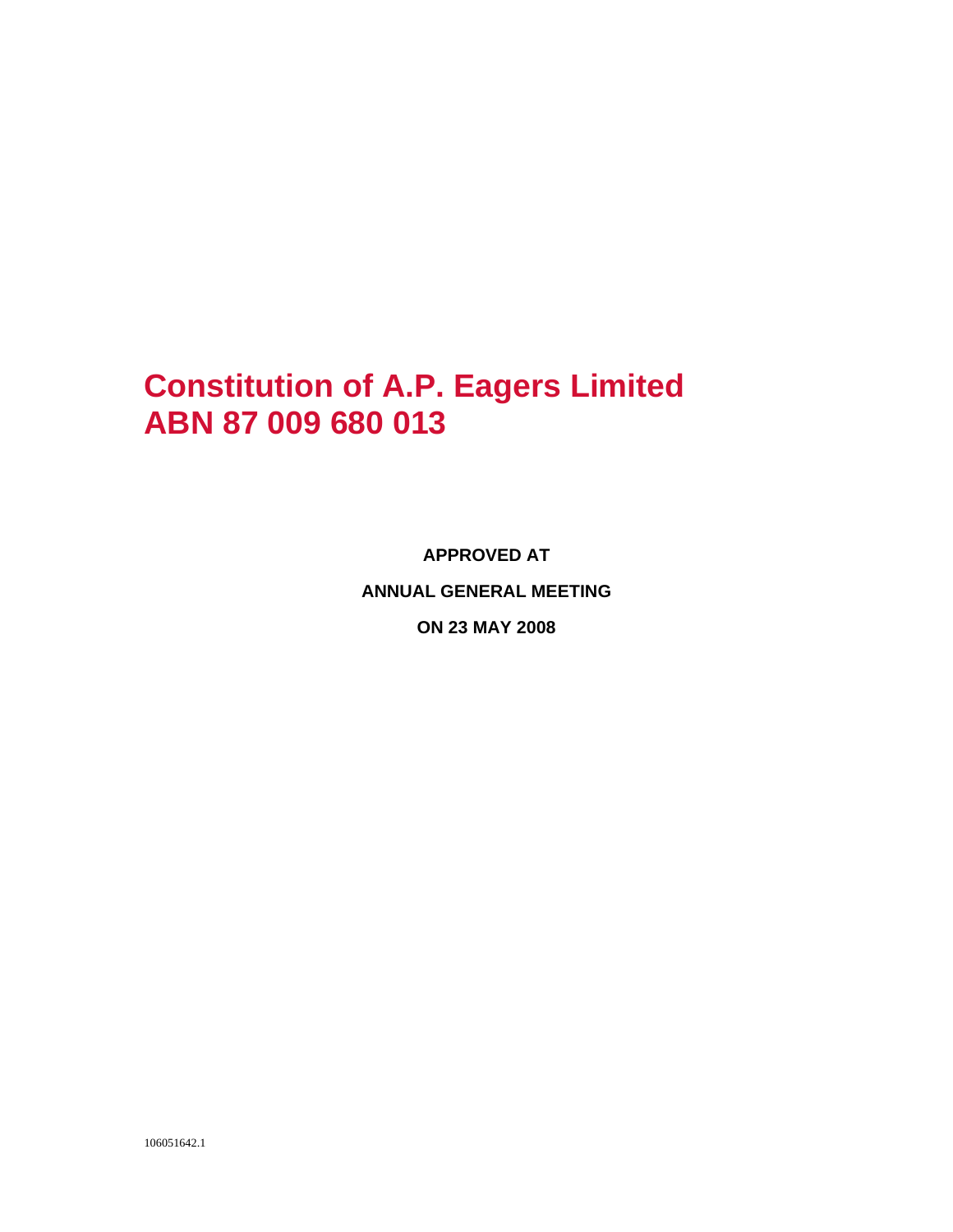#### **Table of contents**

|  | $\mathbf 1$ .   |  |   |  |  |  |
|--|-----------------|--|---|--|--|--|
|  | 2.              |  |   |  |  |  |
|  | 3.              |  |   |  |  |  |
|  | $\mathbf{4}$ .  |  |   |  |  |  |
|  |                 |  |   |  |  |  |
|  |                 |  |   |  |  |  |
|  | 5.              |  |   |  |  |  |
|  | 6.              |  |   |  |  |  |
|  | 7.              |  |   |  |  |  |
|  | 8.              |  |   |  |  |  |
|  | 9.              |  |   |  |  |  |
|  | 10.             |  |   |  |  |  |
|  |                 |  |   |  |  |  |
|  |                 |  |   |  |  |  |
|  | 11.             |  |   |  |  |  |
|  | 12.             |  |   |  |  |  |
|  | 13.             |  |   |  |  |  |
|  | 14.             |  |   |  |  |  |
|  | 15.             |  |   |  |  |  |
|  |                 |  |   |  |  |  |
|  | 16.             |  |   |  |  |  |
|  | 17 <sub>1</sub> |  |   |  |  |  |
|  | 18.             |  |   |  |  |  |
|  | 19.             |  |   |  |  |  |
|  | 20.             |  |   |  |  |  |
|  | 21.             |  |   |  |  |  |
|  | 22.             |  |   |  |  |  |
|  |                 |  |   |  |  |  |
|  |                 |  |   |  |  |  |
|  | 23.             |  |   |  |  |  |
|  | 24.             |  |   |  |  |  |
|  | 25.             |  |   |  |  |  |
|  |                 |  |   |  |  |  |
|  | 26.             |  |   |  |  |  |
|  | 27.             |  |   |  |  |  |
|  |                 |  |   |  |  |  |
|  |                 |  |   |  |  |  |
|  | 28.             |  |   |  |  |  |
|  | 29.             |  |   |  |  |  |
|  | 30.             |  |   |  |  |  |
|  | 31.             |  |   |  |  |  |
|  | 32.             |  |   |  |  |  |
|  | 33.             |  |   |  |  |  |
|  | 34.             |  |   |  |  |  |
|  | 35.             |  |   |  |  |  |
|  | 36.             |  |   |  |  |  |
|  | 37.             |  |   |  |  |  |
|  | 38.             |  |   |  |  |  |
|  | 39.             |  |   |  |  |  |
|  | 40.             |  |   |  |  |  |
|  | 41.             |  |   |  |  |  |
|  | 42.             |  |   |  |  |  |
|  | 43.             |  |   |  |  |  |
|  | 44.             |  | 1 |  |  |  |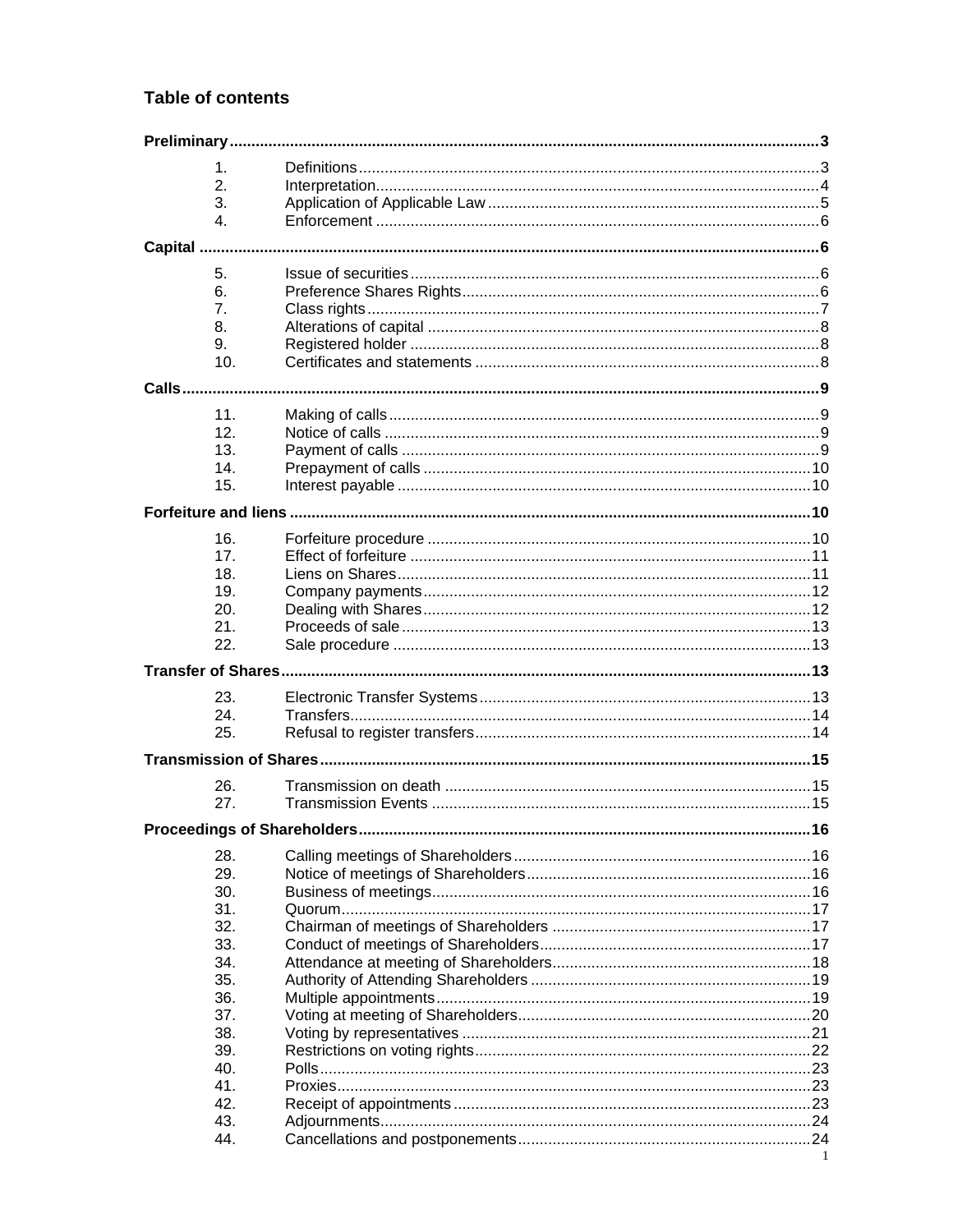|          | 45.        |  |  |  |  |  |
|----------|------------|--|--|--|--|--|
|          |            |  |  |  |  |  |
|          | 46.        |  |  |  |  |  |
|          | 47.        |  |  |  |  |  |
|          | 48.        |  |  |  |  |  |
|          |            |  |  |  |  |  |
|          | 49.        |  |  |  |  |  |
|          | 50.<br>51. |  |  |  |  |  |
|          |            |  |  |  |  |  |
| Officers |            |  |  |  |  |  |
|          | 52.        |  |  |  |  |  |
|          | 53.        |  |  |  |  |  |
|          | 54.        |  |  |  |  |  |
|          |            |  |  |  |  |  |
|          |            |  |  |  |  |  |
|          | 55.        |  |  |  |  |  |
|          | 56.        |  |  |  |  |  |
|          | 57.        |  |  |  |  |  |
|          | 58.        |  |  |  |  |  |
|          |            |  |  |  |  |  |
|          | 59.        |  |  |  |  |  |
|          | 60.        |  |  |  |  |  |
|          | 61.        |  |  |  |  |  |
|          | 62.        |  |  |  |  |  |
|          | 63.        |  |  |  |  |  |
|          |            |  |  |  |  |  |
|          |            |  |  |  |  |  |
|          | 64.        |  |  |  |  |  |
|          | 65.        |  |  |  |  |  |
|          | 66.        |  |  |  |  |  |
|          | 67.        |  |  |  |  |  |
|          | 68.        |  |  |  |  |  |
|          | 69.        |  |  |  |  |  |
|          | 70.        |  |  |  |  |  |
|          |            |  |  |  |  |  |
|          | 71.        |  |  |  |  |  |
|          | 72.        |  |  |  |  |  |
|          | 73.        |  |  |  |  |  |
|          | 74.        |  |  |  |  |  |
|          | 75.        |  |  |  |  |  |
|          |            |  |  |  |  |  |
|          |            |  |  |  |  |  |
|          | 76.        |  |  |  |  |  |
|          |            |  |  |  |  |  |
|          | 77.        |  |  |  |  |  |
|          | 78.        |  |  |  |  |  |
|          | 79.        |  |  |  |  |  |
|          |            |  |  |  |  |  |
|          |            |  |  |  |  |  |
|          | 80.        |  |  |  |  |  |
|          | 81.        |  |  |  |  |  |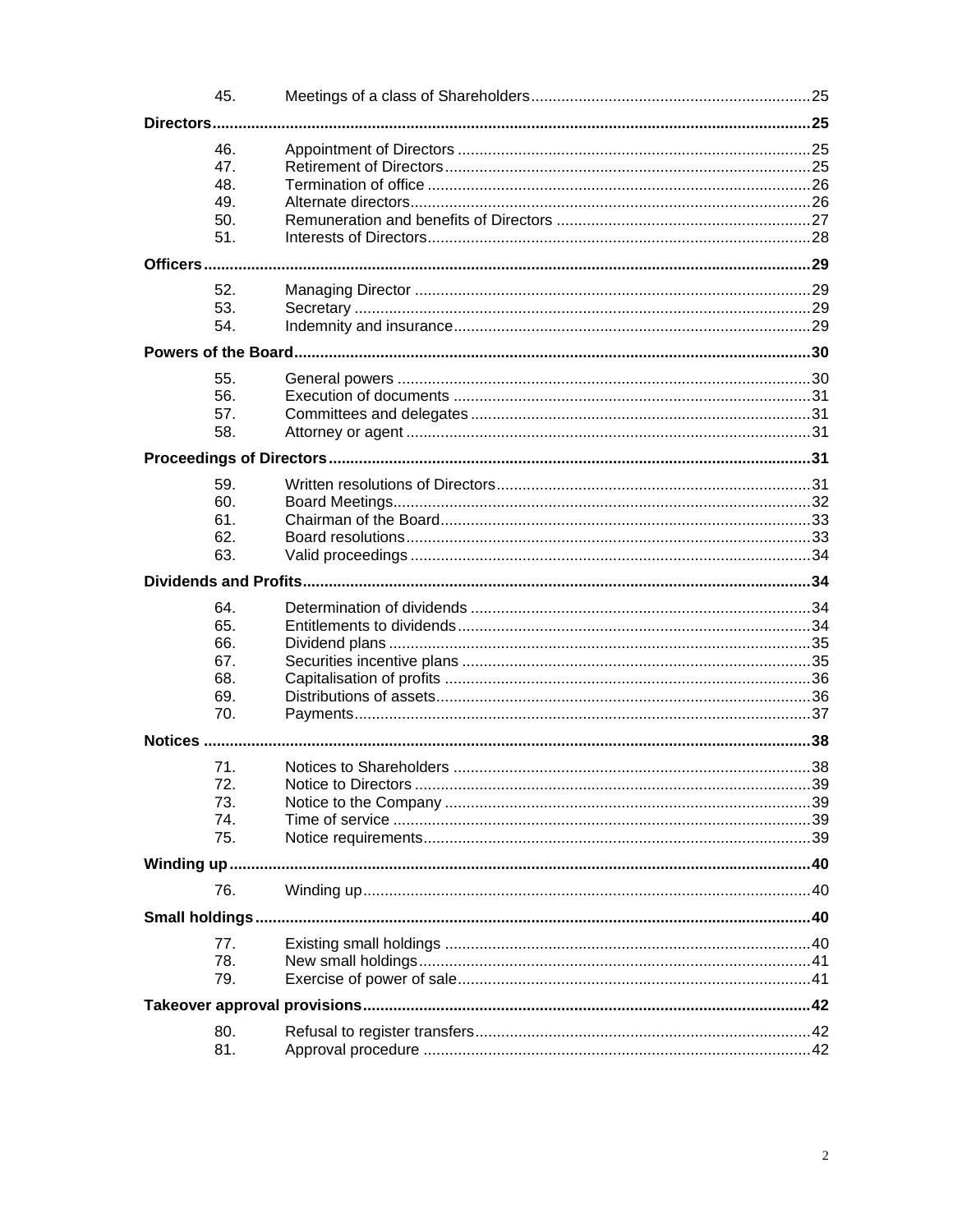# **Preliminary**

#### **1. Definitions**

In this Constitution:

**"Applicable Law"** means the Corporations Act, the Listing Rules and the ASTC Settlement Rules.

**"ASTC Settlement Rules"** means the operating rules of ASX Settlement and Transfer Corporation Pty Limited ACN 008 504 532 in its capacity as a CS facility licensee.

**"ASX"** means ASX Limited ACN 008 624 691.

**"Attending Shareholder"** means, in relation to a meeting of Shareholders, the Shareholder present at the place of the meeting, in person or by proxy, by attorney or, where the Shareholder is a body corporate, by Corporate Representative.

**"Board"** means the Directors of the Company from time to time.

**"Business Day"** has the meaning given in the Listing Rules if the Company is included in the official list of ASX at the time, and otherwise means a day except a Saturday, Sunday or public holiday in the state or territory in which the Company is taken to be registered for the purposes of the Corporations Act.

**"Corporate Representative"** means a person authorised in accordance with the Corporations Act (or a corresponding previous law) by a Shareholder which is a body corporate to act as its representative at a meeting of Shareholders.

**"Corporations Act"** means the *Corporations Act* 2001 (Cth).

**"Director"** means a person who is, for the time being, a director of the Company including, where appropriate, an alternate director of the Company.

**"Executive Director"** means a Director who is an employee (whether full-time or part-time) of the Company or of any related body corporate of the Company.

**"Jointly Held"** means, in relation to a Share, a Share which the Register records 2 or more persons as the holders of that Share.

**"Legal Costs"** of a person means legal costs incurred by that person in defending or resisting any proceedings (whether criminal, civil, administrative or judicial), appearing before or responding to actions taken by any court, tribunal, government authority or agency, other body or commission, a liquidator, an administrator, a trustee in bankruptcy or other authorised official, where that proceeding, appearance or response relates to a Liability of that person.

**"Liability"** of a person means any liability (except a liability for legal costs) incurred by that person in or arising out of the discharge of duties as an officer of the Company or in or arising out of the conduct of the business of the Company, including as result of appointment or nomination by the Company or a subsidiary as a trustee or as a director, officer or employee of another body corporate.

**"Listing Rules"** means the listing rules of ASX.

**"Non-Executive Directors"** means all Directors other than Executive Directors.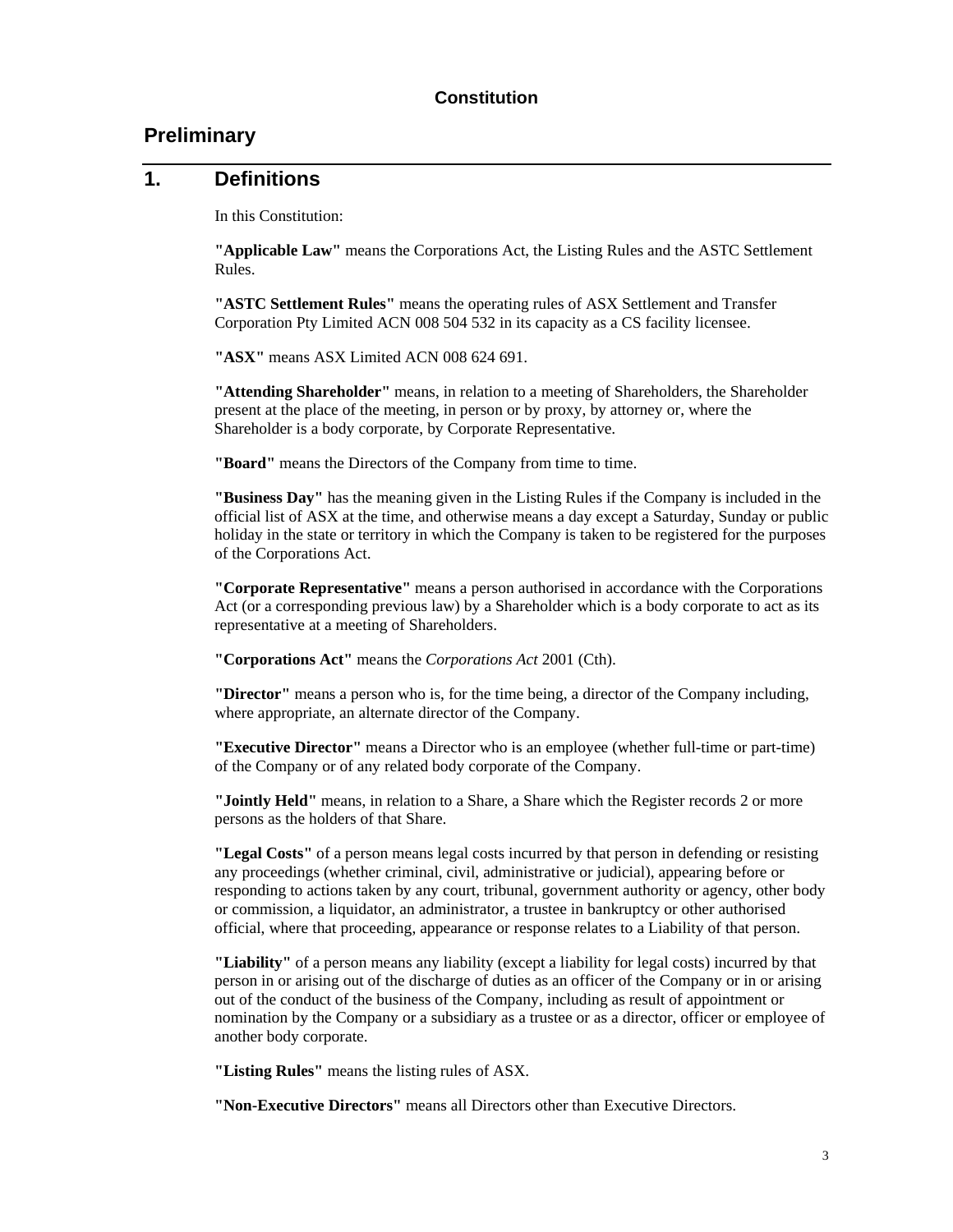**"Notice"** means a notice given pursuant to, or for the purposes of, this Constitution or the Applicable Law.

**"Personal Representative"** means the legal personal representative, executor or administrator of the estate of a deceased person.

**"Register"** means the register of Shareholders kept under the Applicable Law and, where appropriate, includes any subregister and branch register.

**"Relevant Officer"** means a person who is, or has been, a Director or Secretary.

**"Restricted Securities"** has the meaning given in the Listing Rules and includes Shares defined as such in any Restriction Agreement.

**"Restriction Agreement"** means a restriction agreement in a form set out in the Listing Rules or otherwise approved by ASX and includes any agreement which the Company and any Shareholder agrees is a restriction agreement.

**"Secretary"** means a person appointed as, or to perform the duties of, secretary of the Company for the time being.

**"Share"** means a share in the capital of the Company.

#### **"Shareholder"** means:

- (a) in respect of a meeting of holders of Shares or a meeting of holders of a class of Shares, a person whose name is entered in the Register as the holder of a Share or a Share of that class (as the case may be) at the time specified in the notice of that meeting (or if no time is specified, at the time appointed for that meeting to commence); and
- (b) otherwise, a person whose name is entered in the Register as the holder of a Share.

#### **"Transmission Event"** means:

- (a) if a Shareholder is an individual, the death or bankruptcy of that Shareholder or that Shareholder becoming of unsound mind or becoming a person whose property is liable to be dealt with under a law about mental health; or
- (b) if a Shareholder is a body corporate, the deregistration of that Shareholder under the laws of the jurisdiction of its registration or the succession by another body corporate to the assets and liabilities of the Shareholder.

# **2. Interpretation**

Headings are for convenience only and do not affect interpretation. Unless the context indicates a contrary intention, in this Constitution:

- (a) a word importing the singular includes the plural (and vice versa);
- (b) a word indicating a gender includes every other gender;
- (c) if a word or phrase is given a defined meaning, any other part of speech or grammatical form of that word or phrase has a corresponding meaning;
- (d) the word **"includes"** in any form is not a word of limitation;
- (e) a reference to a partly paid Share is a reference to a Share on which there is an amount unpaid;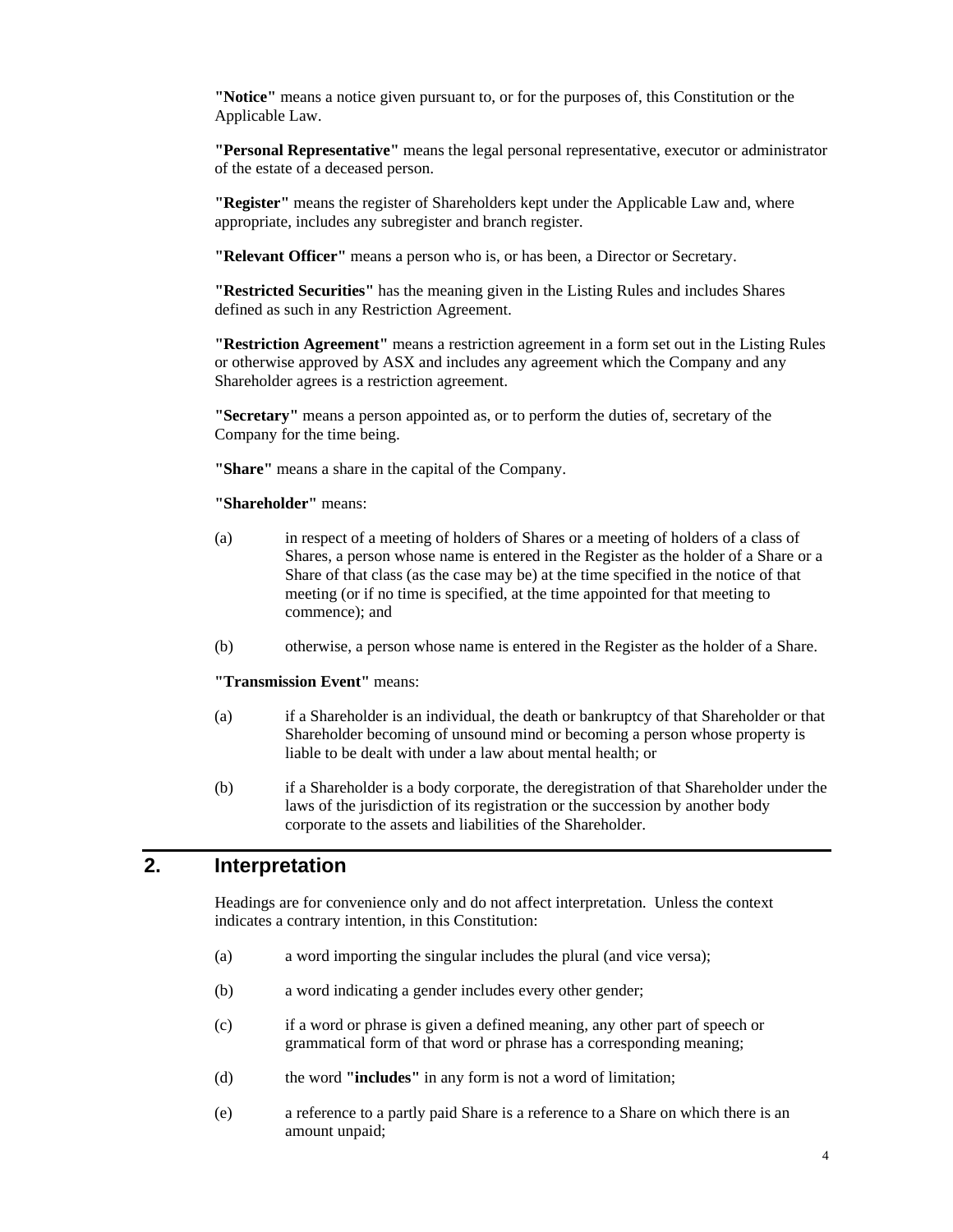- (f) a reference to a call or an amount called in respect of a Share includes an amount that, by the terms of issue of a Share or otherwise, is payable at one or more fixed times;
- (g) a reference to something being **"written"** or **"in writing"** includes that thing being represented or reproduced in any mode in a visible form;
- (h) a notice or document required by this Constitution to be signed may be authenticated by any other manner permitted by the Corporations Act or any other law; and
- (i) a reference to a statute includes its delegated legislation and a reference to a statute or delegated legislation or a provision of either includes consolidations, amendments, re-enactments and replacements.

# **3. Application of Applicable Law**

- (a) Unless the context indicates a contrary intention, in this Constitution:
	- (i) a reference to the Applicable Law is to the Applicable Law in force in relation to the Company after taking into account any waiver, modification or exemption which is in force either generally or in relation to the Company;
	- (ii) a word or phrase given a meaning in the Applicable Law has the same meaning in this Constitution where it relates to the same matters as the matters for which it is defined in the Applicable Law, unless that word or phrase is otherwise defined in this Constitution; and
	- (iii) a reference to the Listing Rules or the ASTC Settlement Rules includes any amendment or replacement of those rules from time to time.
- (b) The replaceable rules in the Corporations Act do not apply to the Company.
- (c) In this Constitution, a reference to the Listing Rules, the ASTC Settlement Rules or ASX only applies while the Company is included in the official list of ASX.
- (d) If the Company is included in the official list of ASX, then:
	- (i) notwithstanding anything contained in this Constitution, if the Listing Rules prohibit an act being done, the act must not be done;
	- (ii) nothing contained in this Constitution prevents an act being done that the Listing Rules require to be done;
	- (iii) if the Listing Rules require an act to be done or not to be done, authority is given for that act to be done or not to be done (as the case may be);
	- (iv) if the Listing Rules require this Constitution to contain a provision and it does not contain such a provision, this constitution is taken to contain that provision;
	- (v) if the Listing Rules require this Constitution not to contain a provision and it contains that provision, this Constitution is taken not to contain that provision; and
	- (vi) if any provision of this Constitution is or becomes inconsistent with the Listing Rules, this Constitution is taken not to contain that provision to the extent of the inconsistency.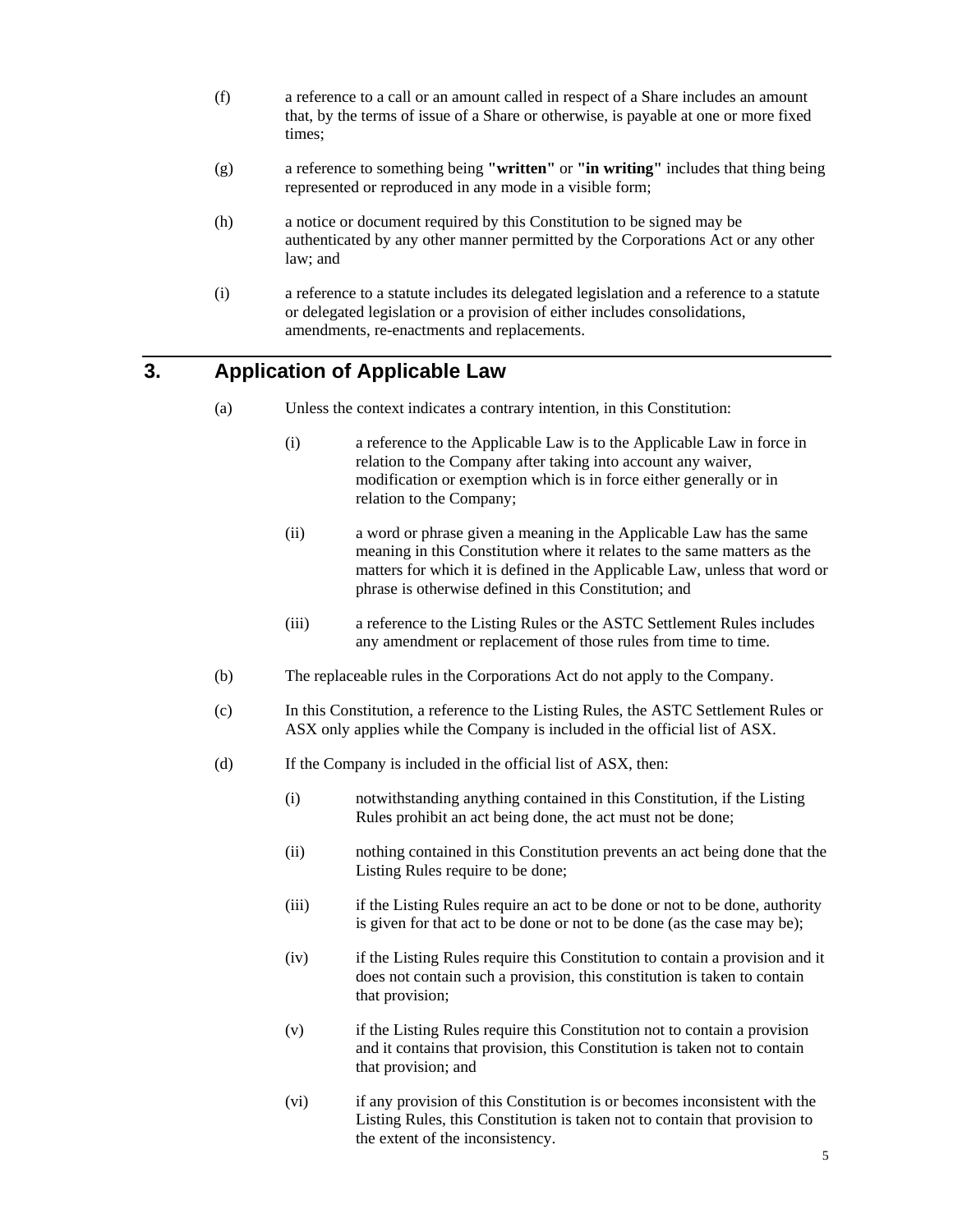# **4. Enforcement**

- (a) Each Shareholder submits to the non-exclusive jurisdiction of the courts of the state or territory in which the Company is taken to be registered for the purposes of the Corporations Act, the Federal Court of Australia and the courts competent to determine appeals from those courts with respect to any proceedings that may be brought at any time relating to this Constitution.
- (b) If at any time any provision of this Constitution is or becomes illegal, invalid or unenforceable in any respect under the law of any jurisdiction, then that does not affect or impair:
	- (i) the legality, validity or enforceability in that jurisdiction of any other provision of this Constitution; or
	- (ii) the legality, validity or enforceability under the law of any other jurisdiction of that or any other provision of this Constitution.

# **Capital**

#### **5. Issue of securities**

- (a) Subject to the Applicable Law and any rights and restrictions attached to a class of Shares or other securities, the Company may by resolution of the Board issue Shares, options to acquire Shares, and other securities with rights of conversion to Shares on any terms, to any person, at any time and for any consideration, as the Board resolves.
- (b) The Company may issue preference Shares (including those which may be, or at the option of either or both the Company and the holder are, liable to be redeemed) and may convert any issued Shares into preference Shares, if the rights of the holders of the preference Shares are as set out in Article 6 or are approved in accordance with the Applicable Law.

# **6. Preference Shares Rights**

If the Company at any time proposes to issue any preference Shares with the terms set out in this Article 6, each preference Share confers on the holder the right to:

- (a) convert the preference Share into an ordinary Share if and on the basis the Board resolves at the time of issue;
- (b) receive a preferential dividend, in priority to any payment of dividend on any other class of Shares, at the rate or of the amount (which may be fixed or variable) and on the basis (including whether cumulative or not) the Board resolves at the time of issue;
- (c) in addition to the preferential dividend, participate with the ordinary Shares in dividends determined by the Board if and on the basis the Board resolves at the time of issue;
- (d) in a winding up or on a reduction of capital, and on redemption in the case of a redeemable preference Share, payment in priority to any other class of Shares of:
	- (i) the amount of any dividends accrued but unpaid on the preference Share at the date of winding up or reduction of capital or, in the case of a redeemable preference share, the date of redemption; and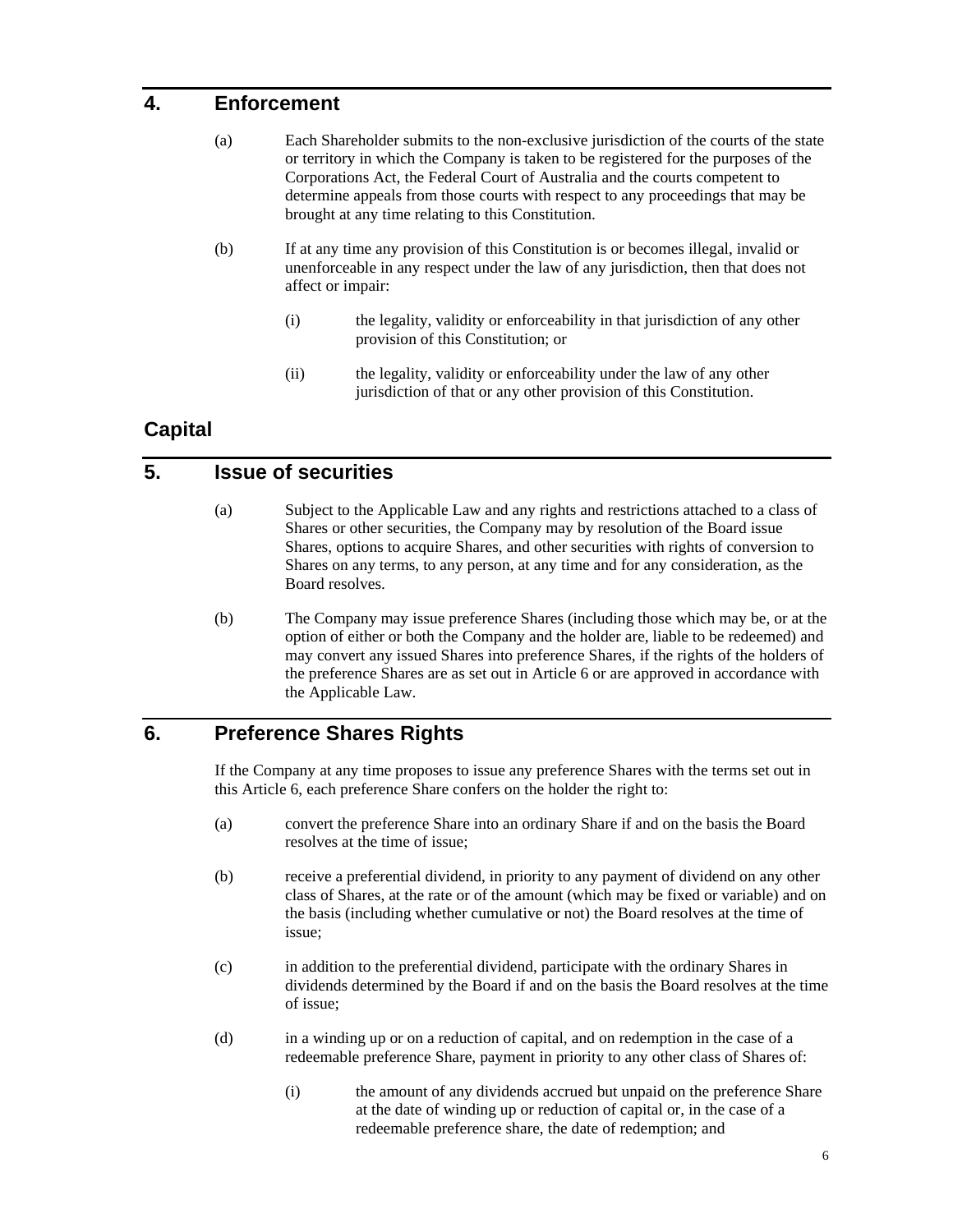- (ii) any additional amount (which may include the amount paid or agreed to be considered as paid on the preference Share) that the Board resolves at the time of issue;
- (e) a bonus issue or capitalisation of profits in favour of preference Shareholders only, if and to the extent the Board resolves at the time of issue;
- (f) in addition to the rights under Articles  $6(b)$ ,  $6(c)$ ,  $6(d)$  and  $6(e)$ , participate with the ordinary Shares in profits and assets of the Company, including on a winding up, only if and to the extent the Board resolves at the time of issue;
- (g) receive notices, reports and accounts and to attend and be heard at all meetings of Shareholders on the same basis as the holders of ordinary Shares; and
- (h) vote at meetings of Shareholders only in the following circumstances:
	- (i) on any matter considered at a meeting if, at the date of the meeting, the dividend on the preference Shares is in arrears;
	- (ii) on a proposal to reduce the share capital of the Company;
	- (iii) on a resolution to approve the terms of a buy-back agreement;
	- (iv) on a proposal that affects rights attached to the preference Shares;
	- (v) on a proposal to wind up the Company;
	- (vi) on a proposal for the disposal of the whole of the property, business and undertaking of the Company;
	- (vii) on any matter considered at a meeting held during the winding up of the Company; and
	- (viii) in any other circumstances the Board resolves at the time of issue and which are permitted under the Applicable Law,

and is, on a poll on those matters, entitled to the number of votes specified in, or determined in accordance with, the terms of issue for the preference Share.

# **7. Class rights**

- (a) Subject to the Corporations Act and the terms of issue of Shares in a particular class, the Company may vary or cancel rights attached to Shares in that class:
	- (i) by a special resolution passed at a meeting of the Shareholders holding Shares in that class; or
	- (ii) with the written consent of Shareholders who are entitled to at least 75% of the votes that may be cast in respect of Shares in that class.
- (b) Article 45 applies to a meeting held under Article 7(a)(i).
- (c) The issue of any new Shares ranking equally, or any conversion of existing securities to Shares ranking equally, with existing Shares is not a variation of the rights conferred on the holders of the existing Shares, unless otherwise provided by the terms of issue of the existing Shares or required by the Applicable Law.
- (d) The issue of any new Shares ranking in priority, or any conversion of existing securities to Shares ranking in priority, to an existing class of preference Shares is a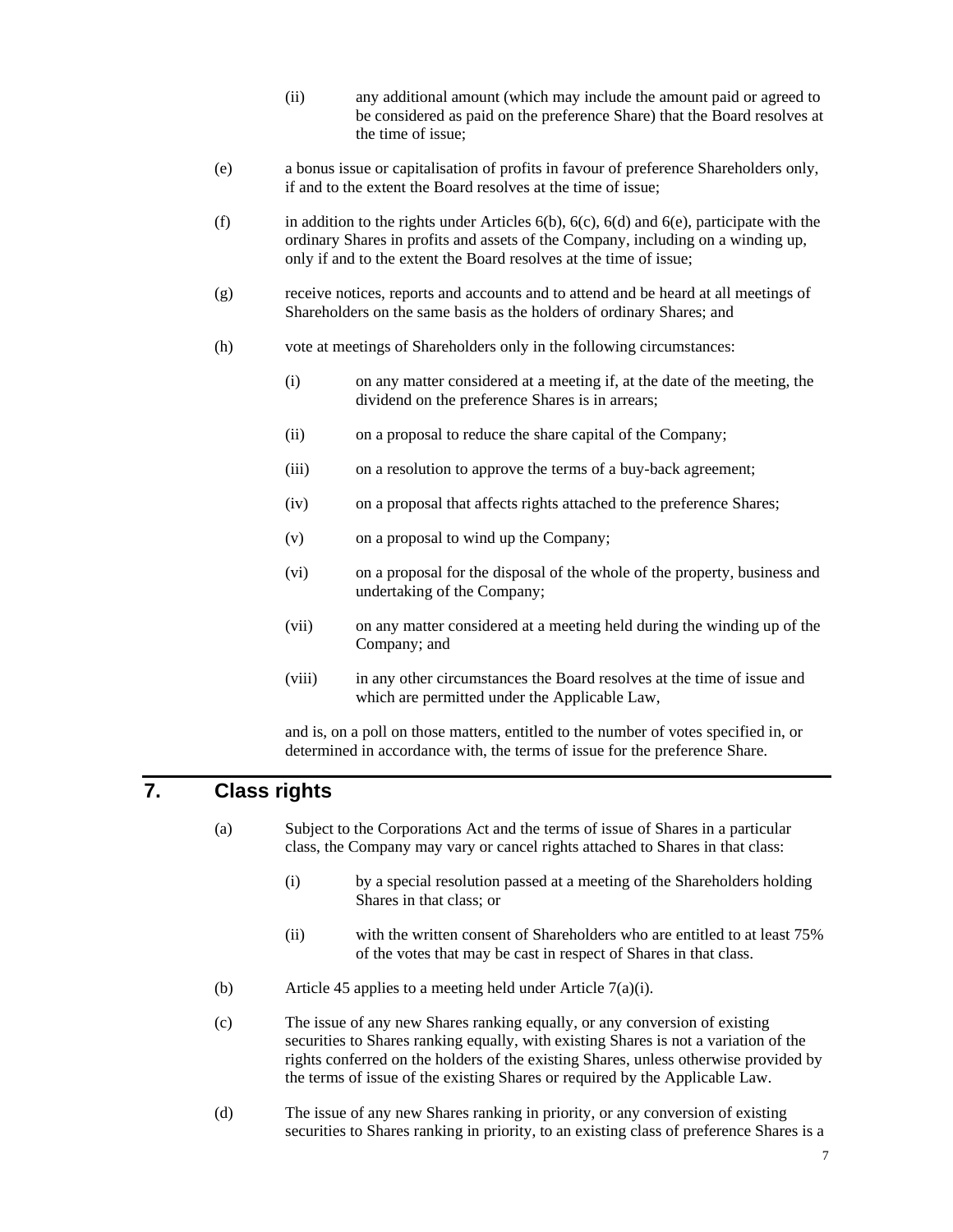variation of the rights conferred on the holders of the existing preference Shares, unless the issue or conversion is expressly permitted by the terms of the existing preference Shares.

# **8. Alterations of capital**

- (a) The Company may by resolution convert Shares from one class to another, subject to the Corporations Act, this Constitution and the terms of issue of a class of Shares.
- (b) The Company may reduce, alter or buy-back its share capital in any manner provided by the Applicable Law. The Board may do anything which is required to give effect to any resolution authorising a reduction, alteration or buy-back of the share capital of the Company, including where a Shareholder becomes entitled to a fraction of a share on a consolidation or subdivision:
	- (i) making cash payments;
	- (ii) ignoring fractions;
	- (iii) appointing a trustee to deal with any fractions on behalf of Shareholders; and
	- (iv) rounding up each fractional entitlement to the nearest whole Share by capitalising any amount available for capitalisation under Article 68 even though only some Shareholders participate in the capitalisation.

#### **9. Registered holder**

- (a) Except as required by law, the ASTC Settlement Rules or this Constitution, the Company is not required to recognise any interest in, or right in respect of, a Share except an absolute right of legal ownership of the Shareholder registered as the holder of that Share, whether or not the Company has notice of the interest or right.
- (b) The Company is not bound to register more than 3 persons as the Shareholder of a Share.
- (c) If the Company registers two or more persons as the holders of a Share, those persons are taken to hold that Share as joint tenants.

#### **10. Certificates and statements**

- (a) Subject to the Applicable Law, the Company need not issue certificates for Shares.
- (b) Subject to the Applicable Law, the Company may issue certificates for Shares, cancel any certificates for Shares, and replace lost or destroyed or defaced certificates for Shares, on the basis and in the form which the Board resolves.
- (c) If the Company determines to issue certificates for Shares, only the Shareholder whose name appears first in the Register in respect of a Jointly Held Share is entitled to a certificate in respect of that Share and delivery of the certificate to that person is delivery to all holders of that Share.
- (d) The Company must issue to a Shareholder any statements of the holdings of Shares registered in the Shareholder's name as required by the Applicable Law.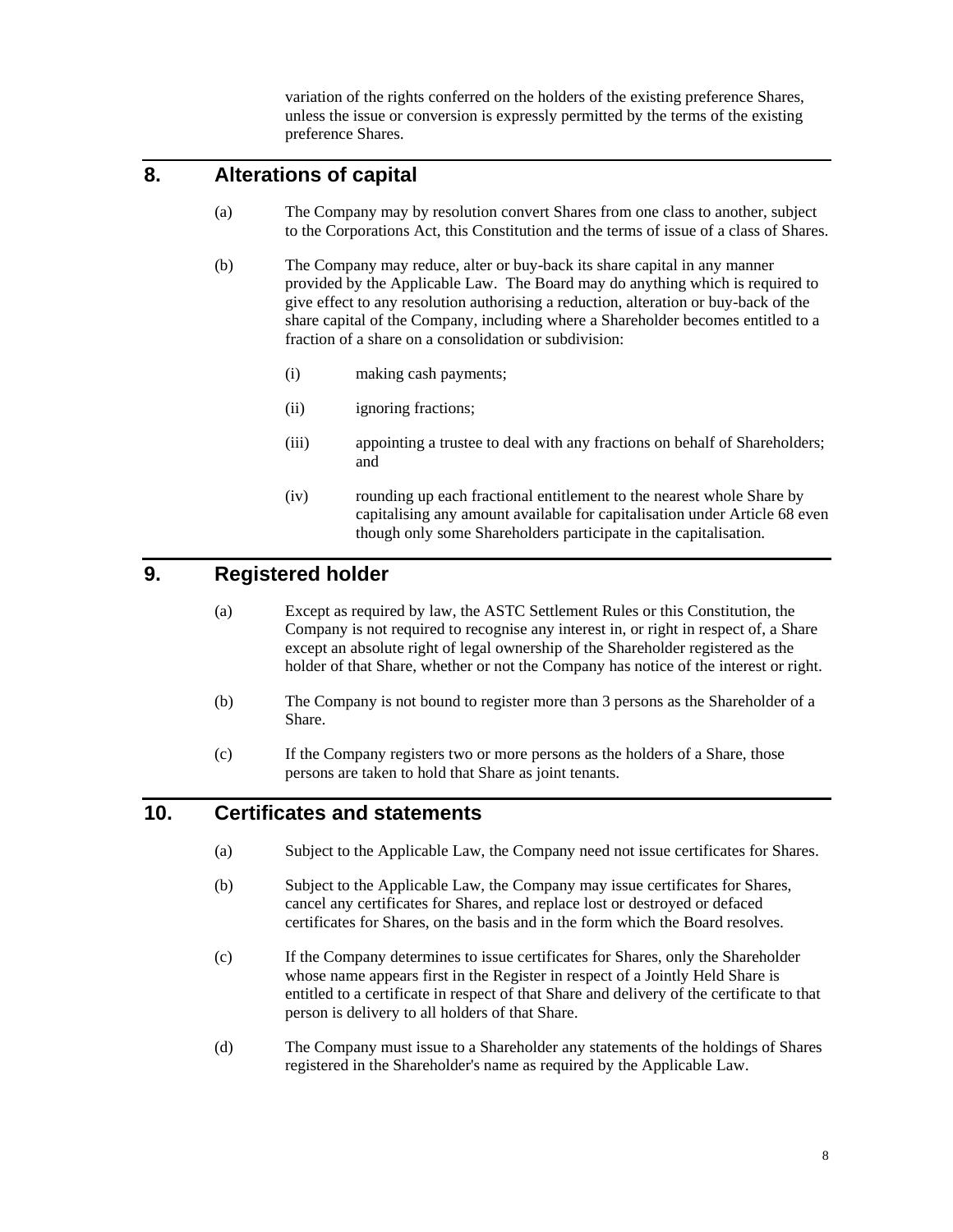#### **Calls**

# **11. Making of calls**

- (a) Subject to the Applicable Law and the terms of issue of a Share, the Company may by resolution of the Board make calls on the Shareholders of a Share for any amount unpaid on the Share which is not by the terms of issue of that Share made payable at fixed times, on any terms and at any times as the Board resolves, including payment by instalments.
- (b) The Company may when it issues Shares make calls payable for one or more Shareholders for different amounts and at different times as the Board resolves.
- (c) Subject to the Listing Rules, the Company may by resolution of the Board revoke or postpone a call or extend the time for payment of a call, at any time prior to the date payment of that call is due.
- (d) A call is made at the time of or as specified in the resolution of the Board authorising the call.

# **12. Notice of calls**

- (a) The Company must give notice of a call to the Shareholder upon whom the call is made at least 10 Business Days (or any other period of notice required by the Listing Rules or required by any terms of issue of the relevant Shares) before the due date for payment. The notice must specify the time or times and place of payment and any other information as the Board resolves and the Listing Rules require.
- (b) The non-receipt of a notice of a call by, or the accidental omission to give notice of a call to, any Shareholder does not invalidate the call.

## **13. Payment of calls**

- (a) Each Shareholder must pay to the Company the amount of each call in the manner, at the time and at the place specified in the notice of the call.
- (b) The Shareholders of a Jointly Held Share are jointly and severally liable in respect of all payments which are required to be made in respect of that Share.
- (c) If the terms of issue of a Share require an amount to be paid in respect of a Share on the date of issue or any other fixed date, the Shareholder of that Share must pay that amount to the Company at that time and that amount is treated under this Constitution as if a call for that amount had been properly made by the Board of which appropriate notice has been given.
- (d) In a proceeding to recover a call, or an amount payable due to the failure to pay or late payment of a call, proof that:
	- (i) the name of the person is entered in the Register as a Shareholder of the Share on which the call was made;
	- (ii) there is a record in the minute books of the Company of the resolution making the call or the fixed amount payable by the terms of issue of the relevant Shares; and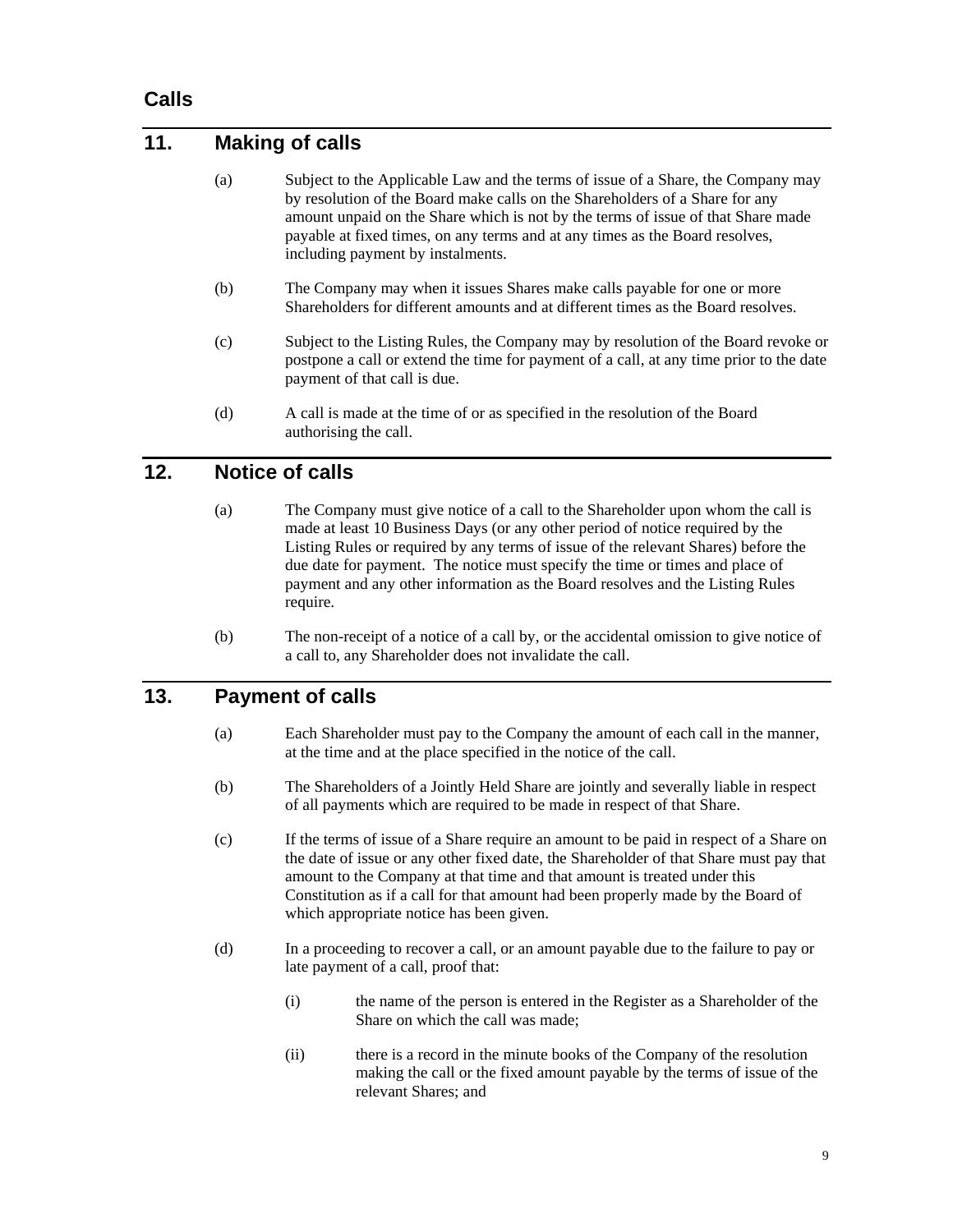(iii) notice of the call was given or taken to be given to the person in accordance with this Constitution,

is conclusive evidence of the obligation of that person to pay the call.

# **14. Prepayment of calls**

The Company may by resolution of the Board:

- (a) accept from a Shareholder the whole or part of the amount unpaid on a Share even if no part of that amount has been called;
- (b) agree to pay interest on the whole or any part of the amount so accepted, from the date of acceptance to the date the amount becomes payable, at any rate agreed between the Board and the Shareholder paying the amount; and
- (c) unless otherwise agreed between the Company and the Shareholder, repay the whole or any part of the amount so accepted at any time.

# **15. Interest payable**

- (a) If an amount called or otherwise payable to the Company in respect of a Share is not paid before or on the time for payment, the person who owes the amount must pay to the Company:
	- (i) interest on the unpaid part of the amount from the date payment is due to the date of payment at the rate the Board resolves; and
	- (ii) all costs and expenses the Company incurs due to the failure to pay or the late payment.
- (b) Interest under Article 15(a) accrues daily and may be capitalised at any interval that the Board resolves.
- (c) The Company may by resolution of the Board waive payment of some or all of the interest, costs or expenses payable under Article 15(a).

#### **Forfeiture and liens**

# **16. Forfeiture procedure**

Subject to the Applicable Law, the Company may by a resolution of the Board forfeit a Share of a Shareholder if:

- (a) that Shareholder does not pay a call or other amount payable in respect of that Share on or before the date for its payment;
- (b) the Company gives that Shareholder notice in writing:
	- (i) requiring the Shareholder to pay that call or other amount, any interest on it and all costs and expenses the Company has incurred due to the failure to pay; and
	- (ii) stating that the Share is liable to be forfeited if that Shareholder does not pay to the Company, at the place specified in the notice, the amount specified in the notice, within 10 Business Days (or any longer period specified) after the date of the notice; and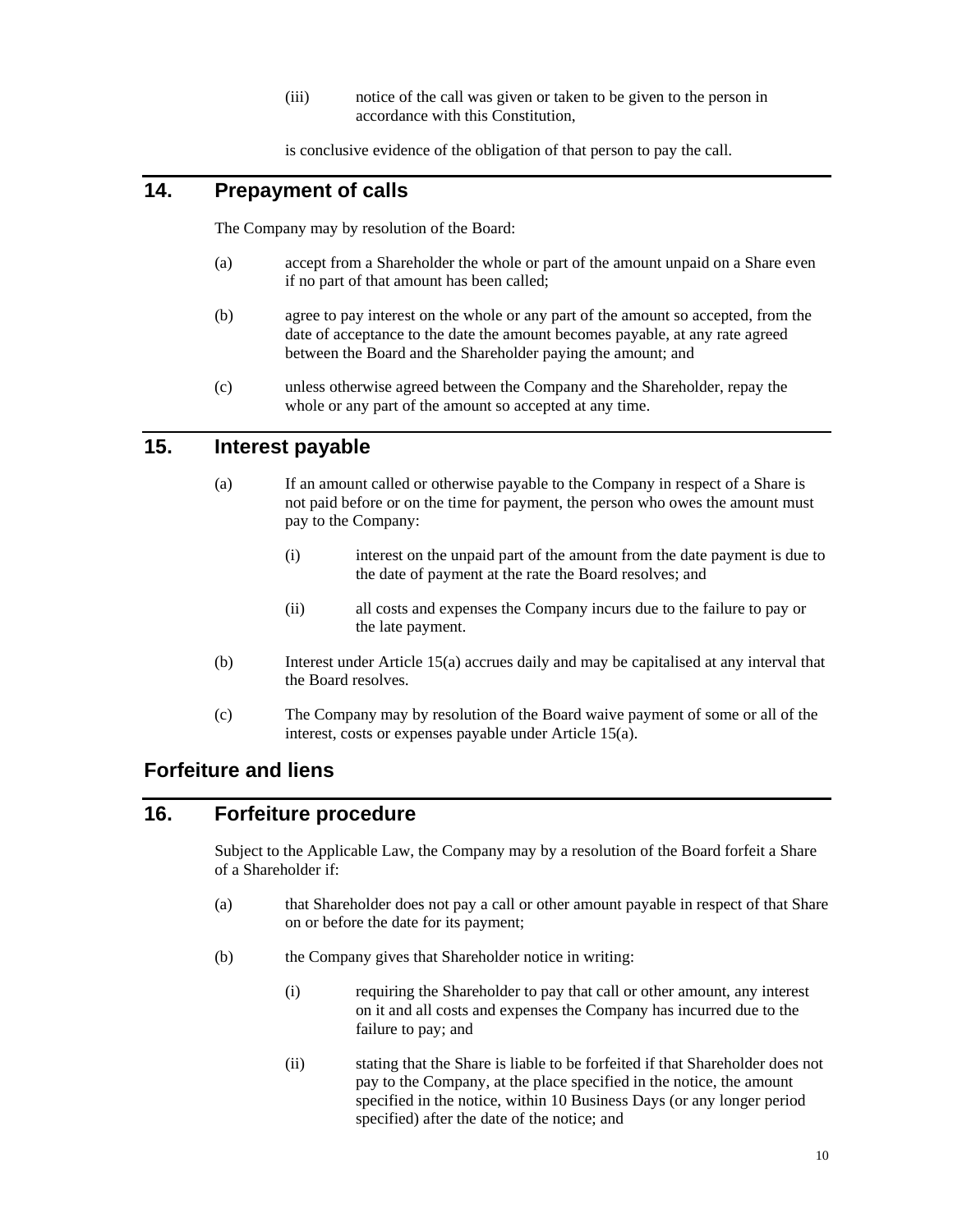(c) that Shareholder does not pay that amount in accordance with that notice.

# **17. Effect of forfeiture**

- (a) A person whose Shares have been forfeited:
	- (i) ceases to be a Shareholder in respect of the forfeited Shares;
	- (ii) has no claims or demands against the Company in respect of those Shares;
	- (iii) has no other rights or entitlements in respect of those Shares, except the rights that are provided by the Corporations Act or saved by this Constitution:
	- (iv) remains liable to pay, and must immediately pay, to the Company all amounts that at date of forfeiture were payable by the person to the Company in respect of those Shares; and
	- (v) must pay to the Company interest at the rate the Board resolves on those amounts from the date of forfeiture until and including the date of payment of those amounts.
- (b) When a Share has been forfeited, the Company must give notice in writing of the forfeiture to the Shareholder registered as its holder before the forfeiture and record the forfeiture with the date of forfeiture in the Register. Failure by the Company to comply with any requirement in this Article does not invalidate the forfeiture.
- (c) A statement in writing from the Company signed by a Director or Secretary that a Share was forfeited on a specified date is sufficient evidence of the forfeiture of that Share and the right and title of the Company to sell, dispose or reissue that Share.
- (d) Subject to the Applicable Law, the Company may by resolution of the Board waive any or all of its rights under Article 16 or this Article 17 on any terms the Board resolves, and at any time before a sale, disposition, reissue or cancellation of a forfeited Share, cancel the forfeiture on any terms as the Board resolves.

# **18. Liens on Shares**

- (a) Unless the terms of issue of a Share provide otherwise, the Company has a first ranking lien on a Share, the proceeds of sale of that Share, and all dividends and entitlements determined in respect of that Share, for:
	- (i) any amount due and unpaid in respect of the Share which has been called or is payable on a fixed date;
	- (ii) any amount which remains outstanding under loans made by the Company to acquire the Share under an employee incentive scheme, to the extent permitted by the Corporations Act;
	- (iii) all amounts that the Company is required by law to pay, and has paid, in respect of the Share; and
	- (iv) all interest and expenses due and payable to the Company in respect of the unpaid amounts, to the extent permitted by the Listing Rules.
- (b) The Company may by resolution of the Board waive any or all of its rights under Article 18(a) on any terms the Board resolves.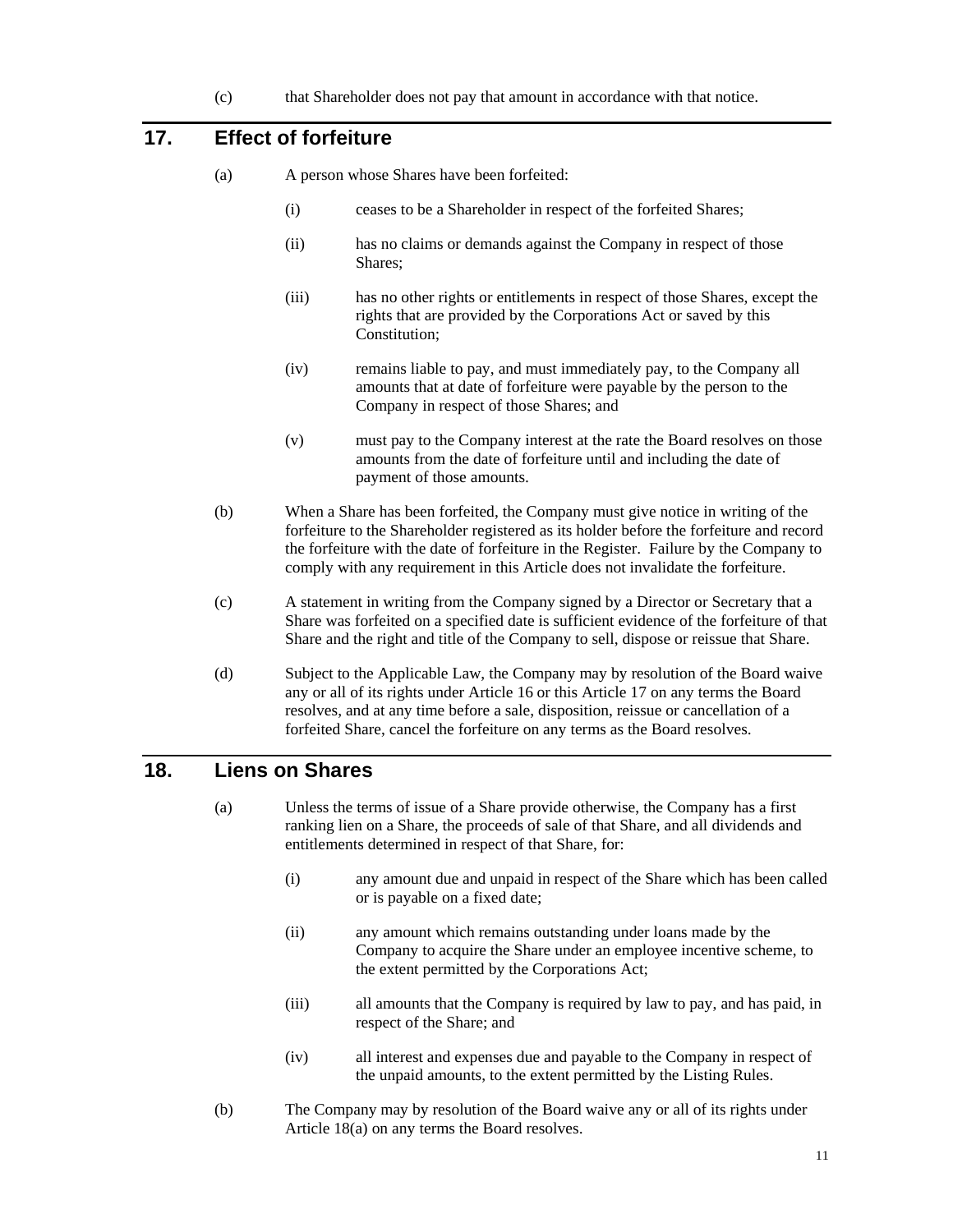(c) The Company's lien on a Share is released if a transfer of that Share is registered by the Company without the Company giving written notice of the lien to the transferee of that Share.

# **19. Company payments**

- (a) A Shareholder or the Personal Representative of a deceased Shareholder must pay to the Company on written demand an amount equal to all payments the Company makes to a government or taxation authority in respect of the Shareholder, the death of the Shareholder, the Shareholder's Shares or any distributions made in respect of the Shareholder's Shares (including dividends), where the Company is either:
	- (i) obliged by law to make the relevant payment; or
	- (ii) advised by a lawyer qualified to practice in the jurisdiction of the relevant government or taxation authority that the Company is obliged by law to make the relevant payment.
- (b) The Company is not obliged to notify a Shareholder in advance of its intention to make a payment under Article 19(a).
- (c) An amount payable by a Shareholder to the Company under Article 19(a) is treated under this Constitution as if it is a call properly made by the Board of which notice has been given on the date on which the written demand is given by the Company to the Shareholder or the Personal Representative of a deceased Shareholder.
- (d) Subject to the Applicable Law, the Company may refuse to register a transfer of any Share by a Shareholder or that Shareholder's Personal Representative until all money paid or payable by the Company in respect of that Share under any law has been paid to the Company.
- (e) Nothing in this Article affects any right or remedy which any law confers on the Company.

# **20. Dealing with Shares**

- (a) Subject to the Applicable Law, the Company may sell, otherwise dispose of or reissue, a Share which has been forfeited to any person on any terms and in any manner as the Board resolves.
- (b) Subject to the Applicable Law, the Company may cancel a Share which has been forfeited under the terms on which the Share is on issue.
- (c) For the purposes of enforcing a lien, the Company may sell the Shares which are subject to the lien in any manner the Board resolves and, subject to the Applicable Law, with or without giving any notice to the Shareholder of those Shares.
- (d) The Company may do anything necessary or desirable under the Applicable Law to protect or enforce a lien or other interest in Shares to which the Company is entitled to by law or under this Constitution.
- (e) Nothing in this Article affects any right or remedy which any law confers on the Company.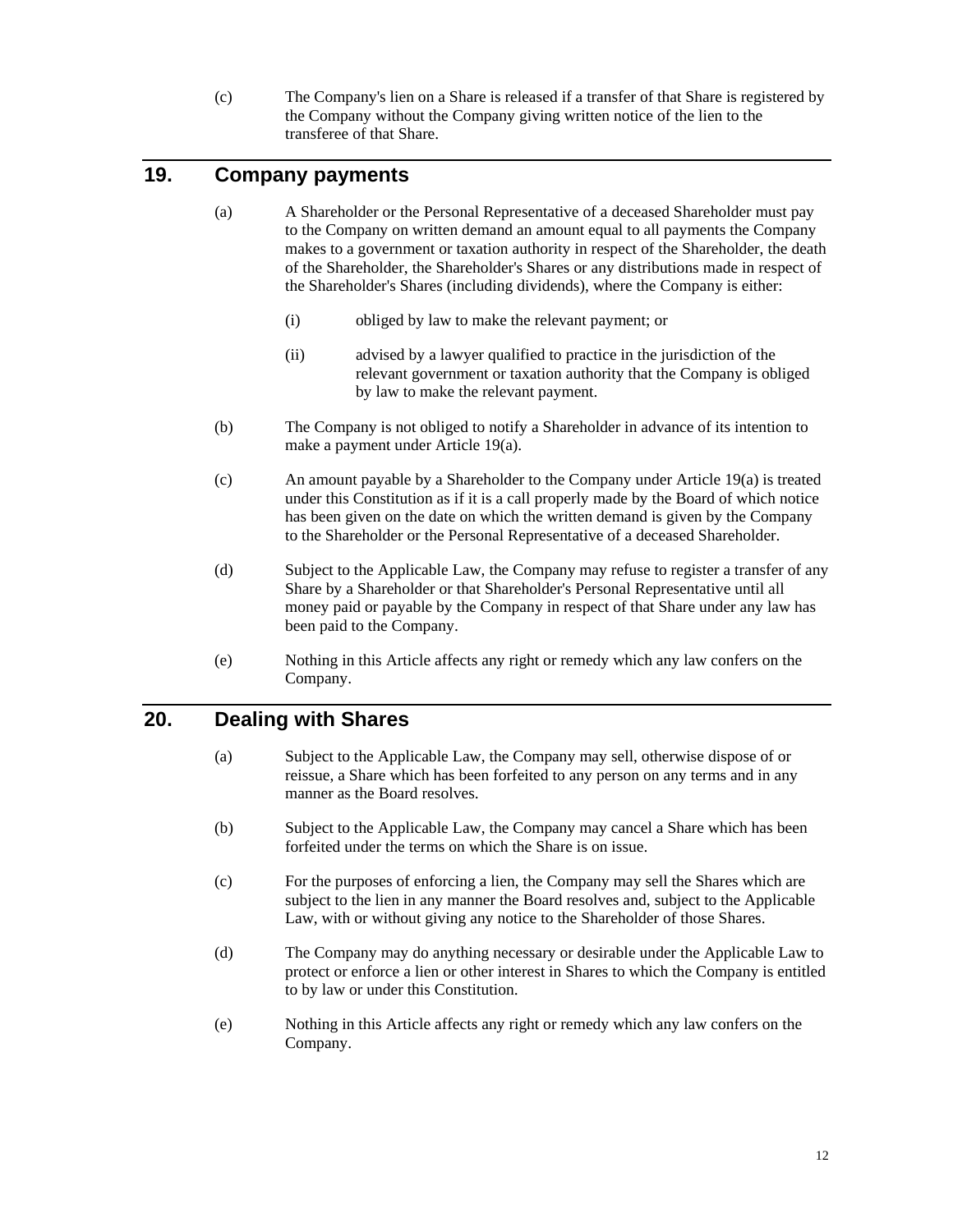# **21. Proceeds of sale**

- (a) The Company must apply the proceeds of any sale of any Shares under Article 20(a) and 20(c) in the following order:
	- (i) the expenses of the sale;
	- (ii) the amounts due and unpaid in respect of those Shares; and
	- (iii) subject to the terms of issue of the Shares and any lien under Article 18 for an amount unpaid in respect of the Shares, the balance (if any) to or at the direction of the person entitled to the Shares immediately prior to the sale, on delivery by that person of any evidence of ownership of or entitlement to those Shares as the Board requires.
- (b) The Company is not required to pay interest on any amount payable under Article 21(a)(iii).

#### **22. Sale procedure**

- (a) The Company may:
	- (i) effect a transfer of Shares sold under Article 20; and
	- (ii) receive the consideration (if any) given for Shares sold under Article 20.
- (b) The validity of the sale of Shares under Article 20 may not be called into question by any person after the transfer has been registered, and the buyer of the Shares need not enquire as to the validity of the sale or the application of the sale proceeds by the Company.
- (c) The title of the buyer of Shares sold under Article 20 is not affected by any irregularity or invalidity in connection with the sale.
- (d) The sole remedy (if any) of any person aggrieved by a sale of Shares under Article 20 is in damages only and against the Company exclusively.
- (e) A certificate in writing from the Company signed by a Director or Secretary that a Share was sold, disposed of or reissued in accordance with Article 20 is conclusive evidence of those matters.

# **Transfer of Shares**

#### **23. Electronic Transfer Systems**

- (a) The Company may do any act, matter or thing permitted under the Applicable Law to facilitate involvement by the Company in any clearing and settlement facility provided under the Applicable Law for the transfer of financial products.
- (b) The Company must comply with the obligations imposed on it by the ASTC Settlement Rules in relation to a transfer of Shares.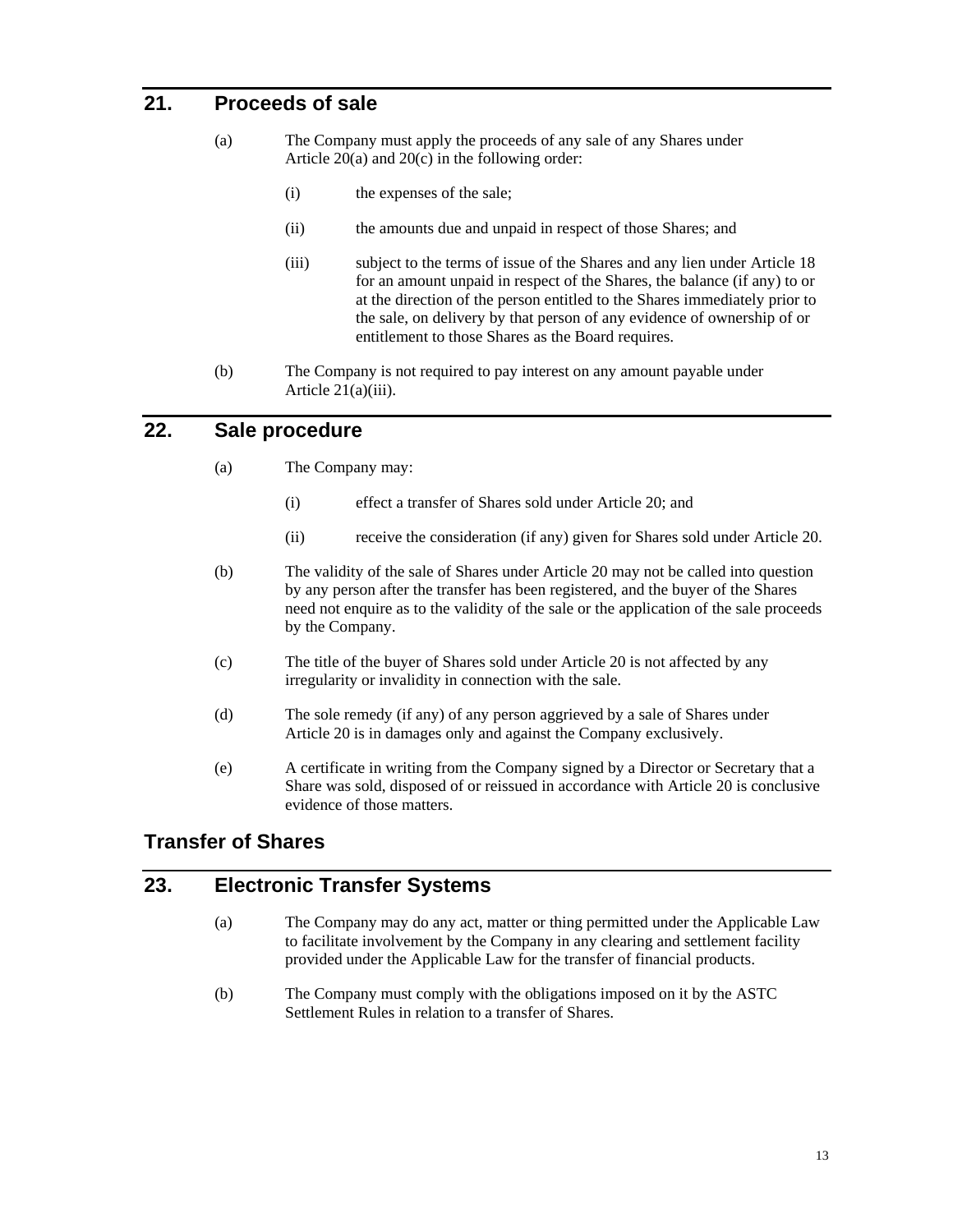#### **24. Transfers**

- (a) Subject to this Constitution and any restrictions attached to a Share, a Shareholder may transfer one or more Shares the Shareholder holds by:
	- (i) a proper ASTC transfer (as defined in the *Corporations Regulations*, 2001 (Cth));
	- (ii) a written instrument of transfer in any usual form or in any other form approved by the Board that is otherwise permitted by law; or
	- (iii) any other method permitted by the Applicable Law and approved by the Board.
- (b) An instrument of transfer of a Share referred to in Article  $24(a)(ii)$  must be:
	- (i) executed by or on behalf of the transferor and the transferee, unless the Corporations Act provides otherwise or the Board has resolved that the execution of the transferee is not required;
	- (ii) duly stamped, if required by law; and
	- (iii) delivered to the Company, at the place where the Register is kept, together with the certificate (if any) of the Share to be transferred (unless this requirement is waived by the Board in its discretion) and any other evidence as the Board may require to prove the title of the transferor to that Share, the right of the transferor to transfer that Share, and the proper execution of the instrument of transfer.
- (c) A Shareholder must not dispose of Restricted Securities during the escrow period for those securities, except as permitted by the Restriction Agreement, the Listing Rules or ASX.
- (d) A person transferring a Share remains the registered holder of that Share until a transfer for that Share has been effected in accordance with the ASTC Settlement Rules, or a transfer for that Share has been registered and the transferee is entered in the Register as the holder of that Share.

# **25. Refusal to register transfers**

- (a) The Company must not refuse or fail to register a transfer of Shares, except where required by the Applicable Law or permitted pursuant to Article 19(d), 24(b), 25 or 80.
- (b) The Company may refuse to register a transfer of Shares where the Applicable Law permits the Company to do so and the Board so resolves.
- (c) If permitted by the Applicable Law and the Board so resolves, the Company may refuse to register an instrument of transfer of Shares if:
	- (i) the transfer is not in registrable form;
	- (ii) the Company has a lien on any of the Shares transferred;
	- (iii) the registration of the transfer may breach an Australian law or a court order;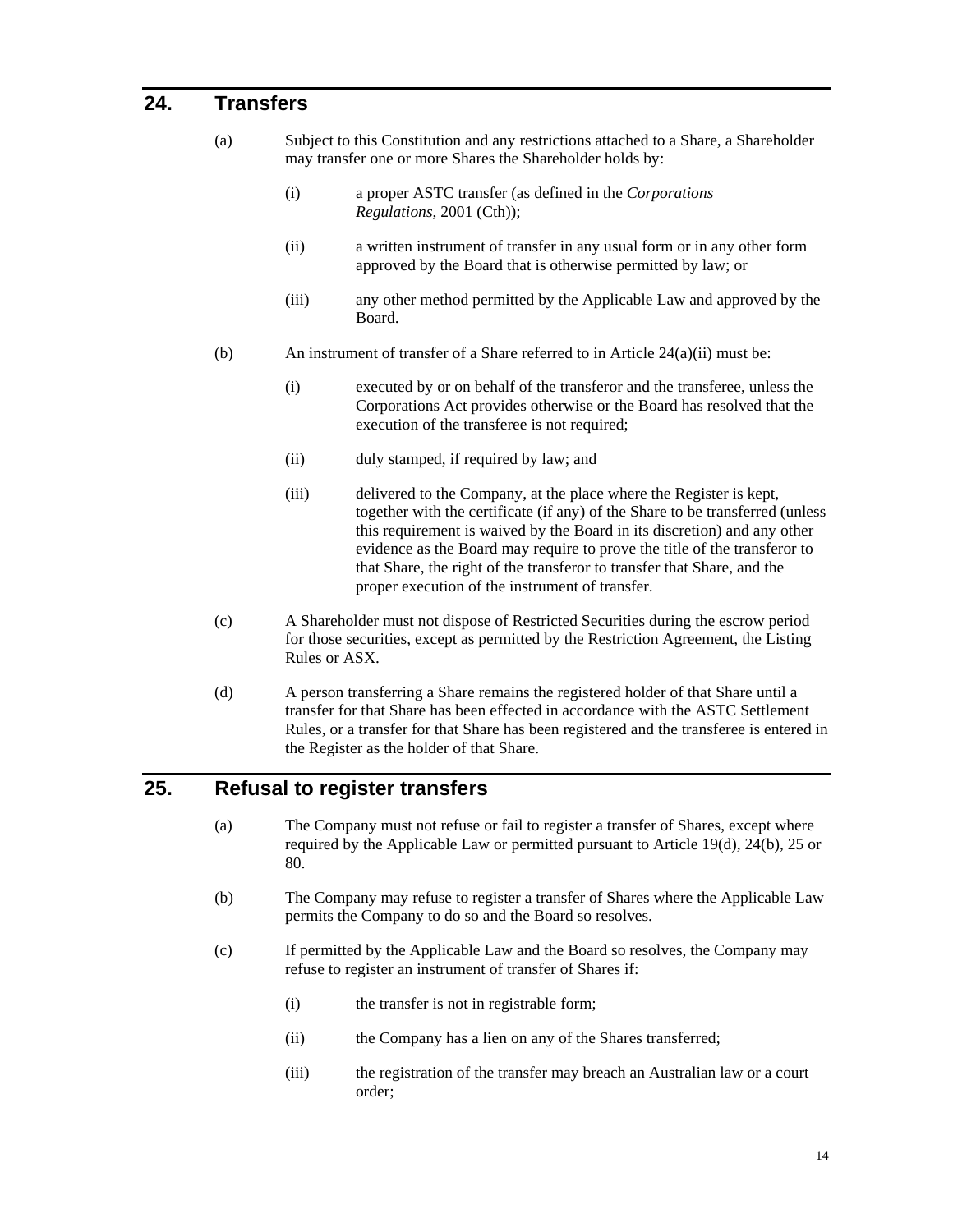- (iv) the registration of the transfer will create a new holding of Shares which at the time the transfer is lodged is less than a marketable parcel;
- (v) the transfer does not comply with the terms of an employee incentive scheme; or
- (vi) the Company is otherwise permitted or required to do so under the terms of issue of the Shares.
- (d) The Company must refuse to register a transfer of Shares where the Applicable Law or a law about stamp duty requires the Company to do so or this Constitution otherwise requires.
- (e) The Company must refuse to acknowledge a disposal (including registering a transfer) of Restricted Securities during the escrow period for those securities, except as permitted by the Restriction Agreement, the Listing Rules or ASX.
- (f) If the Board so resolves, the Company may apply, or may ask ASTC to apply, a holding lock (including to prevent a transfer, or to refuse to register a paper-based transfer document) where the Applicable Law permits the Company to do so.
- (g) Failure by the Company to give notice of refusal to register any transfer or of any holding lock as may be required under the Applicable Law does not invalidate the refusal to register the transfer or the holding lock.

# **Transmission of Shares**

#### **26. Transmission on death**

- (a) If a Shareholder of a Share which is not Jointly Held dies, the Company must recognise only the Personal Representative of that Shareholder as having any title to or interest in, or any benefits accruing in respect of, that Share.
- (b) If a Shareholder of a Share which is Jointly Held dies, the Company must recognise only the surviving Shareholders of that Share as having any title to or interest in, or any benefits accruing in respect of, that Share.
- (c) The estate of a deceased Shareholder is not released from any liability in respect of the Shares registered in the name of that Shareholder.
- (d) Where 2 or more persons are jointly entitled to any Share as a consequence of the death of the registered holder of that Share, they are taken to be Joint Holders of that Share.
- (e) Notwithstanding Articles 26(a) and 26(b), the Company may register or give effect to a transfer of Shares to a transferee who dies before the transfer is registered or given effect to by the Company.

#### **27. Transmission Events**

- (a) Subject to the *Bankruptcy Act* 1966 (Cth) and the Applicable Law, a person who establishes to the satisfaction of the Board that they are entitled to a Share because of a Transmission Event may:
	- (i) elect to be registered as a Shareholder in respect of that Share by giving a signed notice in writing to the Company; or
	- (ii) transfer that Share to another person.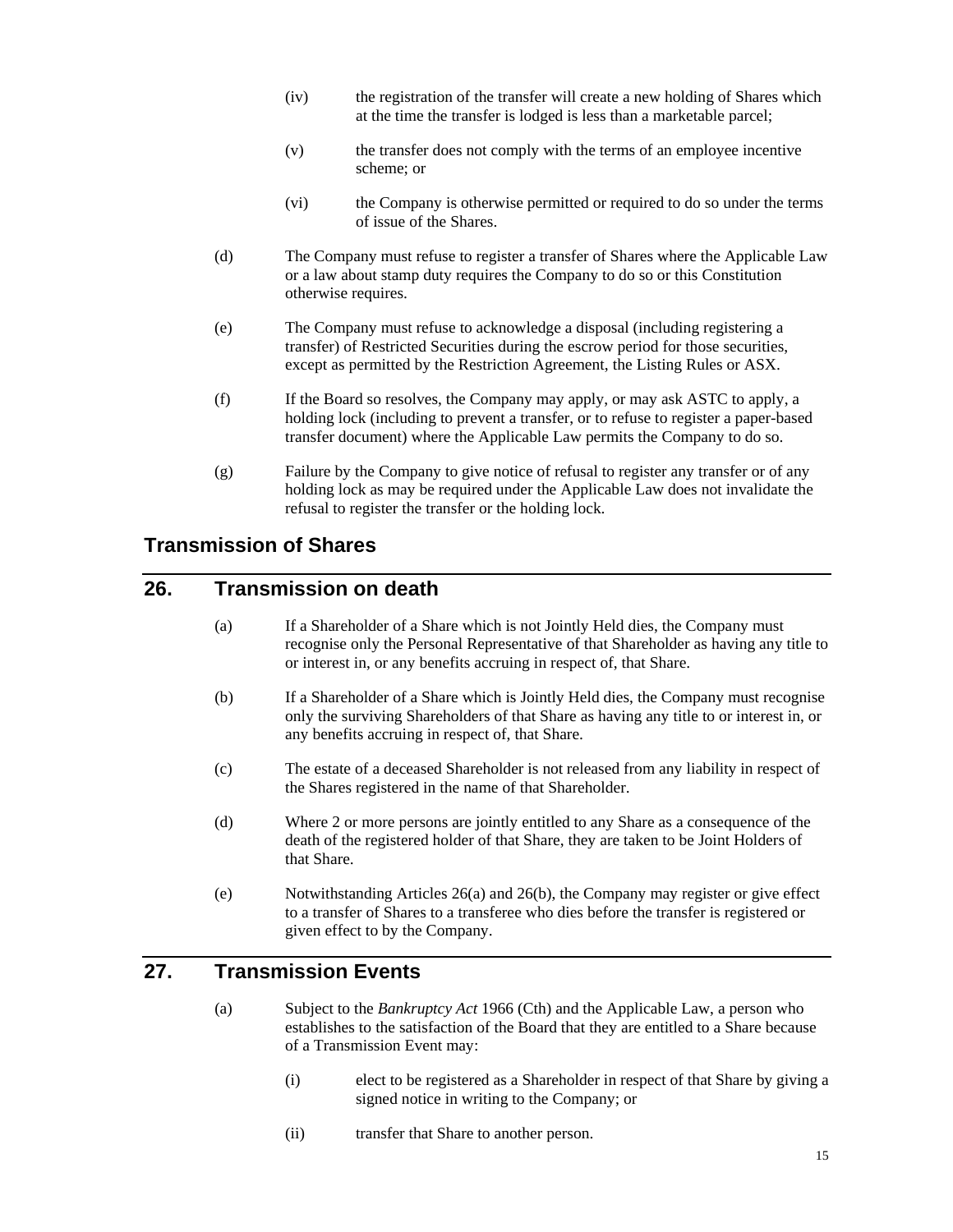(b) Subject to the Applicable Law, a transfer under Article 27(a) is subject to all provisions of this Constitution relating to transfers of Shares.

# **Proceedings of Shareholders**

#### **28. Calling meetings of Shareholders**

- (a) The Company may by resolution of the Board call a meeting of Shareholders to be held at the time and place (including 2 or more venues using technology which gives Attending Shareholders as a whole a reasonable opportunity to participate) and in the manner the Board resolves.
- (b) The Board may in accordance with the Applicable Law specify a time by reference to which persons will be taken to hold Shares for the purpose of a meeting of Shareholders.
- (c) No Shareholder may call or arrange to hold a meeting of Shareholders except where permitted by the Corporations Act.

#### **29. Notice of meetings of Shareholders**

- (a) Where the Company has called a meeting of Shareholders, notice of the meeting and any proxy form for the meeting may be given in the form and in the manner in which the Board resolves, subject to any requirements in the Applicable Law.
- (b) A person may waive notice of any meeting of Shareholders by written notice to the Company.
- (c) A person who has not duly received notice of a meeting of Shareholders may, before or after the meeting, notify the Company of the person's agreement to anything done or resolution passed at the meeting.
- (d) A person's attendance at a meeting of Shareholders waives any objection that person may have had to a failure to give notice, or the giving of a defective notice, of the meeting, unless the person at the beginning of the meeting objects to the holding of the meeting.
- (e) Subject to the Corporations Act, anything done (including the passing of a resolution) at a meeting of Shareholders is not invalid because either or both a person does not receive notice of the meeting or a proxy form, or the Company accidentally does not give notice of the meeting or a proxy form to a person.

# **30. Business of meetings**

Except with the approval of the Board, with the permission of the chairman of the meeting or under the Corporations Act, no person may move at any meeting of Shareholders:

- (a) any resolution (except in the form set out in the notice of meeting given under Article 29(a)); or
- (b) any amendment of any resolution or a document which relates to any resolution, a copy of which has been made available to Shareholders to inspect or obtain.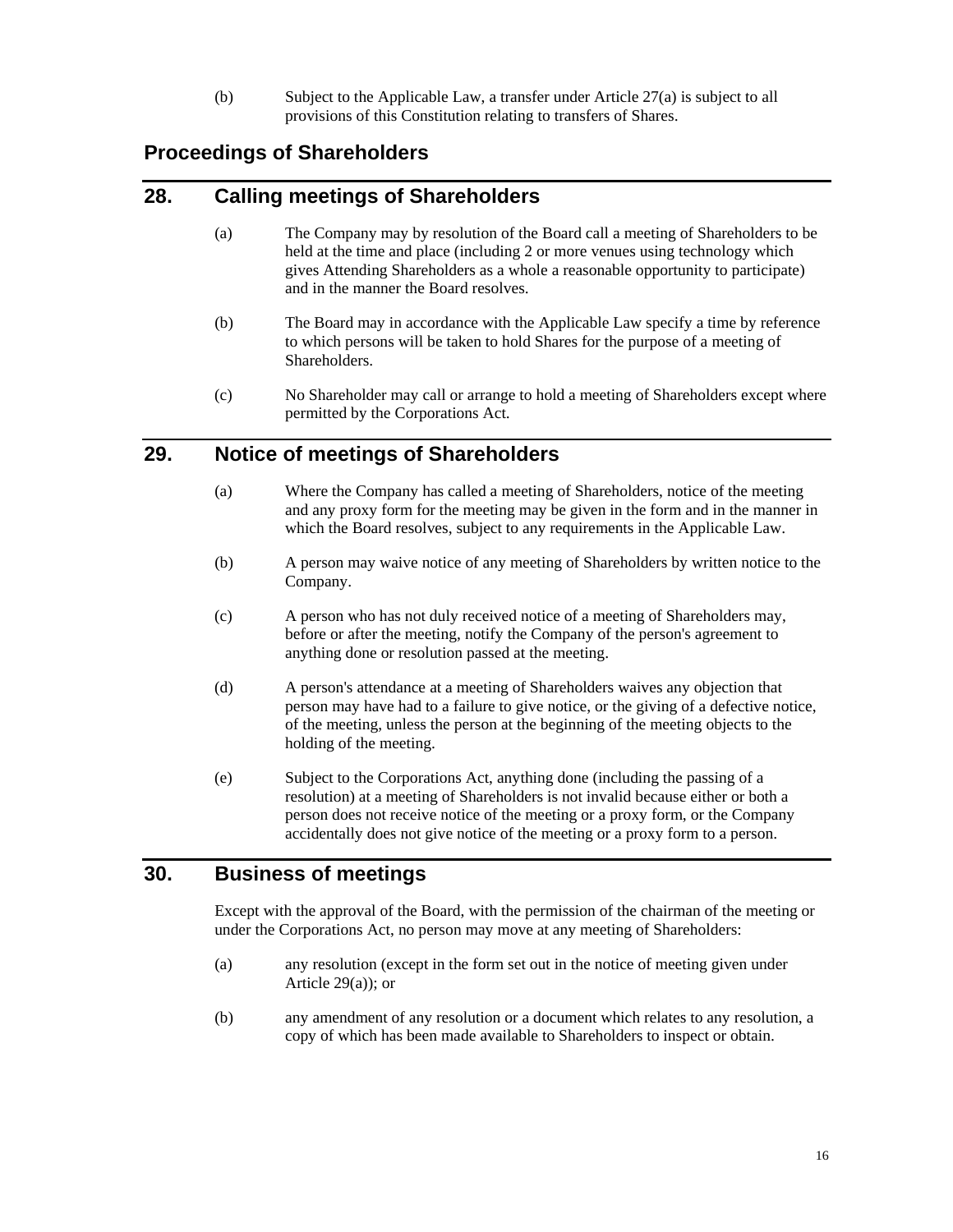#### **31. Quorum**

- (a) No business may be transacted at a meeting of Shareholders except, subject to Article 32, the election of the chairman of the meeting unless a quorum for a meeting of Shareholders is present at the time when the meeting commences.
- (b) A quorum for a meeting of Shareholders is 5 Attending Shareholders entitled to vote on a resolution at that meeting. Each individual present may only be counted once towards a quorum. If a Shareholder has appointed more than one proxy or attorney or Corporate Representative, only one of them may be counted towards a quorum.
- (c) If a quorum is not present within 30 minutes after the time appointed for the commencement of a meeting of Shareholders, the meeting is dissolved unless the chairman of the meeting or the Board adjourns the meeting to a date, time and place determined by that chairman or the Board.
- (d) If a quorum is not present within 30 minutes after the time appointed for the commencement of an adjourned meeting of Shareholders, the meeting is dissolved.

# **32. Chairman of meetings of Shareholders**

- (a) Subject to Articles 32(b) and 32(c), the chairman of the Board must chair each meeting of Shareholders.
- (b) If at a meeting of Shareholders:
	- (i) there is no chairman of the Board; or
	- (ii) the chairman of the Board is not present within 15 minutes after the time appointed for the commencement of a meeting of Shareholders or is not willing to chair all or part of the meeting,

the Directors present may (by majority vote) elect one of their number or, in the absence of all the Directors or if none of the Directors present is willing to act, the Attending Shareholders may elect one of their number, to chair that meeting.

(c) A chairman of a meeting of Shareholders may, for any item of business at that meeting or for any part of that meeting, vacate the chair in favour of another person nominated by him or her.

#### **33. Conduct of meetings of Shareholders**

- (a) Subject to the Corporations Act, the chairman of a meeting of Shareholders is responsible for the general conduct of that meeting and for the procedures to be adopted at that meeting.
- (b) The chairman of a meeting of Shareholders may make rulings without putting the question (or any question) to the vote if that action is required to ensure the orderly conduct of the meeting.
- (c) The chairman of a meeting of Shareholders may determine the procedures to be adopted for proper and orderly discussion or debate at the meeting, and the casting or recording of votes at the meeting.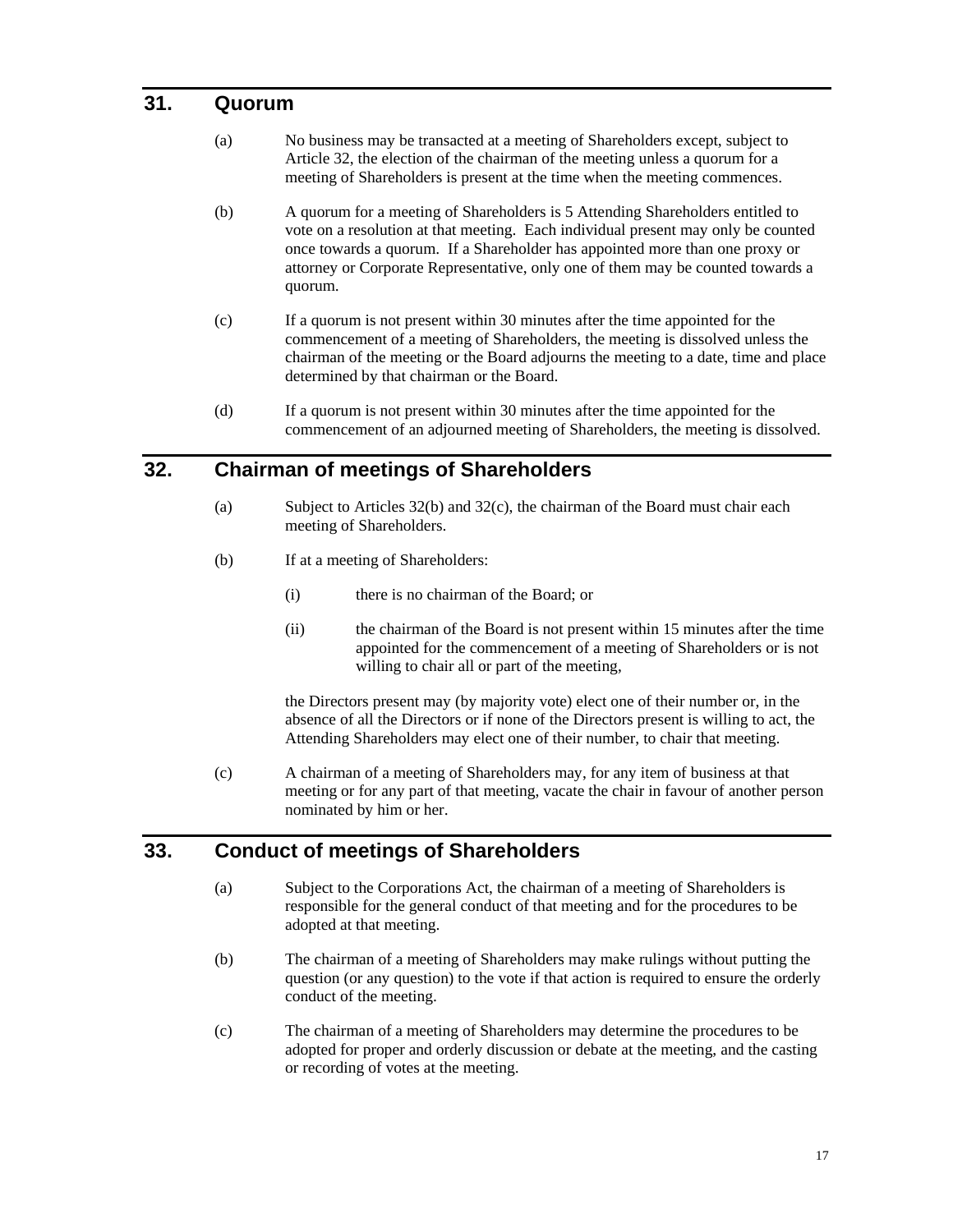- (d) The chairman of a meeting of Shareholders may determine any dispute concerning the admission, validity or rejection of a vote at the meeting.
- (e) The chairman of a meeting of Shareholders may, subject to the Corporations Act, at any time terminate discussion or debate on any matter being considered at the meeting and require that matter be put to a vote.
- (f) The chairman of a meeting of Shareholders may refuse to allow debate or discussion on any matter which is not business referred to in the notice of that meeting or is not business of the meeting permitted under the Corporations Act without being referred to in the notice of meeting.
- (g) The chairman of a meeting of Shareholders may refuse any person admission to, or require a person to leave and remain out of, the meeting if that person:
	- (i) in the opinion of the chairman, is not complying with the reasonable directions of the chairman;
	- (ii) has any audio or visual recording or broadcasting device;
	- (iii) has a placard or banner;
	- (iv) has an article the chairman considers to be dangerous, offensive or liable to cause disruption;
	- (v) behaves or threatens to behave in a dangerous, offensive or disruptive manner;
	- (vi) refuses to produce or to permit examination of any article, or the contents of any article, in the person's possession; or
	- (vii) is not entitled under the Corporations Act or this Constitution to attend the meeting.
- (h) If the chairman of a meeting of Shareholders considers that there are too many persons present at the meeting to fit into the venue where the meeting is to be held, the chairman may nominate a separate meeting place using any technology that gives Attending Shareholders as a whole a reasonable opportunity to participate.
- (i) The chairman of a meeting of Shareholders may delegate any power conferred by this Article to any person.
- (j) Nothing contained in this Article 33 limits the powers conferred by law on the chairman of a meeting of Shareholders.

#### **34. Attendance at meeting of Shareholders**

- (a) Subject to this Constitution and any rights and restrictions attached to a class of Shares, a Shareholder who is entitled to attend and cast a vote at a meeting of Shareholders, may attend and vote in person or by proxy, by attorney or, if the Shareholder is a body corporate, by Corporate Representative.
- (b) The chairman of a meeting of Shareholders may require a person acting as a proxy, attorney or Corporate Representative at that meeting to establish to the chairman's satisfaction that the person is the person duly appointed to act. If the person fails to satisfy this requirement, the chairman may exclude the person from attending or voting at the meeting.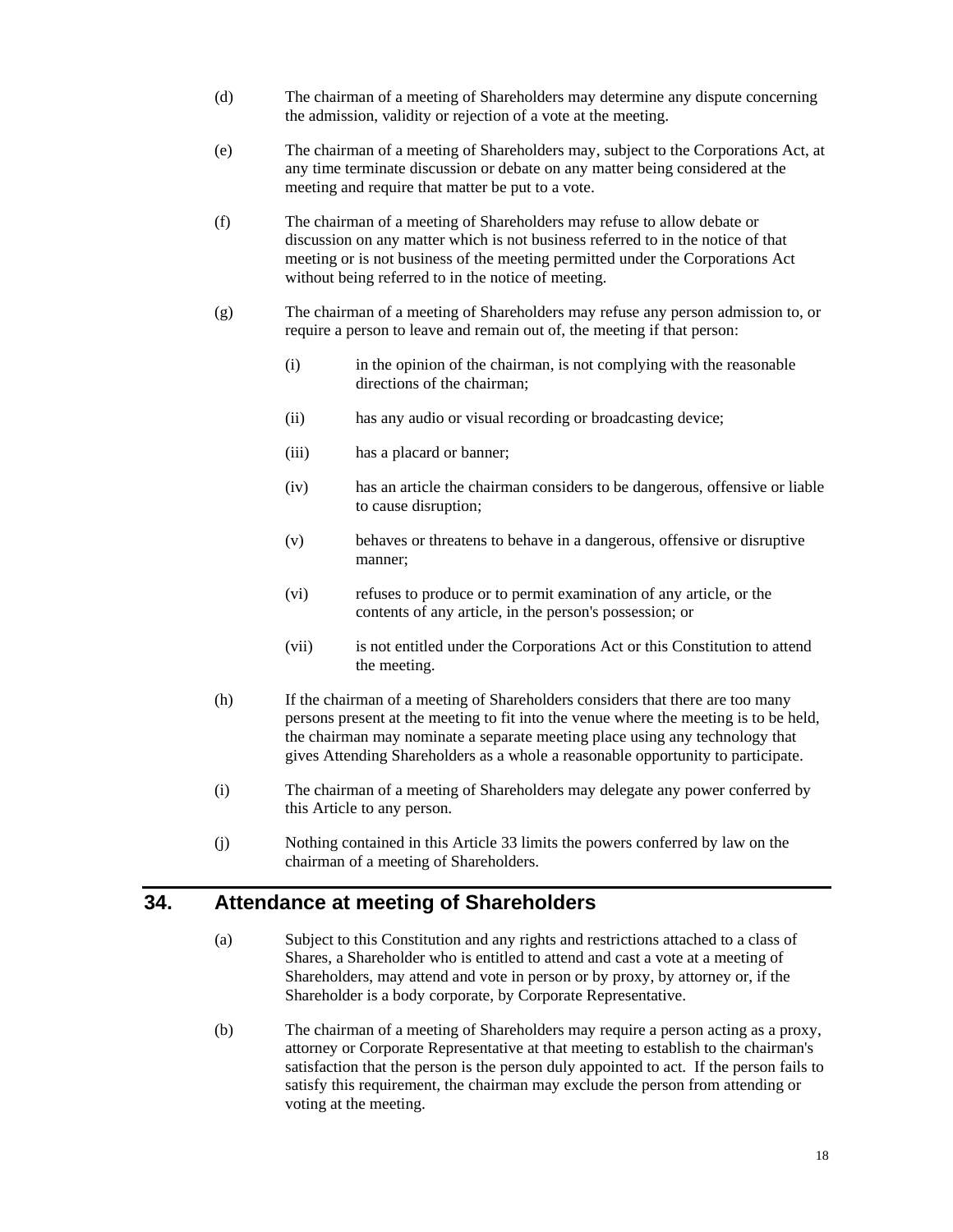- (c) A Director is entitled to receive notice of and to attend all meetings of Shareholders and all meetings of a class of Shareholders and is entitled to speak at those meetings.
- (d) A person, whether a Shareholder or not, requested by the Board to attend a meeting of Shareholders or a meeting of a class of Shareholders is entitled to attend that meeting and, at the request of the chairman of the meeting, is entitled to speak at that meeting.

# **35. Authority of Attending Shareholders**

- (a) Unless otherwise provided in the document or resolution appointing a person as proxy, attorney or Corporate Representative of a Shareholder, the person has the same rights to speak, demand a poll, join in demanding a poll or act generally at a meeting of Shareholders to which the appointment relates, as the appointing Shareholder would have had if that Shareholder was present at the meeting.
- (b) Unless otherwise provided in the document or resolution appointing a person as proxy, attorney or Corporate Representative of a Shareholder, the appointment is taken to confer authority to:
	- (i) vote on any amendment moved to a proposed resolution and on any motion that a proposed resolution not be put or any similar motion; and
	- (ii) vote on any procedural motion, including any motion to elect the chairman of the meeting of Shareholders to which the appointment relates, to vacate the chair or to adjourn the meeting,

even though the appointment may refer to specific resolutions and may direct the proxy, attorney or Corporate Representative how to vote on particular resolutions.

(c) Unless otherwise provided in the document or resolution appointing a person as proxy, attorney or Corporate Representative of a Shareholder, the appointment is taken to confer authority to attend and vote at a meeting which is rescheduled, postponed or adjourned to another time or changed to another place, even though the appointment may refer to a specific meeting to be held at a specified time or place.

# **36. Multiple appointments**

- (a) If more than one attorney or Corporate Representative appointed by a Shareholder is present at a meeting of Shareholders and the Company has not received notice of any revocation of any of the appointments:
	- (i) an attorney or Corporate Representative appointed to act at that particular meeting may act to the exclusion of an attorney or Corporate Representative appointed under a standing appointment; and
	- (ii) subject to Article 36(a)(i), an attorney or Corporate Representative appointed under the most recent appointment may act to the exclusion of an attorney or Corporate Representative appointed earlier in time.
- (b) An appointment of a proxy of a Shareholder is revoked (or, in the case of a standing appointment, suspended for that particular meeting of Shareholders) if the Company receives a further appointment of a proxy from that Shareholder which would result in there being more than 2 proxies of that Shareholder entitled to act at the meeting. The appointment of proxy made first in time is the first to be treated as revoked or suspended by this Article.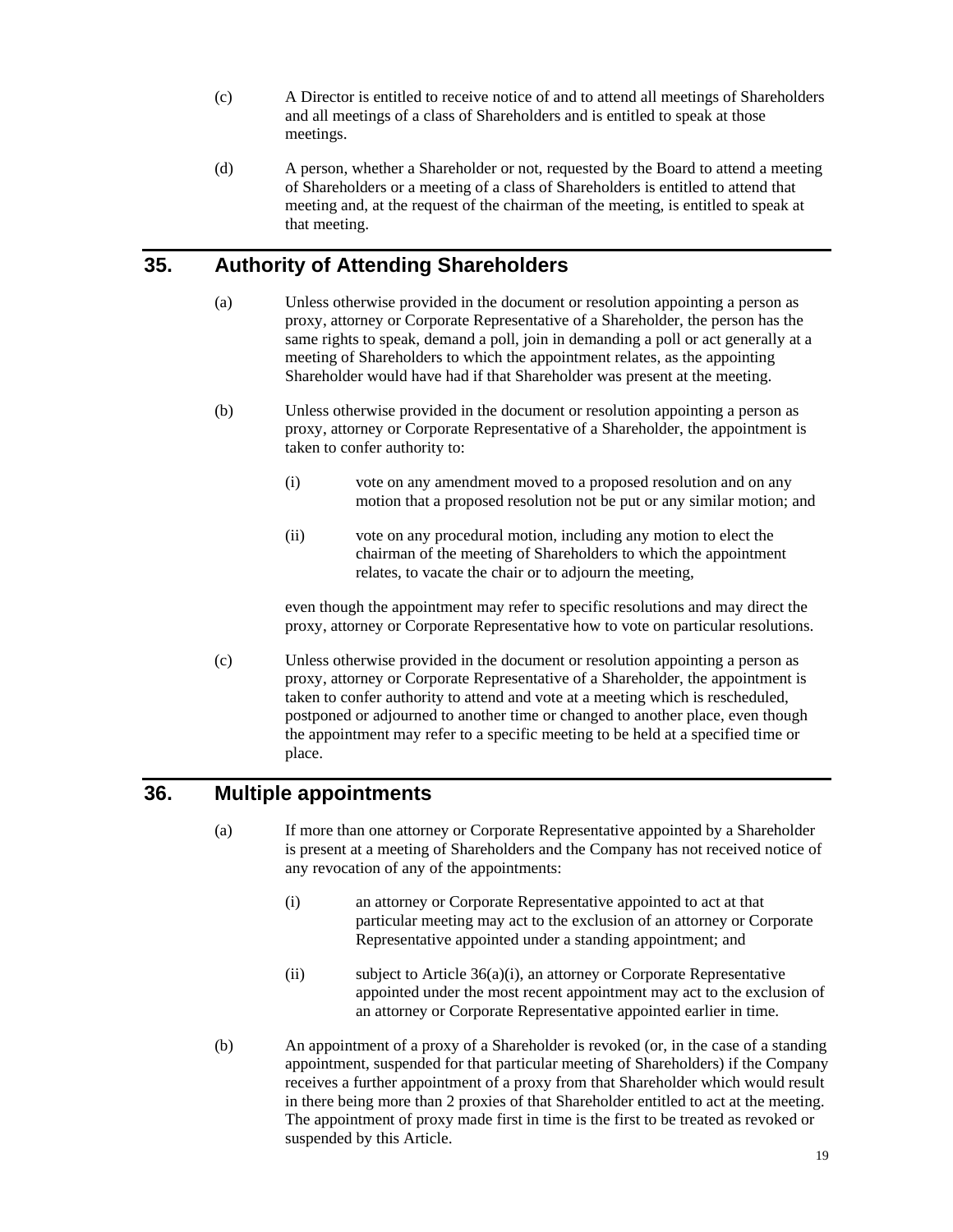(c) The appointment of a proxy for a Shareholder is not revoked by an attorney or Corporate Representative for that Shareholder attending and taking part in a meeting of Shareholders to which the appointment relates, but if that attorney or Corporate Representative votes on a resolution at that meeting, the proxy is not entitled to vote, and must not vote, as the Shareholder's proxy on that resolution.

# **37. Voting at meeting of Shareholders**

- (a) A resolution put to the vote at a meeting of Shareholders must be decided on a show of hands, unless a poll is demanded in accordance with Article 40 and that demand is not withdrawn.
- (b) The Board may determine that Shareholders entitled to attend and vote at a meeting of Shareholders or at a meeting of a class of Shareholders may vote at that meeting without an Attending Shareholder in respect of that person being present at that meeting (and voting in this manner is referred to in this Article as direct voting). The Board may determine rules and procedures in relation to direct voting, including the class of Shareholders entitled to cast a direct vote, the manner in which a direct vote may be cast, the circumstances in which a direct vote will be valid and the effect of a Shareholder casting both a direct vote and a vote in any other manner. Where a notice of meeting specifies that direct voting may occur by eligible Shareholders, a direct vote cast by an eligible Shareholder is taken to have been cast by that person at the meeting if the rules and procedures for direct voting determined by the Board (whether set out in the notice of meeting or otherwise) are complied with.
- (c) Subject to this Constitution and any rights or restrictions attached to a class of Shares, on a show of hands at a meeting of Shareholders, each Attending Shareholder having the right to vote on the resolution has one vote, provided that where a person is entitled to vote in more than one capacity, that person is entitled only to one vote.
- (d) Subject to this Constitution and any rights or restrictions attached to a class of Shares, on a poll at a meeting of Shareholders, each Attending Shareholder having the right to vote on the resolution has:
	- (i) one vote for each fully paid up Share held by that Attending Shareholder or by the Shareholder that the Attending Shareholder represents; and
	- (ii) a fraction of one vote for each partly paid up Share held by that Attending Shareholder or by the Shareholder that Attending Shareholder represents. The fraction is equal to the proportion which the amount paid up bears to the total issue price of that Share. Any amounts credited without payment in money or other consideration being made to the Company and any amount paid up in advance of the applicable due date for payment are ignored when calculating the proportion.
- (e) Subject to this Constitution and any rights or restrictions attached to a class of Shares, where the Board has determined other means (including electronic) permitted by law for the casting and recording of votes by Shareholders on any resolution to be put at a meeting of Shareholders, each Shareholder having a right to vote on the resolution has:
	- (i) one vote for each fully paid up Share that the Shareholder holds; and
	- (ii) a fraction of one vote for each partly paid up Share that the Shareholder holds. The fraction is equal to the proportion which the amount paid up bears to the total issue price of that Share. Any amounts credited without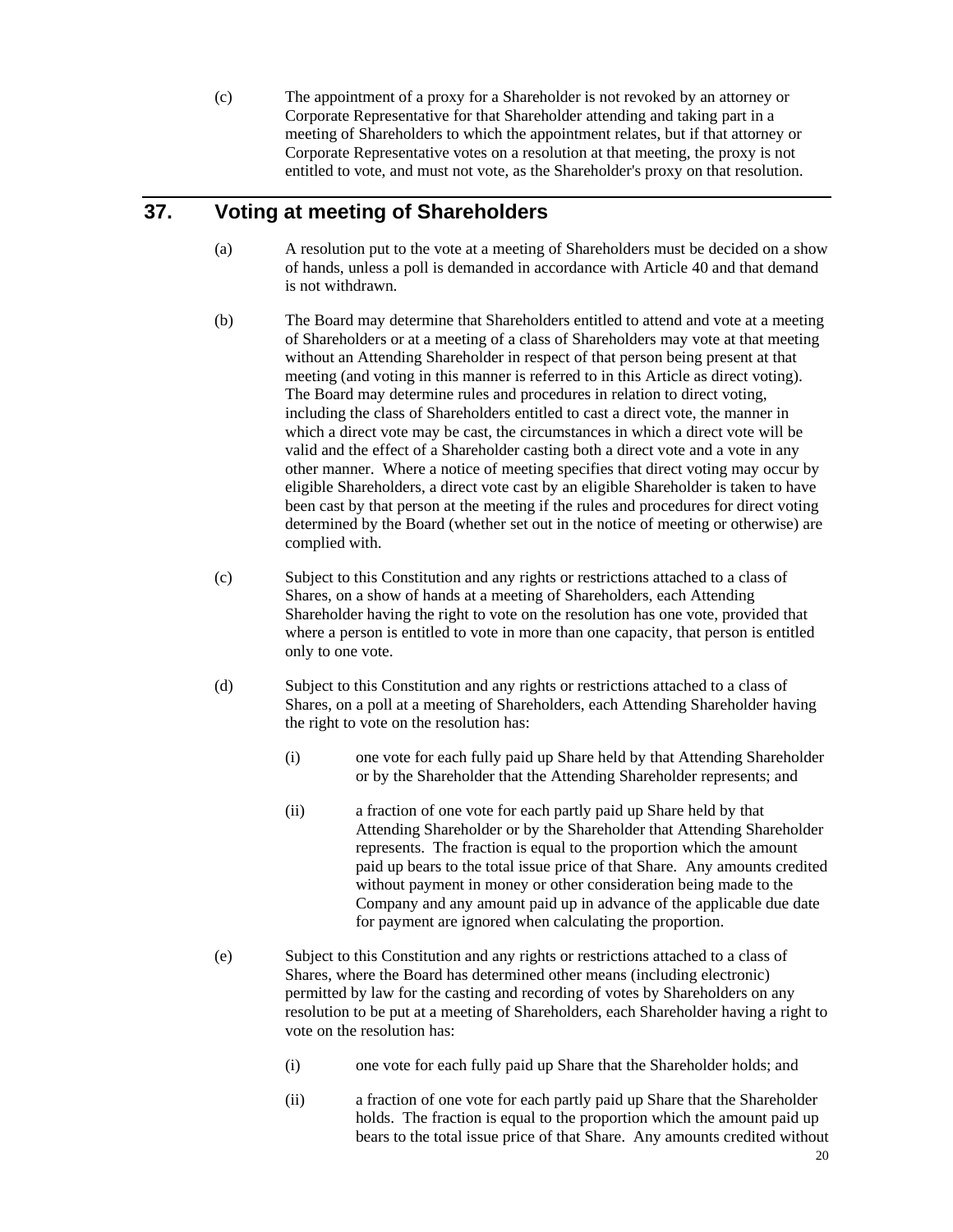payment in money or other consideration being made to the Company and any amount paid up in advance of the applicable due date for payment are ignored when calculating the proportion.

- (f) If the total number of votes which a person has under Article  $37(d)$  or  $37(e)$  does not constitute a whole number, the Company must disregard the fractional part of that total.
- (g) An objection to a right to vote at a meeting of Shareholders or to a determination to allow or disregard a vote at the meeting may only be made at that meeting (or any resumed meeting if that meeting is adjourned). Any objection under this Article must be decided by the chairman of the meeting of Shareholders, whose decision, made in good faith, is final and conclusive.
- (h) Except where a resolution at a meeting of Shareholders requires a special majority pursuant to the law or the Listing Rules, the resolution is passed if more votes are cast by Shareholders entitled to vote in favour on the resolution than against it.
- (i) In the case of an equality of votes on a resolution at a meeting of Shareholders, the chairman of that meeting does not have a casting vote on that resolution.
- (j) Unless a poll is demanded and the demand is not withdrawn, a determination by the chairman of a meeting of Shareholders following a vote on a show of hands that a resolution has been passed or not passed is conclusive, without proof of the number or proportion of the votes recorded in favour or against the resolution.

# **38. Voting by representatives**

- (a) A person may vote in respect of a Share at a meeting of Shareholders if:
	- (i) the person is entitled to be registered as the holder of that Share because of a Transmission Event; and
	- (ii) the person satisfied the Board of that entitlement not less than 48 hours before that meeting.

In that event, the Shareholder of that Share must not vote.

- (b) The parent or guardian of an infant Shareholder may vote at a meeting of Shareholders upon production of any evidence of the relationship or of the appointment of the guardian as the Board may require and any vote so made by the parent or guardian of an infant Shareholder must be accepted to the exclusion of the vote of the infant Shareholder.
- (c) The validity of any resolution passed at a meeting of Shareholders is not affected by the failure of any proxy or attorney to vote in accordance with directions (if any) of the appointing Shareholder.
- (d) If a proxy of a Shareholder purports to vote in a way or circumstances that contravene the Corporations Act, on a show of hands the vote of that proxy is invalid and the Company must not count it. If a poll is demanded, votes which the Corporations Act require a proxy of a Shareholder to cast in a given way must be treated as cast in that way.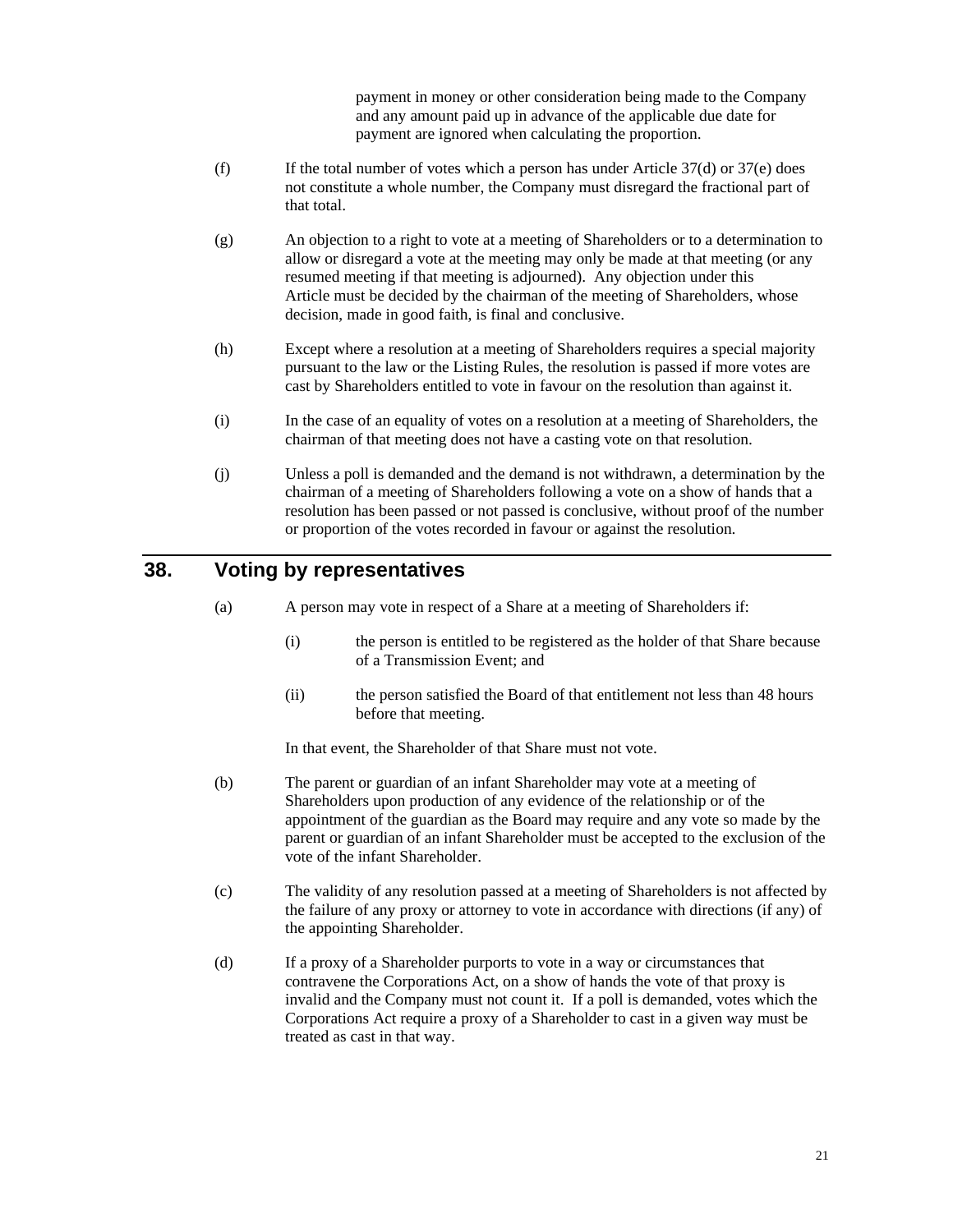- (e) Subject to this Constitution and the Applicable Law, a vote cast at a meeting of Shareholders by a person appointed by a Shareholder as a proxy, attorney or Corporate Representative is valid despite:
	- (i) a Transmission Event occurring in respect of that Shareholder; or
	- (ii) the revocation of the appointment (or the authority under which the appointment was executed),

if no notice in writing of that matter has been received by the Company at least 48 hours before the commencement of that meeting.

(f) A vote cast at a meeting of Shareholders by a person appointed by a Shareholder as a proxy, attorney or Corporate Representative is valid despite the transfer of the Share in respect of which the appointment is made, if the transfer is not registered or does not take effect under the Applicable Law by the time specified pursuant to Article 28(b).

#### **39. Restrictions on voting rights**

- (a) If there is more than one Shareholder of a Jointly Held Share present at a meeting of Shareholders (either in person, by proxy, attorney or Corporate Representative), only the vote by the Shareholder who is present (either in person, by proxy, attorney or Corporate Representative) whose name appears first in the Register in respect of that Share counts.
- (b) The authority of a proxy or attorney for a Shareholder to speak or vote at a meeting of Shareholders in respect of the Shares to which the authority relates is suspended while the Shareholder is present in person at that meeting.
- (c) If a Shareholder has appointed two proxies in respect of a meeting of Shareholders and each proxy attends that meeting, neither of those proxies may vote:
	- (i) on a show of hands; or
	- (ii) on a poll if the number or proportion of the Shareholder's vote for which the proxies have been appointed exceeds the total number or proportion of votes that could be cast by the Shareholder.
- (d) A Shareholder who holds Restricted Securities is not entitled to any voting rights in respect of those Restricted Securities during a breach of the Listing Rules or a breach of a Restriction Agreement relating to those Restricted Securities, except as permitted by the Restriction Agreement, the Listing Rules or ASX.
- (e) An Attending Shareholder is not entitled to vote on any resolution in respect of any Shares on which any calls due and payable in respect of those Shares have not been paid.
- (f) An Attending Shareholder is not entitled to vote on a resolution at a meeting of Shareholders where that vote is prohibited by the Applicable Law or an order of a court of competent jurisdiction.
- (g) The Company must disregard any vote on a resolution at a meeting of Shareholders purported to be cast by an Attending Shareholder where that person is not entitled to vote on that resolution. A failure by the Company to disregard a vote on a resolution as required by this Article does not invalidate that resolution or any act, matter or thing done at the meeting, unless that failure occurred by wilful default of the Company or of the chairman of that meeting.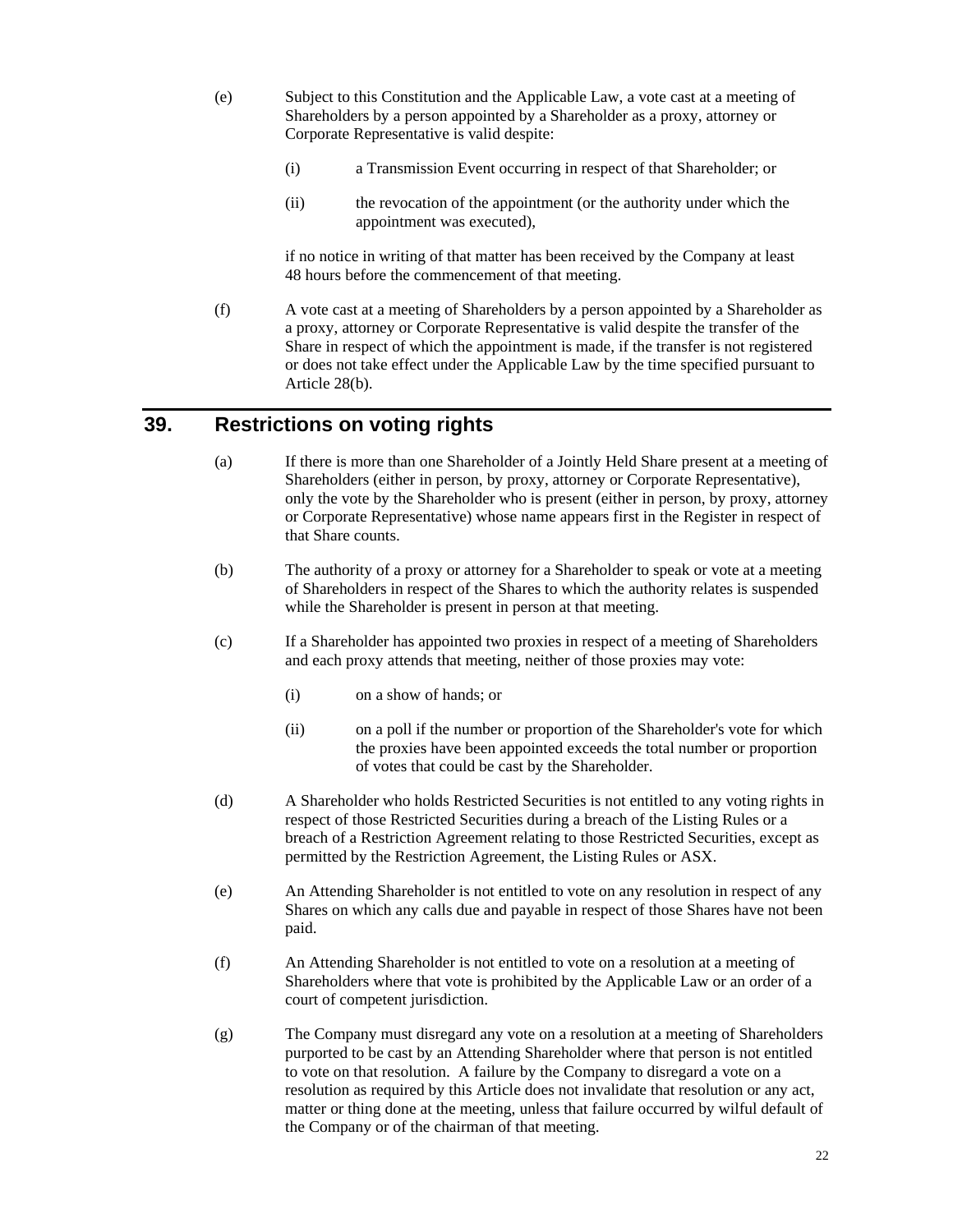#### **40. Polls**

- (a) A poll on a resolution at a meeting of Shareholders may be demanded by a Shareholder only in accordance with the Corporations Act or by the chairman of that meeting.
- (b) No poll may be demanded at a meeting of shareholders on the election of a chairman of that meeting, or unless the chairman of the meeting otherwise determines, the adjournment of that meeting.
- (c) A demand for a poll may be withdrawn.
- (d) A poll demanded on a resolution at a meeting of Shareholders for the adjournment of that meeting must be taken immediately. A poll demanded on any other resolution at a meeting of Shareholders must be taken in the manner and at the time and place the chairman of the meeting directs.
- (e) The result of a poll demanded on a resolution of a meeting of Shareholders is a resolution of that meeting.
- (f) A demand for a poll on a resolution of a meeting of Shareholders does not prevent the continuance of that meeting or that meeting dealing with any other business.

#### **41. Proxies**

- (a) A Shareholder who is entitled to attend and vote at a meeting of Shareholders may appoint a person as proxy to attend and vote for the Shareholder in accordance with the Corporations Act but not otherwise.
- (b) A proxy appointed in accordance with the Corporations Act to attend and vote may only exercise the rights of the Shareholder on the basis and subject to the restrictions provided in the Corporations Act.
- (c) A form of appointment of proxy is valid if it is in accordance with the Corporations Act or in any other form (including electronic) which the Board may determine or accept.
- (d) If the name of the proxy or the name of the office of the proxy in a proxy appointment of a Shareholder is not filled in, the proxy of that Shareholder is:
	- (i) the person specified by the Company in the form of proxy in the case the Shareholder does not choose; or
	- (ii) if no person is so specified, the chairman of that meeting.

# **42. Receipt of appointments**

- (a) An appointment of proxy, attorney or Corporate Representative for a meeting of Shareholders is effective only if the Company receives the appointment (and any authority under which the appointment was signed or a certified copy of the authority) not less than 48 hours before the time appointed for the meeting to commence or (in the case of an adjourned meeting) resume.
- (b) Where a notice of meeting specifies an electronic address or other electronic means by which a Shareholder may give the Company a proxy appointment, a proxy given at that electronic address or by that other electronic means is taken to have been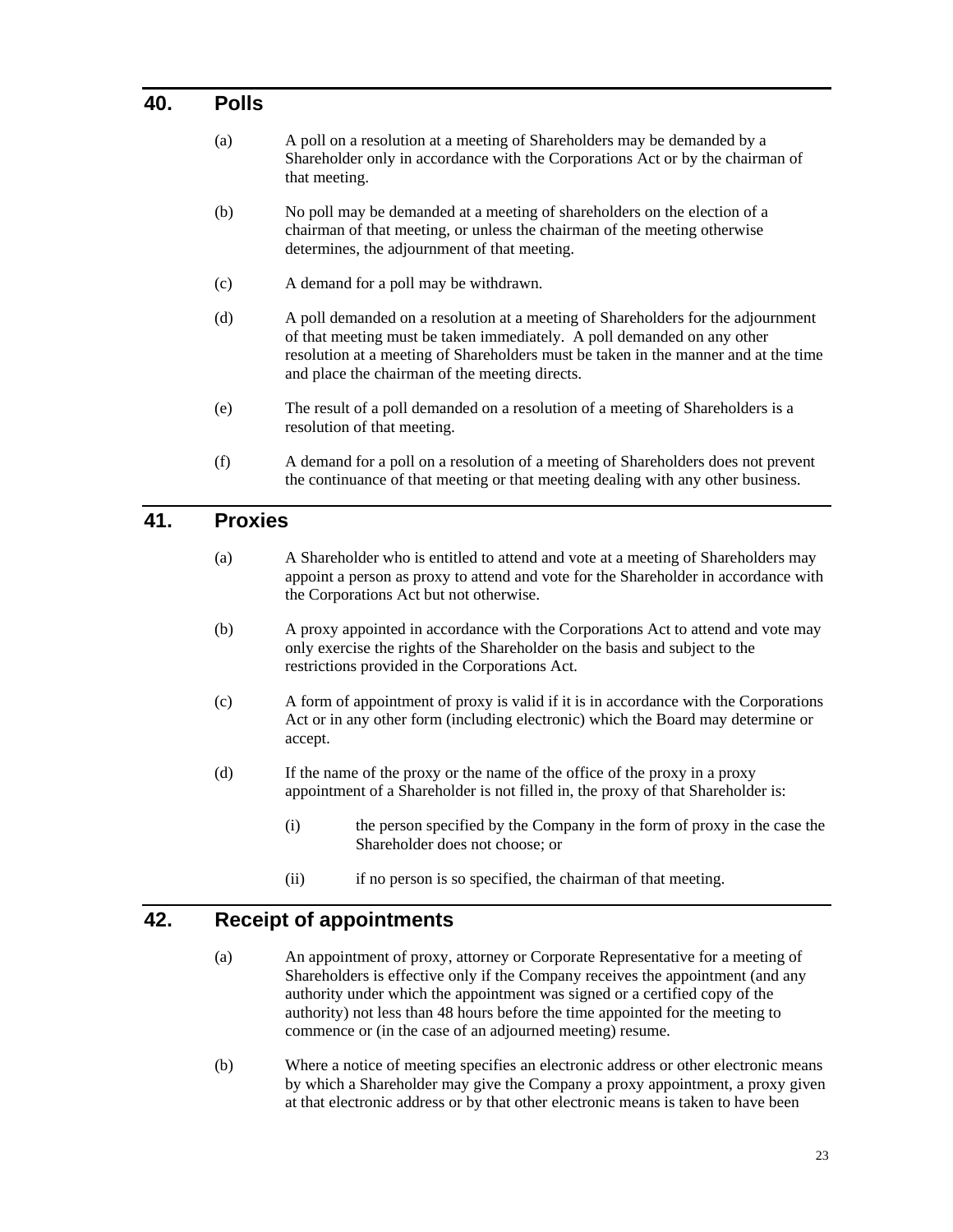given by the Shareholder and received by the Company if the requirements set out in the notice of meeting are complied with.

# **43. Adjournments**

- (a) The chairman of a meeting of Shareholders may at any time during the meeting adjourn the meeting or any business, motion, question or resolution being considered or remaining to be considered at the meeting or any discussion or debate, either to a later time at the same meeting or to an adjourned meeting to be held at the time and place determined by the chairman.
- (b) If the chairman of a meeting of Shareholders exercises the right to adjourn that meeting under Article 43(a), the chairman may (but is not obliged to) obtain the approval of Attending Shareholders to the adjournment.
- (c) No person other than the chairman of a meeting of Shareholders may adjourn that meeting.
- (d) The Company may give notice of a meeting of Shareholders resumed from an adjourned meeting as the Board resolves. Failure to give notice of an adjournment of a meeting of Shareholders or the failure to receive any notice of the meeting does not invalidate the adjournment or anything done (including the passing of a resolution) at a resumed meeting.
- (e) Only business left unfinished is to be transacted at a meeting of Shareholders resumed after an adjournment.

#### **44. Cancellations and postponements**

- (a) Subject to the Corporations Act, the Company may by resolution of the Board cancel or postpone a meeting of Shareholders or change the place for the meeting, prior to the date on which the meeting is to be held.
- (b) Article 44(a) does not apply to a meeting called in accordance with the Corporations Act by a Director, by Shareholders or by the Board on the request of Shareholders, unless that Director or those Shareholders consent to the cancellation or postponement.
- (c) Subject to the Listing Rules, the Company may give notice of a cancellation or postponement or change of place of a meeting of Shareholders as the Board resolves. Failure to give notice of a cancellation or postponement or change of place of a meeting of Shareholders or the failure to receive any notice of the meeting does not invalidate the cancellation, postponement or change of place of a meeting or anything done (including the passing of a resolution) at a postponed meeting or the meeting at the new place.
- (d) The only business that may be transacted at a meeting of Shareholders the holding of which is postponed is the business specified in the original notice calling the meeting.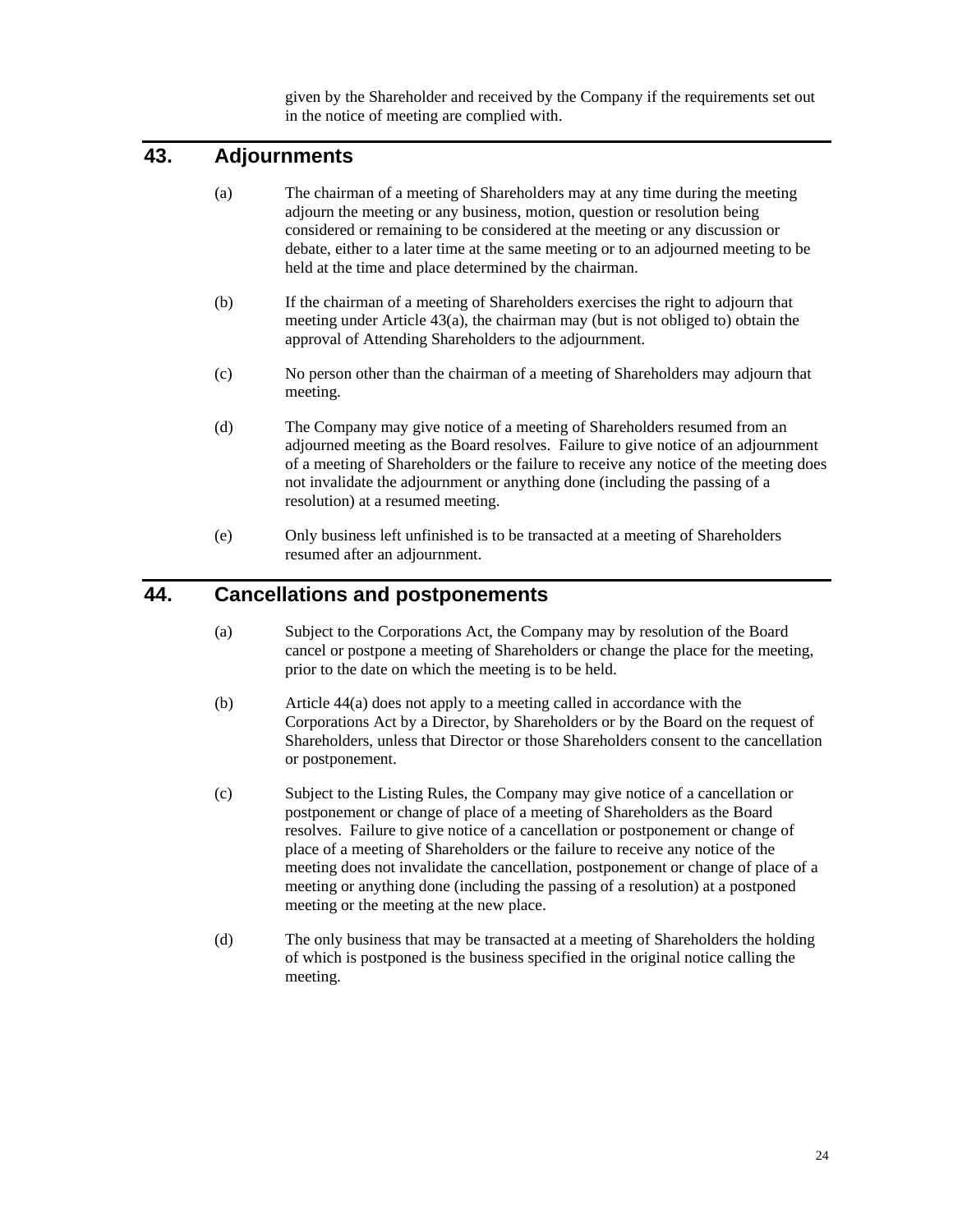# **45. Meetings of a class of Shareholders**

All the provisions of this Constitution relating to a meeting of Shareholders apply so far as they are capable of application and with any necessary changes to a meeting of a class of Shareholders required to be held under this Constitution or the Applicable Law except that:

- (a) a quorum is 2 Attending Shareholders who hold (or whose Shareholder they represent hold) Shares of the class, or if only one person holds all the Shares of the class, that person (or an Attending Shareholder representing that person); and
- (b) any Attending Shareholder who holds (or whose Shareholder they represent holds) Shares of the class may demand a poll.

# **Directors**

#### **46. Appointment of Directors**

- (a) The number of Directors (not counting alternate directors of the Company) must be the number, not being less than 3 nor more than 10, determined by the Directors, but the number so determined at a particular time must not be less than the number of Directors when the determination takes effect.
- (b) Subject to Article 46(a), the Board may appoint any person as a Director.
- (c) Subject to Article 46(a), the Company may, at a meeting of Shareholders at which a Director retires or otherwise vacates office, by resolution fill the vacated office by electing a person to that office.
- (d) A Director need not be a Shareholder.

# **47. Retirement of Directors**

- (a) Subject to Article 47(e), a Director must retire from office no later than the longer of the third annual general meeting of the Company or 3 years, following that Director's last election or appointment.
- (b) If no Director would otherwise be required to retire under Article 47(a) but the Listing Rules require that an election of Directors be held at an annual general meeting, the Director to retire at that meeting is (subject to Article 47(e)):
	- (i) the Director who has held office as Director the longest period of time since their last election or appointment to that office; or
	- (ii) if two or more Directors have held office for the same period of time, the Director determined by lot, unless those Directors agree otherwise.
- (c) A Director who retires under Article  $47(a)$  or  $47(b)$  holds office as Director until the end of the meeting at which the Director retires and is eligible for re-election.
- (d) A Director appointed under Article 46(b) must retire at the next annual general meeting occurring after that appointment and is eligible for re-election at that meeting, but is not to be taken into account in determining the number of Directors who are to retire under Article 47(b).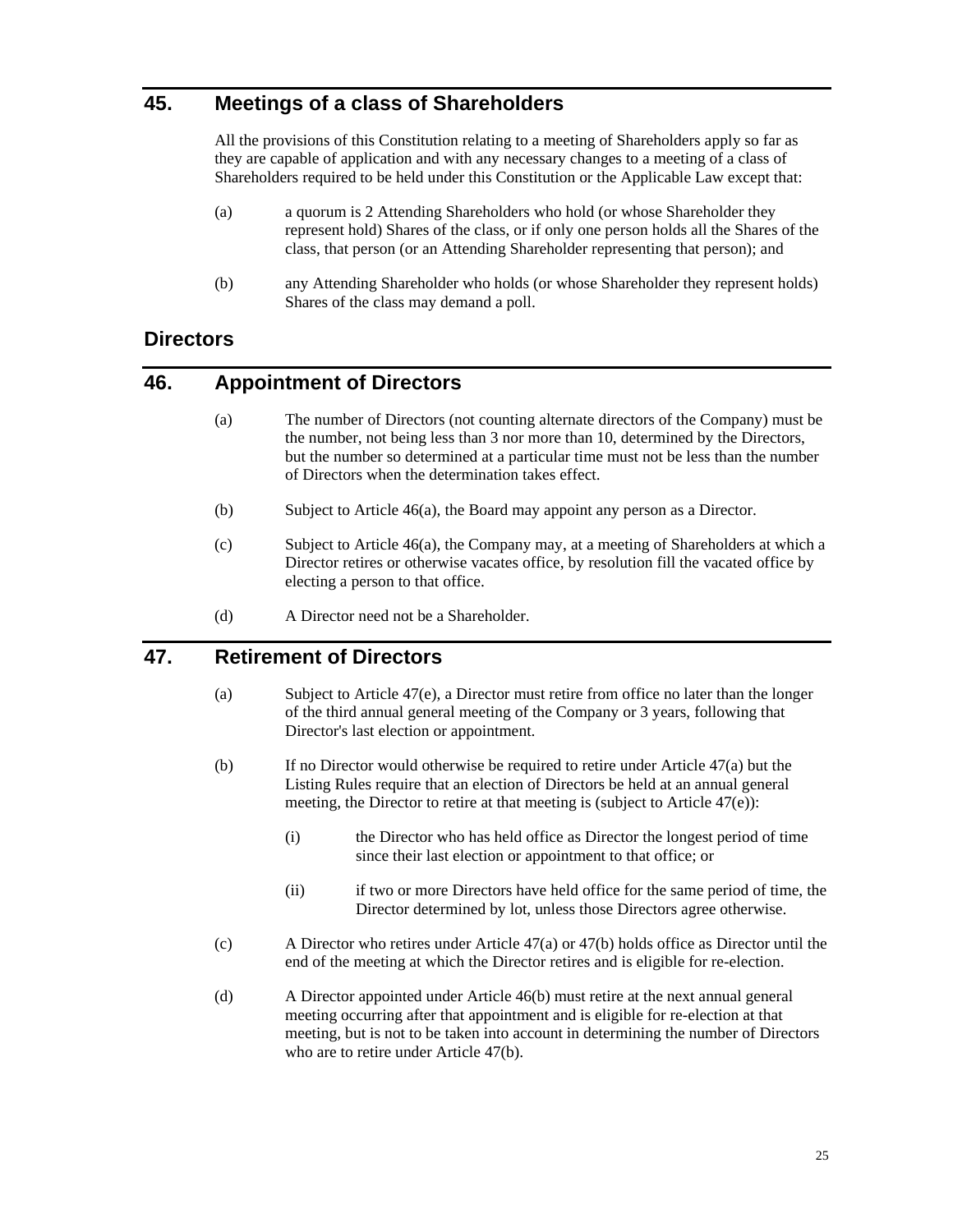- (e) The following persons are not subject to Article 47(a) or 47(b) and are not taken into account in determining the Directors required to retire at an annual general meeting:
	- (i) the managing director of the Company, or if there is more than one, the managing director of the Company nominated by the Board for the purpose of this Article; and
	- (ii) an alternate director of the Company.
- (f) No person, other than a Director retiring under this Article 47 or a Director appointed under Article 46(b) or a person nominated by the Board, is eligible to be appointed as a Director at any meeting of Shareholders unless a nomination signed by a Shareholder accompanied by the consent of the nominee to act is given to the Company at least 35 Business Days before the meeting (or, in the case of a meeting that Shareholders have requested Directors to call, 30 Business Days).

#### **48. Termination of office**

A person ceases to be a Director if the person:

- (a) without the consent of the Board fails to attend (either personally or by an alternate director):
	- (i) Board meetings for a continuous period of 3 months during which at least 3 Board meetings were held; or
	- (ii) 3 consecutive Board meetings held over a period of more than 3 months;
- (b) resigns by notice in writing to the Company;
- (c) retires under Article 47 and is not re-elected;
- (d) is removed from office under the Corporations Act;
- (e) is an Executive Director and ceases to be an employee of the Company or of a related body corporate of the Company;
- (f) becomes an insolvent under administration;
- (g) becomes of unsound mind or a person whose property is liable to be dealt with under a law about mental health; or
- (h) is not permitted to be a director, or to manage a corporation, pursuant to the Corporations Act.

#### **49. Alternate directors**

- (a) A Director may:
	- (i) without the need for approval of other Directors, appoint another Director; and
	- (ii) with the approval of a majority of the other Directors, appoint a person,

as an alternate director of that Director for any period. An alternate director need not be a Shareholder.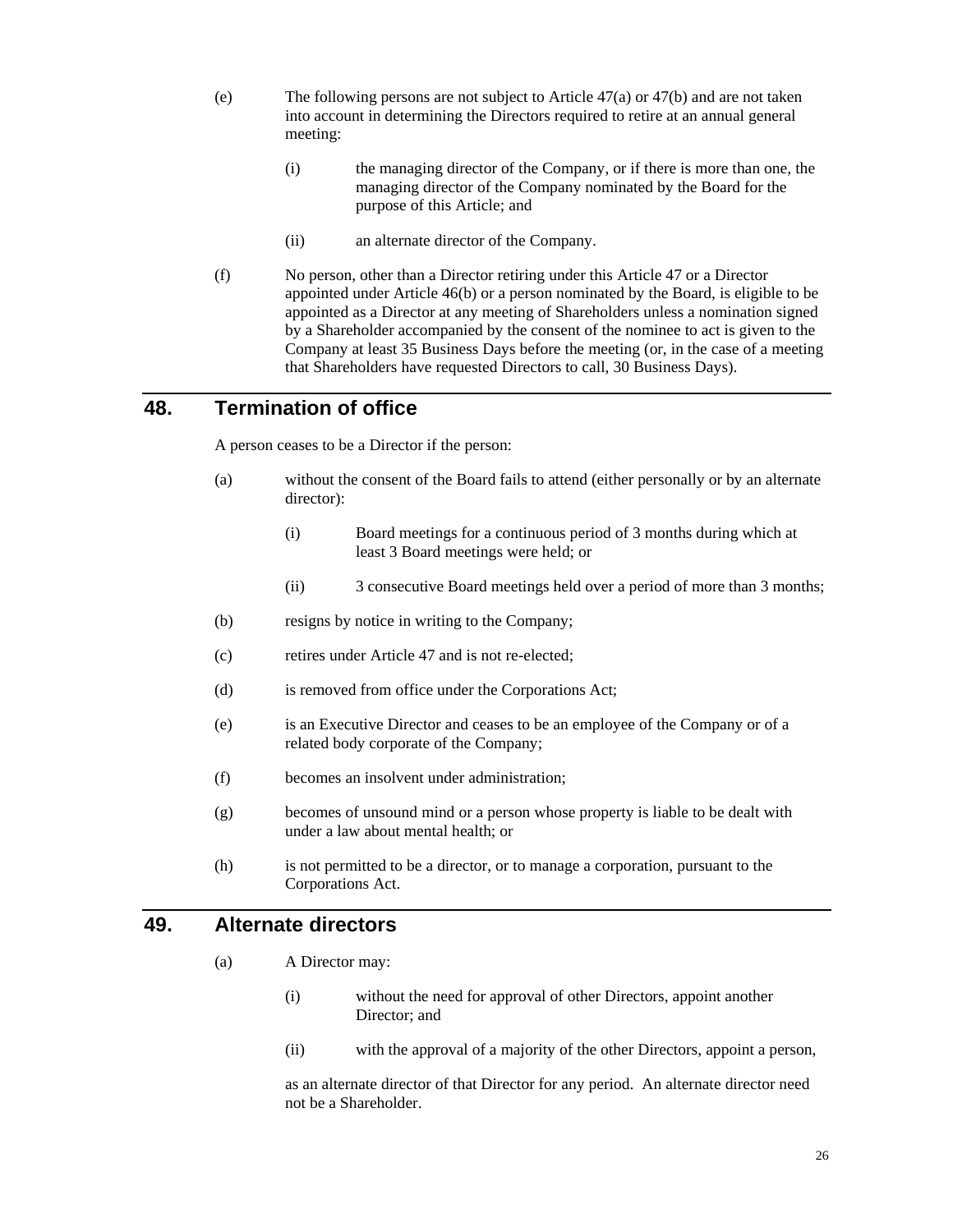- (b) The appointing Director may terminate the appointment of his or her alternate director at any time.
- (c) A notice of appointment, or termination of appointment, of an alternate director by the appointing Director is effective only if the notice is in writing and signed by that Director and is effective when given to the Company.
- (d) An alternate director is entitled to receive notice of Board meetings and, subject to this Constitution and the Applicable Law, to attend, count in the quorum of, speak at, and vote at a Board meeting at which his or her appointing Director is not present.
- (e) Subject to this Constitution, the Applicable Law, and the instrument of appointment of an alternate director, an alternate director may exercise all the powers (except the power under Article 49(a)) of a Director, to the extent that his or her appointing Director has not exercised them.
- (f) The office of an alternate director is terminated if the appointing Director ceases to be a Director.
- (g) Subject to Article 50(h), the Company is not required to pay any remuneration or benefit to an alternate director.
- (h) An alternate director is an officer of the Company and not an agent of his or her appointing Director.

# **50. Remuneration and benefits of Directors**

- (a) Subject to Article  $50(g)$ , the Company may pay or provide to the Non-Executive Directors fees in an amount or value determined by the Board which does not in any financial year exceed in aggregate the amount last determined by the Company in general meeting (or until so determined, as the Board determines). This Article does not apply to any payments made under Articles 50(f), 50(h), 50(i), 50(j) and 54.
- (b) The fees under Article 50(a) are to be allocated among the Non-Executive Directors on an equal basis having regarding to the proportion of the relevant year for which each of them held office, or as the Board otherwise resolves.
- (c) The fees under Article 50(a) may be provided in cash or any other manner agreed between the Company and the relevant Non-Executive Director. The Board must determine the manner in which the value of any non-cash benefit is to be calculated.
- (d) The fees of a Non-Executive Director are taken to accrue from day to day, except that fees in the form of a non-cash benefit are taken to accrue at the time the benefit is provided to the Director, subject to the terms on which the benefit is provided.
- (e) Subject to Article 50(g) and any agreement with the Company, the Company may pay to each Executive Director an amount of remuneration determined by the Board.
- (f) If any Director, with the approval of the Board, performs extra or special services, the Company may, subject to the Corporations Act and Article  $50(g)$ , pay additional remuneration or provide benefits to that Director as the Board resolves.
- (g) The Company must not pay remuneration to Directors that is calculated as a commission on, or a percentage of operating revenue, or in the case of Non-Executive Directors, profits.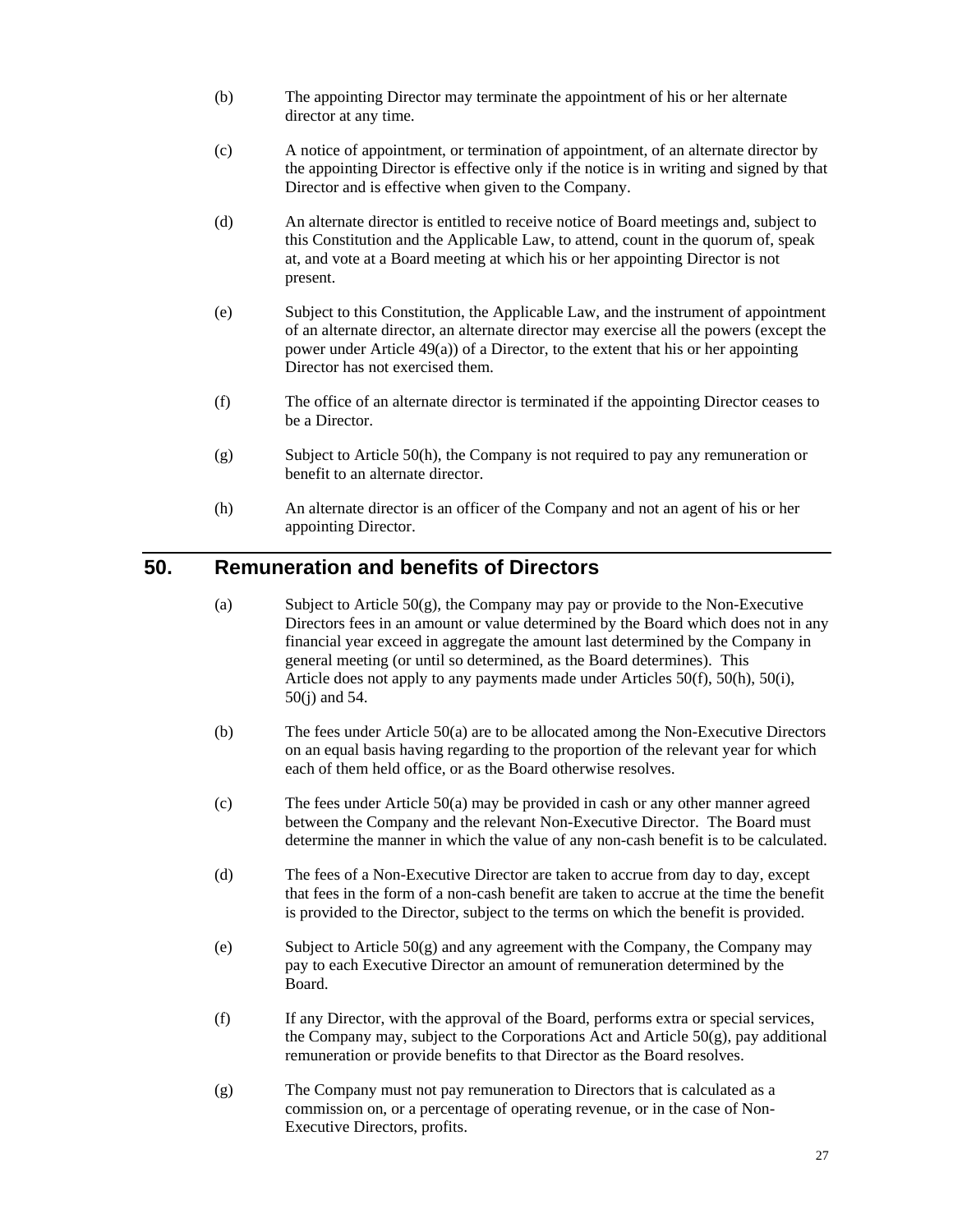- (h) The Company must pay all reasonable travelling, accommodation and other expenses that a Director or alternate director properly incurs in attending meetings of the Board, committees of the Board, meetings of Shareholders, or otherwise in connection with the business of the Company.
- (i) Subject to the Applicable Law, the Company may establish and contribute to a fund, trust or scheme for the benefit of:
	- (i) past or present employees or Directors of the Company or a related body corporate of the Company; or
	- (ii) the dependants of, or persons connected with or nominated by, any person referred to in Article 50(i)(i).
- (j) Upon the death, resignation or retirement of a Director who was not a managing director of the Company or Executive Director, the Directors may, subject to any limitations or requirements imposed by the Applicable Law, pay to such person (or if he has died to his legal personal representatives or dependants), a retiring allowance not exceeding the total directors fees paid to that person by the Company, and any subsidiary of the Company (if any), during the period of three years immediately preceding the resignation, retirement or death, provided however that no person shall be eligible to receive such payment without having served as a Non-Executive Director of the Company for a total period of not less than five years (whether in one continuous term of office or otherwise) and, for this purpose, service as a Non-Executive Director of a subsidiary of the Company shall be deemed to be service as a Non-Executive Director of the Company.

# **51. Interests of Directors**

- (a) A Director is not disqualified by reason only of being a Director (or the fiduciary obligations arising from that office) from:
	- (i) holding an office (except auditor) or place of profit or employment in the Company or a related body corporate of the Company;
	- (ii) holding an office or place of profit or employment in any other company, body corporate, trust or entity promoted by the Company or in which it has an interest;
	- (iii) being a member, creditor or otherwise interested in any body corporate (including the Company), partnership or entity, except auditor of the Company;
	- (iv) entering into any agreement or arrangement with the Company; or
	- (v) acting in a professional capacity (or being a member of a firm which acts in a professional capacity) for the Company, except as auditor of the Company.
- (b) Each Director must comply with Applicable Law in relation to the disclosure of the Director's interests.
- (c) A Director who has a material personal interest in a matter that is being considered at a Board meeting must not be present while the matter is being considered at the meeting nor vote on the matter, except where permitted by the Corporations Act.
- (d) If a Director has an interest in a matter, then subject to Article  $51(c)$ , Article  $51(e)$ and this Constitution: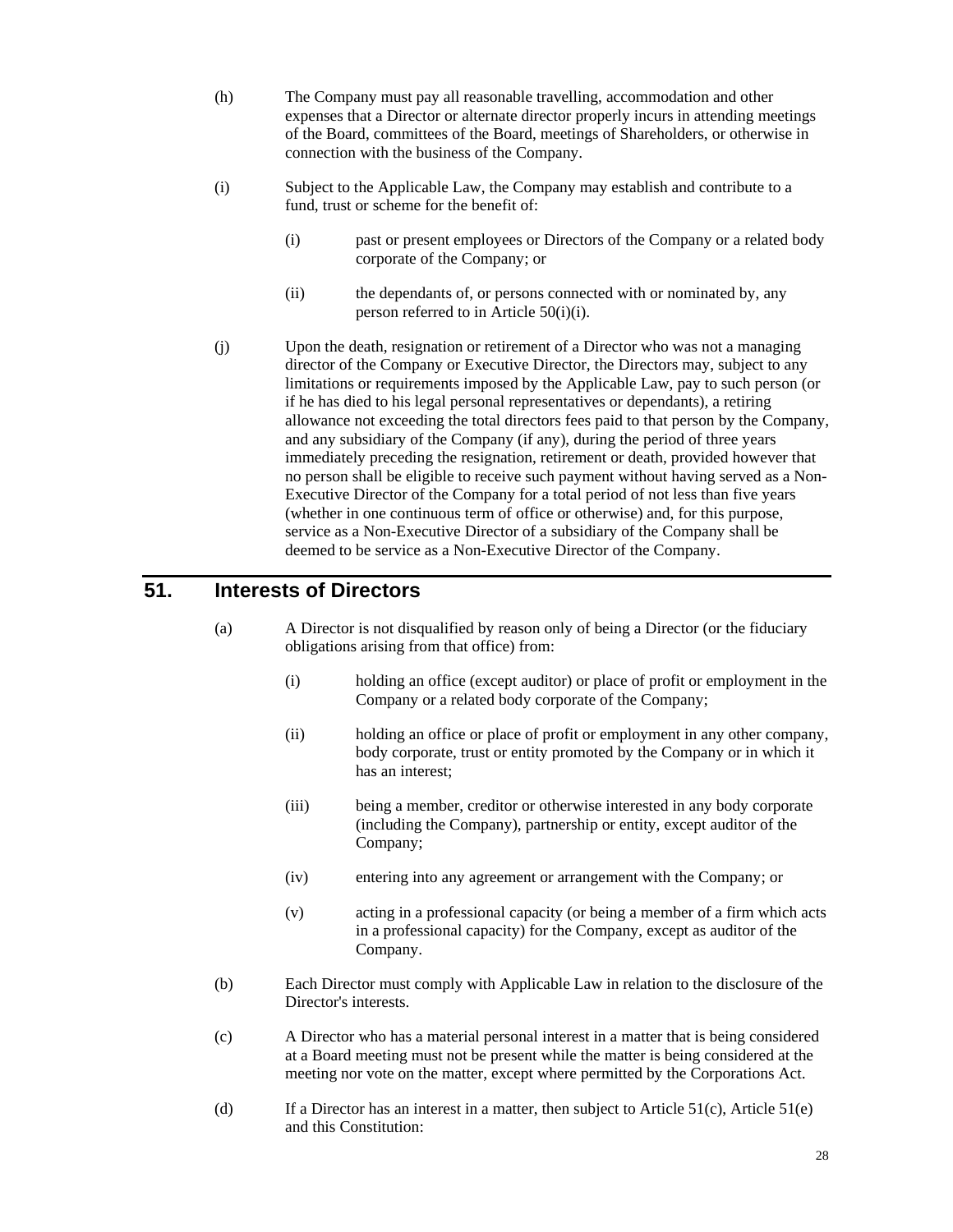- (i) that Director may be counted in a quorum at the Board meeting that considers matters that relate to the interest provided that Director is entitled to vote on at least one of the resolutions to be proposed at that Board meeting;
- (ii) that Director may participate in and vote on matters that relate to the interest;
- (iii) the Company may proceed with any transaction that relates to the interest and the Director may participate in the execution of any relevant document by or on behalf of the Company;
- (iv) the Director may retain the benefits under any transaction that relates to the interest even though the Director has the interest; and
- (v) the Company cannot avoid any transaction that relates to the interest merely because of the existence of the interest.
- (e) If an interest of a Director is required to be disclosed under Article 51(b), Article 51(d)(iv) applies only if the interest disclosed before the transaction is entered into.

# **Officers**

# **52. Managing Director**

- (a) The Board may appoint one or more Directors as a managing director of the Company, for any period and on any terms (including, subject to Article 50, as to remuneration) as the Board resolves. Subject to any agreement between the Company and the managing director, the Board may vary or terminate the appointment of a managing director of the Company at any time, with or without cause.
- (b) The Board may delegate any of its powers to a managing director of the Company for any period and on any terms (including the power to further delegate) as the Board resolves. The Board may revoke or vary any power delegated to a managing director of the Company.
- (c) A managing director of the Company must exercise the powers delegated to him or her in accordance with any directions of the Board.
- (d) A person ceases to be a managing director if the person ceases to be a Director.

#### **53. Secretary**

The Board may appoint one or more Secretaries, for any period and on any terms (including as to remuneration) as the Board resolves. Subject to any agreement between the Company and the Secretary, the Board may vary or terminate the appointment of a Secretary at any time, with or without cause.

#### **54. Indemnity and insurance**

- (a) To the extent permitted by law, the Company must indemnify each Relevant Officer against a Liability of that person and the Legal Costs of that person.
- (b) The indemnity under Article 54(a):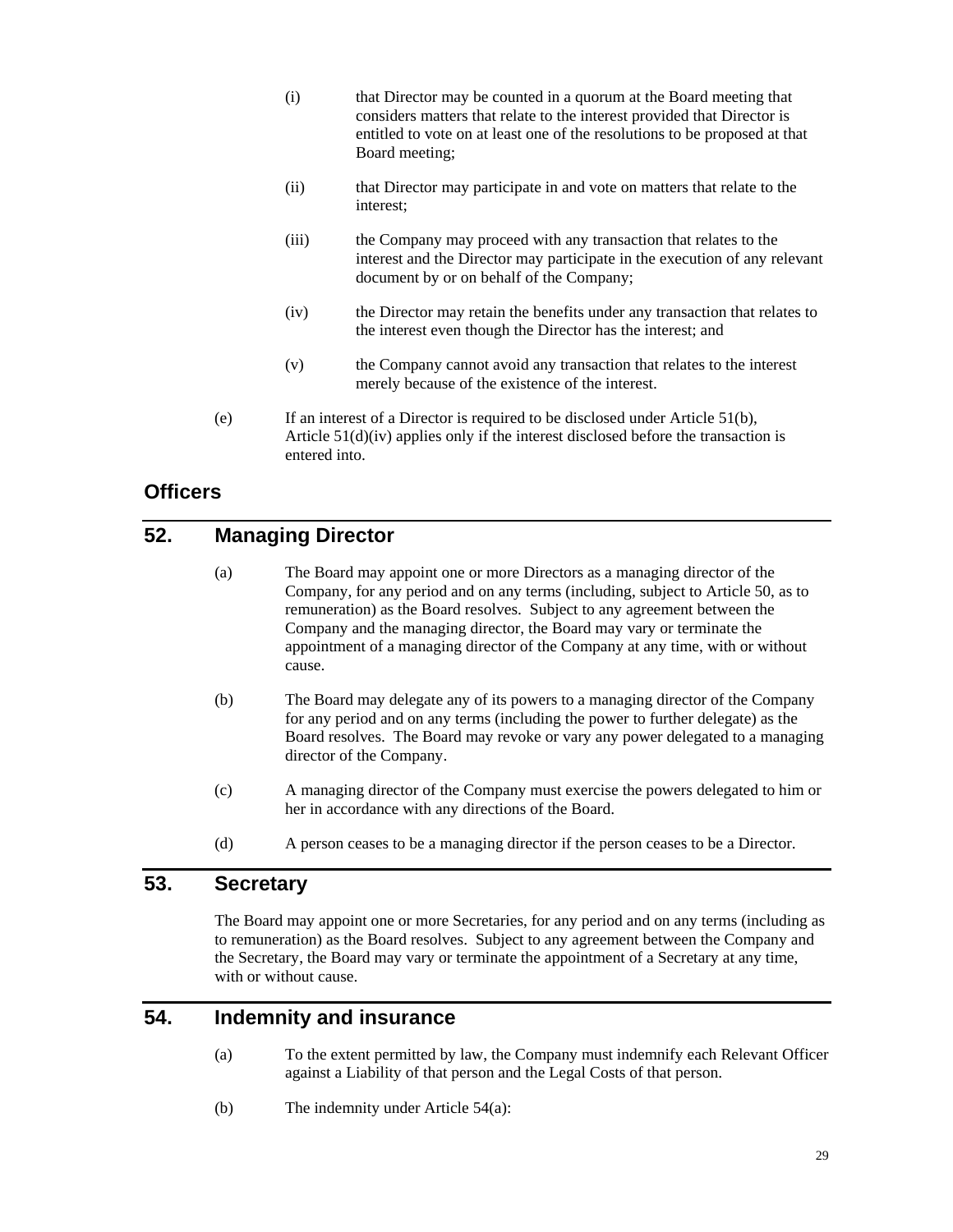- (i) is enforceable without the Relevant Officer having first to incur any expense or make any payment;
- (ii) is a continuing obligation and is enforceable by the Relevant Officer even though the Relevant Officer may have ceased to be an officer of the Company; and
- (iii) applies to Liabilities and Legal Costs incurred both before and after this Article became effective.
- (c) To the extent permitted by law, the Company may make a payment (whether by way of advance, loan or otherwise) to a Relevant Officer in respect of Legal Costs of that person.
- (d) To the extent permitted by law, the Company may:
	- (i) enter into, or agree to enter into; or
	- (ii) pay, or agree to pay, a premium for,

a contract insuring a Relevant Officer against a Liability of that person and the Legal Costs of that person.

- (e) To the extent permitted by law, the Company may enter into an agreement or deed with a Relevant Officer or a person who is, or has been, an officer of the Company or a subsidiary of the Company, under which the Company must do all or any of the following:
	- (i) keep books of the Company and allow either or both that person and that person's advisers access to those books on the terms agreed;
	- (ii) indemnify that person against any Liability and Legal Costs of that person;
	- (iii) make a payment (whether by way of advance, loan or otherwise) to that person in respect of Legal Costs of that person; and
	- (iv) keep that person insured in respect of any act or omission by that person while a Relevant Officer or an officer of the Company or a subsidiary of the Company, on the terms agreed (including as to payment of all or part of the premium for the contract of insurance).

#### **Powers of the Board**

#### **55. General powers**

- (a) The Board has the power to manage the business of the Company and may exercise to the exclusion of the Company in general meeting all powers of the Company which are not, by the law or the Listing Rules or this Constitution, required to be exercised by the Company in general meeting.
- (b) A power of the Board can only be exercised by a resolution passed at a meeting of the Board in accordance with Article 60, a resolution passed by signing a document in accordance with Article 59, or in accordance with a delegation of the power under Article 52, 57 or 58. A reference in this Constitution to the Company exercising a power by a resolution of the Board includes an exercise of that power in accordance with a delegation of the power under Article 52, 57 or 58.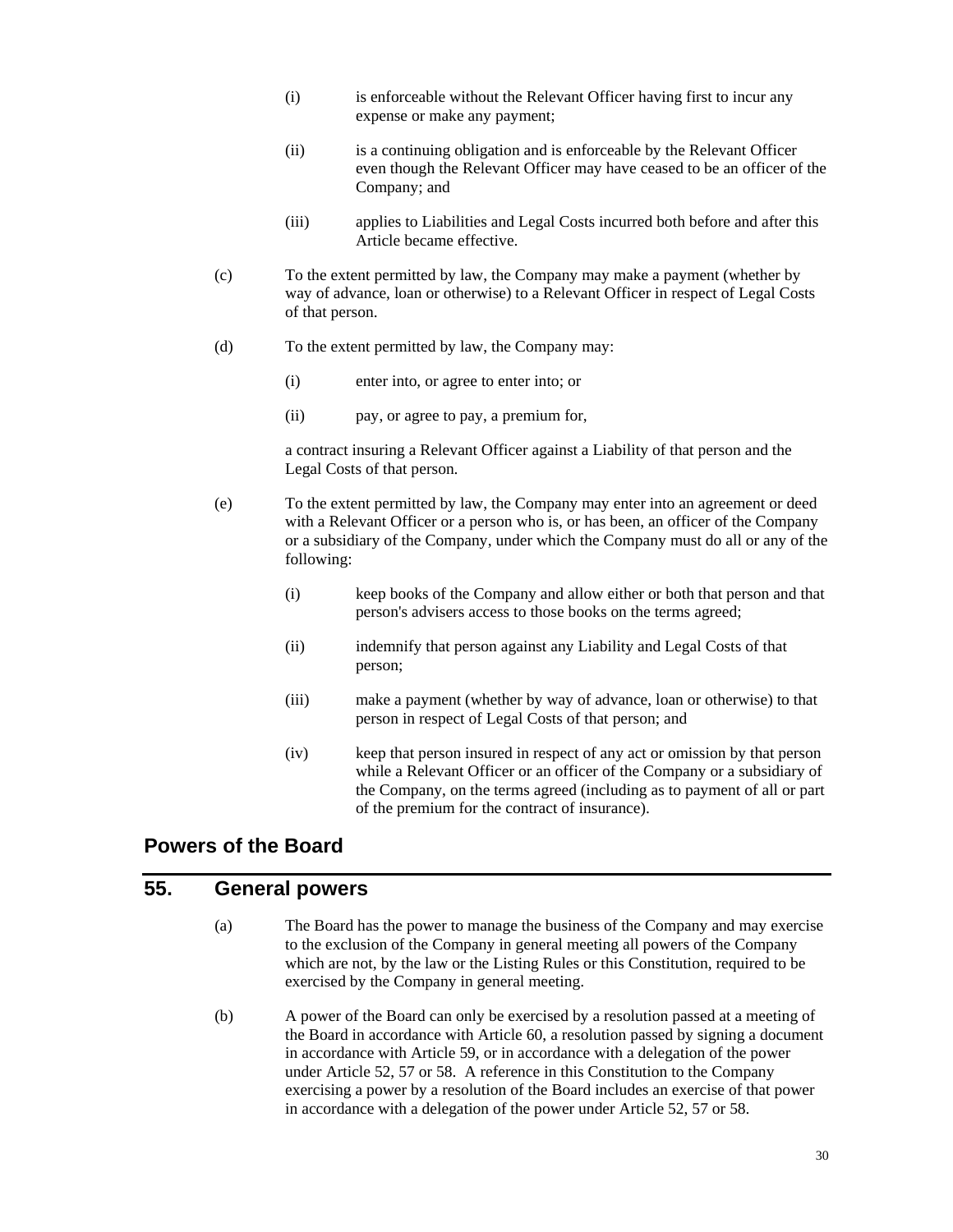# **56. Execution of documents**

- (a) If the Company has a common seal, the Company may execute a document if that seal is fixed to the document and the fixing of that seal is witnessed by one Director and either another Director, a Secretary, or another person appointed by the Board for that purpose.
- (b) The Company may execute a document without a common seal if the document is signed by one Director and either another Director, a Secretary, or another person appointed by the Board for that purpose.
- (c) The Board may determine the manner in which and the persons by whom cheques, promissory notes, bankers' drafts, bills of exchange and other negotiable or transferable instruments in the name of or on behalf of the Company, and receipts for money paid to the Company, must be signed, drawn, accepted, endorsed or otherwise executed.

# **57. Committees and delegates**

- (a) The Board may delegate any of its powers to a committee of the Board, a Director, an employee of the Company or any other person. A delegation of those powers may be made for any period and on any terms (including the power to further delegate) as the Board resolves. The Board may revoke or vary any power so delegated.
- (b) A committee or delegate must exercise the powers delegated in accordance with any directions of the Board.
- (c) Subject to the terms of appointment or reference of a committee, Article 60 applies with the necessary changes to meetings of a committee of the Board.

#### **58. Attorney or agent**

- (a) The Board may appoint any person to be attorney or agent of the Company for any purpose, for any period and on any terms (including as to remuneration) as the Board resolves. Subject to the terms of appointment of an attorney or agent of the Company, the Board may revoke or vary that appointment at any time, with or without cause.
- (b) The Board may delegate any of their powers (including the power to delegate) to an attorney or agent. The Board may revoke or vary any power delegated to an attorney or agent.

# **Proceedings of Directors**

#### **59. Written resolutions of Directors**

(a) The Board may pass a resolution without a Board meeting being held if notice in writing of the resolution is given to all Directors and a majority of the Directors entitled to vote on the resolution (not being less than the number required for a quorum at a meeting of Directors) sign a document containing a statement that they are in favour of the resolution set out in the document. A failure of a Director to receive notice in writing of the resolution because the Director is uncontactable or otherwise unable to receive the written resolution for any reason will not invalidate the passing of the written resolution by the other Directors.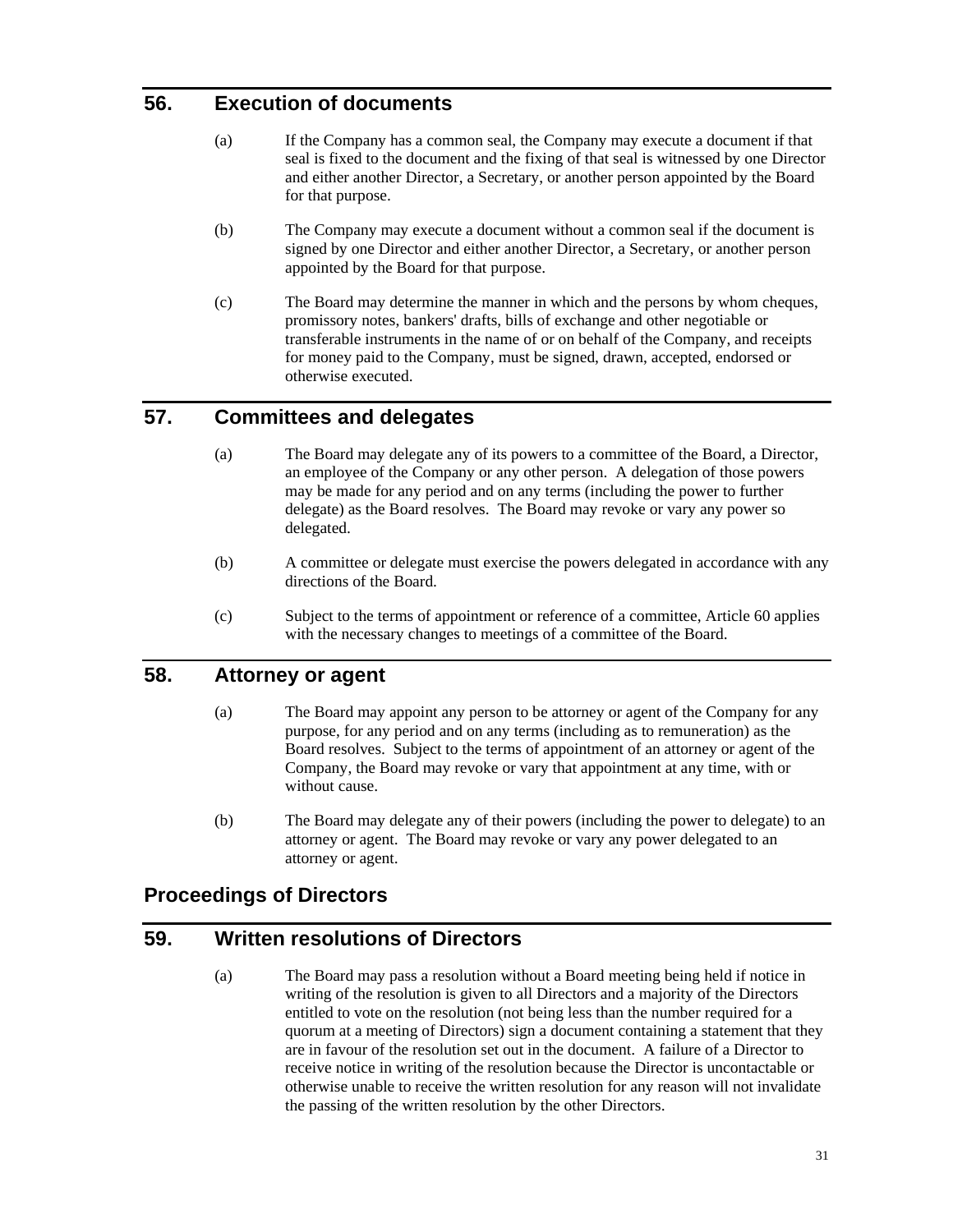- (b) A resolution under Article 59(a) may consist of several documents in the same form each signed by one or more Directors and is effective when signed by the last of the Directors constituting the majority. A facsimile transmission or other document produced by electronic means under the name of a Director with the Director's authority is taken to be a document signed by the Director for the purposes of Article 59(a) and is taken to be signed when received by the Company in legible form.
- (c) For the purposes of Article 59(a), the reference to Directors includes any alternate director who is appointed by a Director who is at the relevant time on leave of absence approved by the Board but does not include any other alternate directors.

#### **60. Board Meetings**

- (a) Subject to this Constitution, the Board may meet, adjourn and otherwise regulate their meetings as it thinks fit.
- (b) A Director may call a Board meeting at any time. On request of any Director, a Secretary of the Company must call a meeting of the Directors.
- (c) Notice of a Board meeting must be given to each Director (except a Director on leave of absence approved by the Board) and an alternate director appointed by a Director on leave of absence approved by the Board. Notice of a Board meeting may be given in person, or by post or by telephone, fax or other electronic means. A failure of a Director to receive notice of a Board meeting because the Director is uncontactable for any reason will not invalidate the Board meeting or any resolution passed at the meeting.
- (d) A Director or alternate director may waive notice of a Board meeting by giving notice to that effect to the Company in person or by post or by telephone, fax or other electronic means.
- (e) A person who attends a Board meeting waives any objection that person may have to a failure to give notice of the meeting. This also applies to:
	- (i) if the person is a Director, any alternate director appointed by that person; and
	- (ii) if the person is an alternate director, the Director who appointed that person as alternate director.
- (f) Anything done (including the passing of a resolution) at a Board meeting is not invalid because either or both a person does not receive notice of the meeting or the Company accidentally does not give notice of the meeting to a person.
- (g) For the purposes of the Corporations Act, each Director, by consenting to be a Director or by reason of the adoption of this Constitution, consents to the use of each of the following technologies for the holding of a Board meeting:
	- (i) telephone;
	- (ii) video;
	- (iii) any other technology which permits each Director to communicate with every other participating Director; or
	- (iv) any combination of these technologies.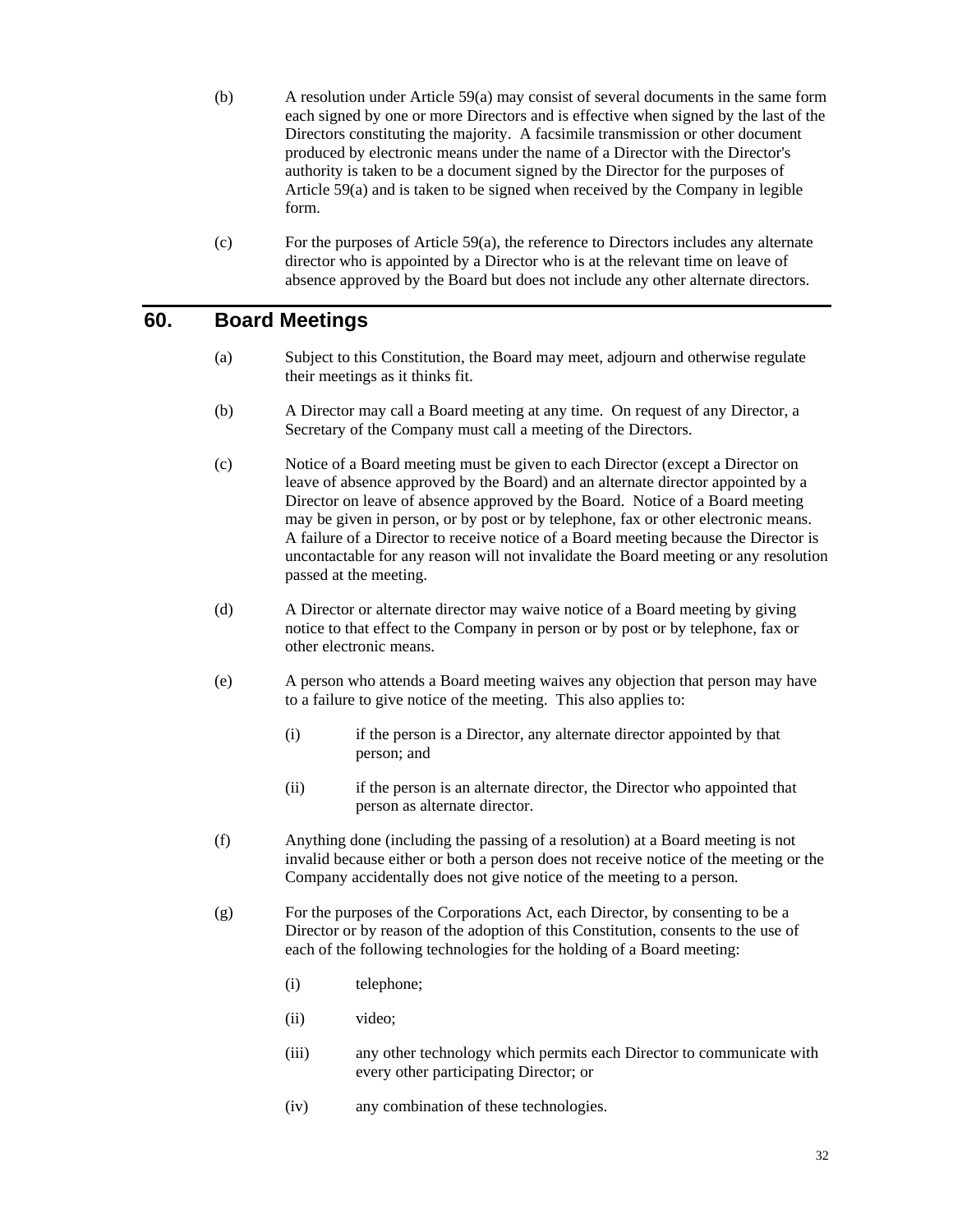A Director may withdraw the consent given under this Article in accordance with the Corporations Act.

- (h) If a Board meeting is held in 2 or more places linked together by any technology:
	- (i) a Director present at one of the places is taken to be present at the meeting unless and until the Director states to the chairman of the meeting that the Director is discontinuing her or her participation in the meeting; and
	- (ii) the chairman of that meeting may determine at which of those places the meeting will be taken to have been held.
- (i) Until otherwise determined by the Board, a quorum for a Board meeting is 2 Directors entitled to vote on a resolution that may be proposed at that meeting. A quorum for a Board meeting must be present at all times during the meeting. Each individual present may only be counted once towards a quorum.

#### **61. Chairman of the Board**

- (a) The Board may elect a Director as chairman of the Board or deputy chairman of the Board for any period they resolve, or if no period is specified, until that person ceases to be a Director. The Board may remove the chairman of the Board or deputy chairman of the Board at any time.
- (b) Subject to Article 61(c), the chairman of the Board must chair each Board meeting.
- (c) If at a Board meeting:
	- (i) a chairman has not been elected under Article 61(a); or
	- (ii) the chairman of the Board is not present within 15 minutes after the time appointed for the holding of a Board meeting or is not willing to chair all or part of that meeting,

the deputy chairman of the Board (if any) must, or if there is no deputy chairman or the deputy chairman is not willing to act, the Directors present must elect one of their number to, chair that meeting or part of the meeting.

(d) A person does not cease to be a chairman of the Board or deputy chairman of the Board if that person retires as a Director at a meeting of Shareholders and is re-elected as a Director at that meeting (or any adjournment of that meeting).

#### **62. Board resolutions**

- (a) A resolution of the Board is passed if more votes are cast by Directors entitled to vote in favour of the resolution than against it.
- (b) Subject to Articles 49 and 51 and this Article 62, each Director present in person or by his or her alternate director has one vote on a matter arising at a Board meeting.
- (c) Subject to the Applicable Law, in case of an equality of votes on a resolution at a Board meeting, the chairman of that meeting has a casting vote on that resolution in addition to any vote the chairman has in his or her capacity as a Director in respect of that resolution, provided that the chairman is entitled to vote on the resolution and more than two Directors are present and entitled to vote on the resolution.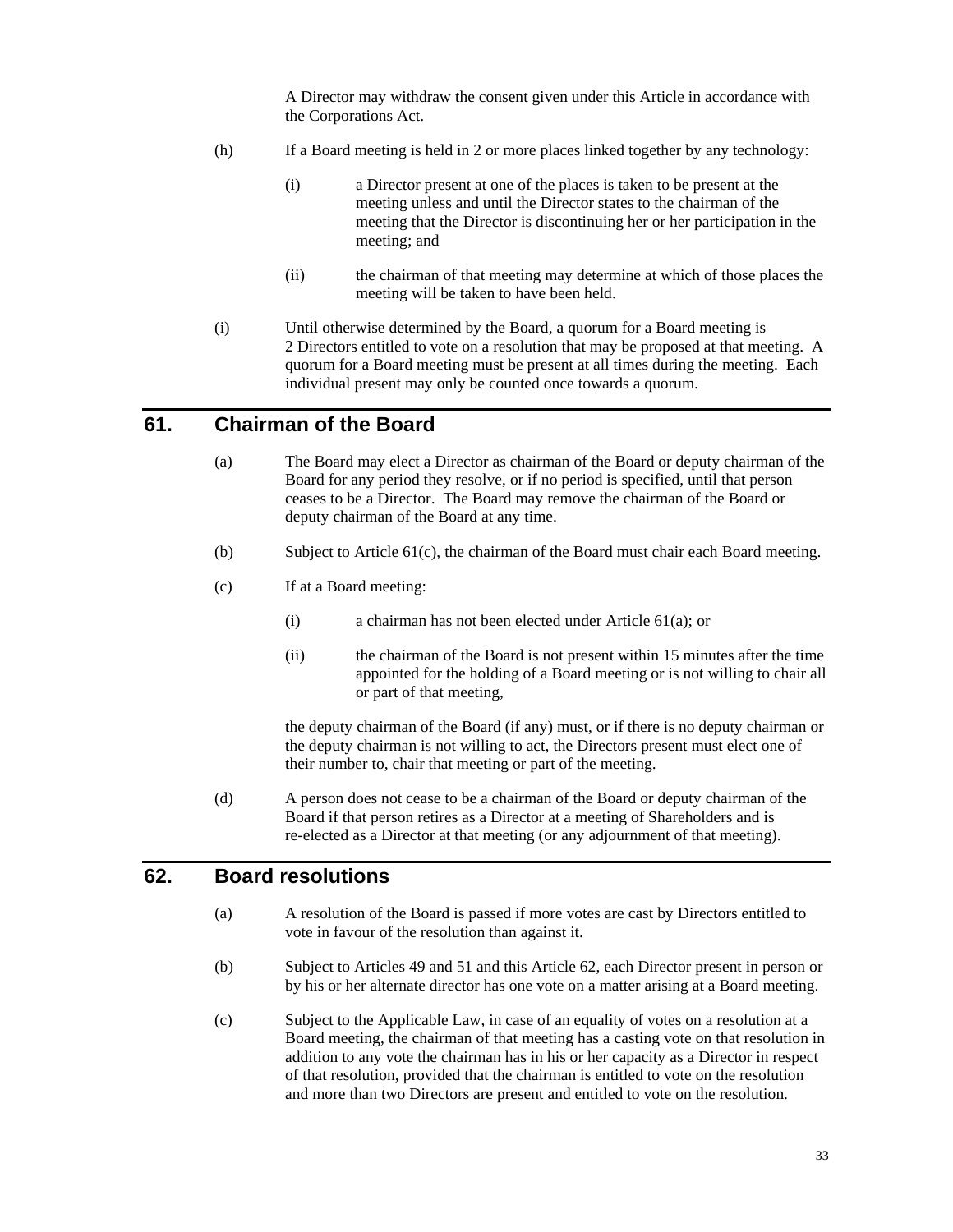# **63. Valid proceedings**

- (a) An act at any Board meeting or a committee of the Board or an act of any person acting as a Director is not invalidated by:
	- (i) a defect in the appointment or continuance in office of a person as a Director, a member of the committee or of the person so acting; or
	- (ii) a person so appointing being disqualified or not being entitled to vote,

if that circumstance was not known by the Board, committee or person (as the case may be) when the act was done.

(b) If the number of Directors is below the minimum required by this Constitution, the Board must not act except in emergencies, to appoint Directors up to that minimum number or to call and arrange to hold a meeting of Shareholders.

# **Dividends and Profits**

# **64. Determination of dividends**

- (a) Subject to the Applicable Law, this Constitution and the rights or restrictions attached to a class of Shares, the Board may determine that a dividend is payable on Shares. The Board may fix the amount of the dividend, the time for determining entitlements to the dividend, the time for the payment of the dividend and the method of payment of the dividend.
- (b) Subject to the Listing Rules and the rights or restrictions attached to a class of Shares, the Board may determine that dividends be paid on Shares of one class but not another class, and at different rates for different classes of Shares.
- (c) The Company is not required to pay any interest on a dividend.

#### **65. Entitlements to dividends**

- (a) Subject to the Applicable Law, a dividend in respect of a Share must be paid to the person whose name is entered in the Register as the holder of that Share as at the time the Board has fixed for that purpose, or if no such time is fixed, on the date the Dividend is paid.
- (b) A Shareholder who holds Restricted Securities is not entitled to any dividends in respect of those Restricted Securities during a breach of the Listing Rules or a breach of a Restriction Agreement relating to those Restricted Securities, except as permitted by the Restriction Agreement, the Listing Rules or ASX.
- (c) Subject to any rights or restrictions attached to a class of Shares and Article 65(d), the person entitled to a dividend on a Share is entitled to:
	- (i) if the Share is fully paid (whether the issue price of the Share was paid or credited or both), the entire dividend; or
	- (ii) if the Share is partly paid, a proportion of that dividend equal to the proportion which the amount paid on that Share bears to the total issue price of that Share. Any amounts credited without payment in money or other consideration being made to the Company and any amounts paid up in advance of the applicable due date for payment are ignored when calculating the proportion.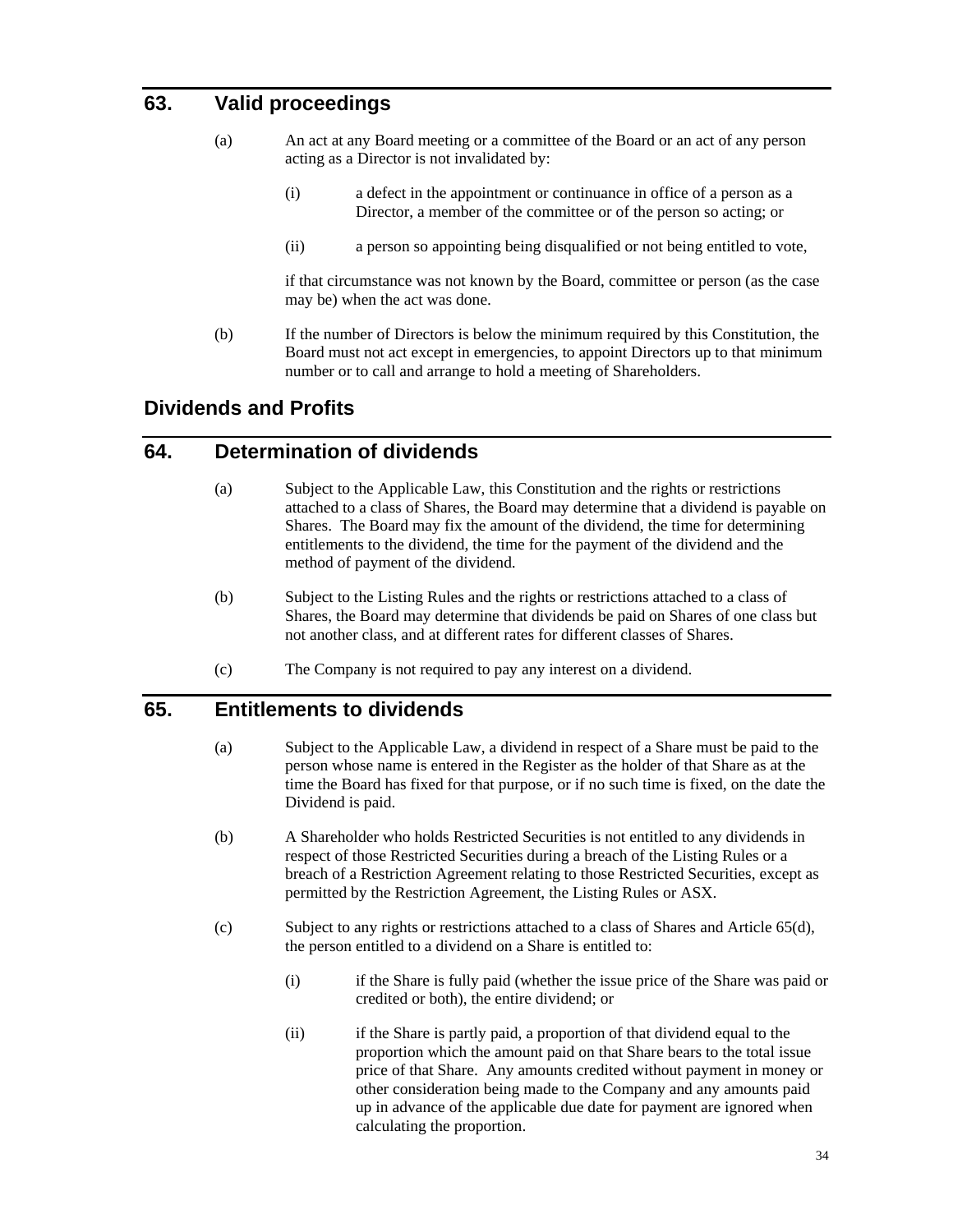- (d) If an amount is paid on a Share during the period to which a dividend relates, the Board may resolve that only the proportion of that amount equal to the proportion which the period from the date of payment to the end of the period to which the dividend relates bears to the total period to which the dividend relates, counts as part of the amount for the time being paid on the Share, unless the terms of issue of the Shares provides otherwise.
- (e) If a transfer of a Share is registered after the time determined for entitlements to a dividend on that Share but before the dividend is paid, the person transferring that Share is entitled to that dividend, unless the ASTC Settlement Rules provide otherwise.
- (f) The Company may retain the whole or part of any Dividend on which the Company has a lien and apply that amount in total or part satisfaction of any amount secured by that lien.

# **66. Dividend plans**

- (a) The Company may establish a bonus share plan on any terms as the Board resolves, under which participants may elect in respect of all or part of their Shares to be issued financial products of the Company or another body corporate or trust credited as fully paid instead of receiving a cash dividend from the Company in respect of those Shares.
- (b) The Company may establish a dividend reinvestment plan on any terms as the Board resolves, under which participants may elect in respect of all or part of their Shares to apply the whole or any part of a dividend from the Company, or any other amount paid or payable to Shareholders, in subscribing for or purchasing financial products of the Company or another body corporate or trust.
- (c) The Board is under no obligation to admit any Shareholder as a participant in any plan nor to comply with any request made by a Shareholder who is not admitted as a participant in a plan.
- (d) Subject to the Applicable Law, the Board may implement, amend, suspend or terminate a plan established under this Article 66.

# **67. Securities incentive plans**

- (a) The Company may establish a securities incentive plan on any terms as the Board resolves, under which securities or other financial products of the Company or another body corporate or trust may be issued to or acquired by:
	- (i) any officer (including any Director) or employee of the Company or of a related body corporate of the Company; or
	- (ii) a relative of that officer or employee, or a company, trust or other entity in which that officer or employee or a relative of that officer or employee has an interest.
- (b) Subject to the Applicable Law, the Company may implement, amend, suspend or terminate any plan established under Article 67(a), and give financial assistance in connection with the acquisition of financial products pursuant to any plan established under Article 67(a).
- (c) Nothing in Article 67(a) or Article 67(b) limits the power of the Board under Article 5 or to establish any other plan or limit the scope or structure of a plan.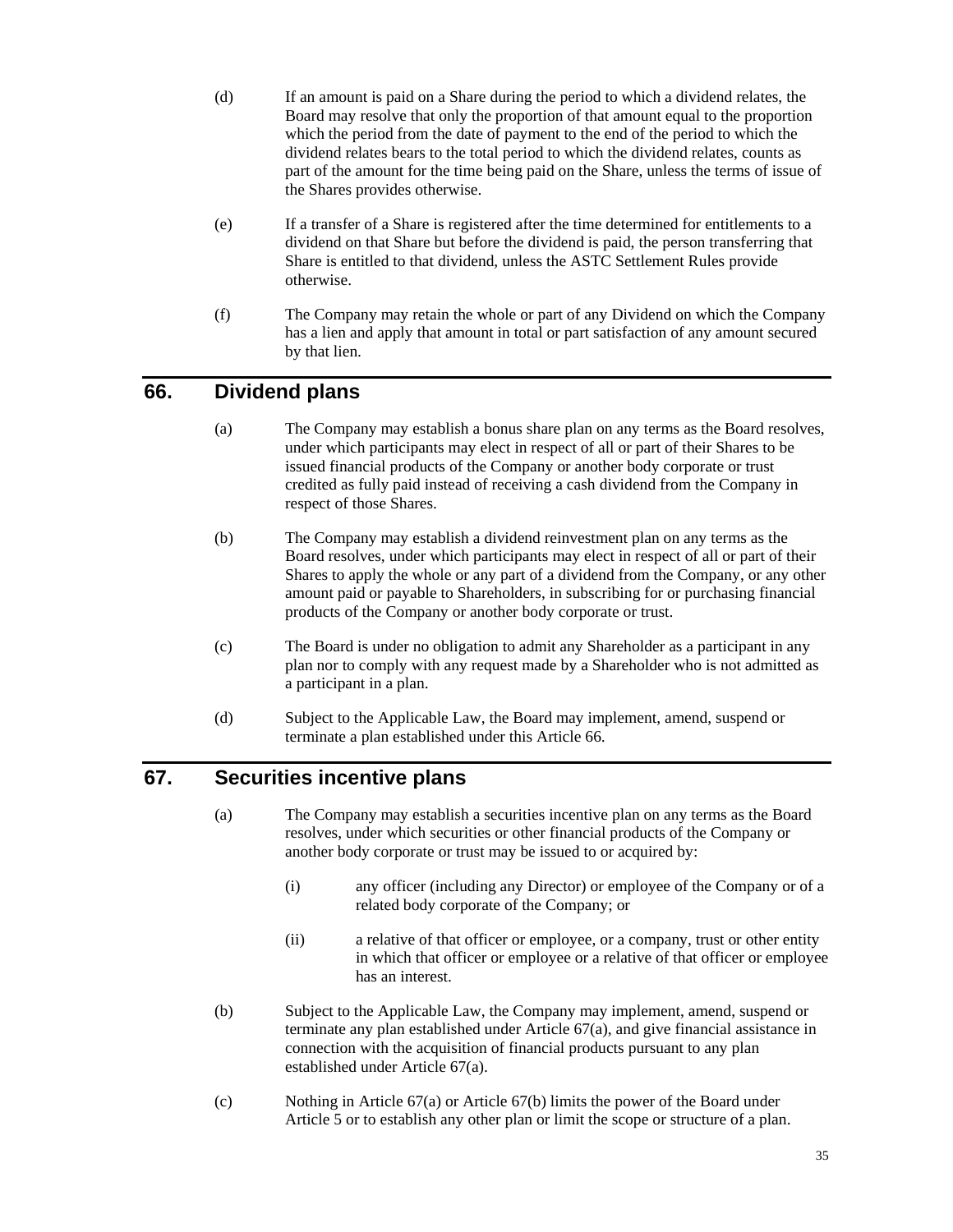# **68. Capitalisation of profits**

- (a) Subject to the Applicable Law and the rights or restrictions attached to a class of Shares, the Company may by resolution of the Board:
	- (i) capitalise any amount, being the whole or part of profits of the Company or otherwise available for distribution to Shareholders; and
	- (ii) apply that amount for the benefit of Shareholders in full satisfaction of their interest in the capitalised amount, in the same proportions as the Shareholders would be entitled to receive it if distributed by way of dividend or in accordance with either the terms of issue of any Shares or the terms of any plan for the issue of Shares or other securities for the benefit of officers or employees of the Company.
- (b) The Board may fix the time for determining entitlements to an application of a capitalised amount under Article 68(a). The Board may decide to apply a capitalised amount under Article 68(a) in any or all of the following ways:
	- (i) in paying up an amount unpaid on Shares already issued;
	- (ii) in paying up in full any unissued Shares or other securities in the Company;
	- (iii) any other method permitted by law or the Listing Rules.
- (c) The Board may do all things necessary to give effect to a resolution under Article 68(a), including:
	- (i) make cash payments in cases where Shares or other securities become issuable in fractions or ignore amounts or fractions less than a particular value;
	- (ii) vest any cash or assets in a trustee on trust for the Shareholders entitled; and
	- (iii) authorise any person to make, on behalf of all Shareholders entitled to an application of a capitalised amount under Article 68(a), an agreement with the Company providing for either or both the issue of securities or the payment by the Company on their behalf of an amount under Article 68(b), and in executing any such document the person acts as agent and attorney for those Shareholders.

#### **69. Distributions of assets**

- (a) The method of payment by the Company of a dividend or a return of capital by a reduction of capital, a buy-back or otherwise, may include any or all of the payment of cash, the issue of shares or other financial products and the transfer of assets (including shares or other financial products in another body corporate or trust).
- (b) If the Board has determined that the Company pay a dividend or return capital by a reduction of capital, a buy-back or otherwise, wholly or partly by the distribution (either generally or to specific Shareholders) of specific assets (including by the issue or transfer of shares or other financial products), the Board may:
	- (i) settle any problem concerning the distribution in any way the Board resolves;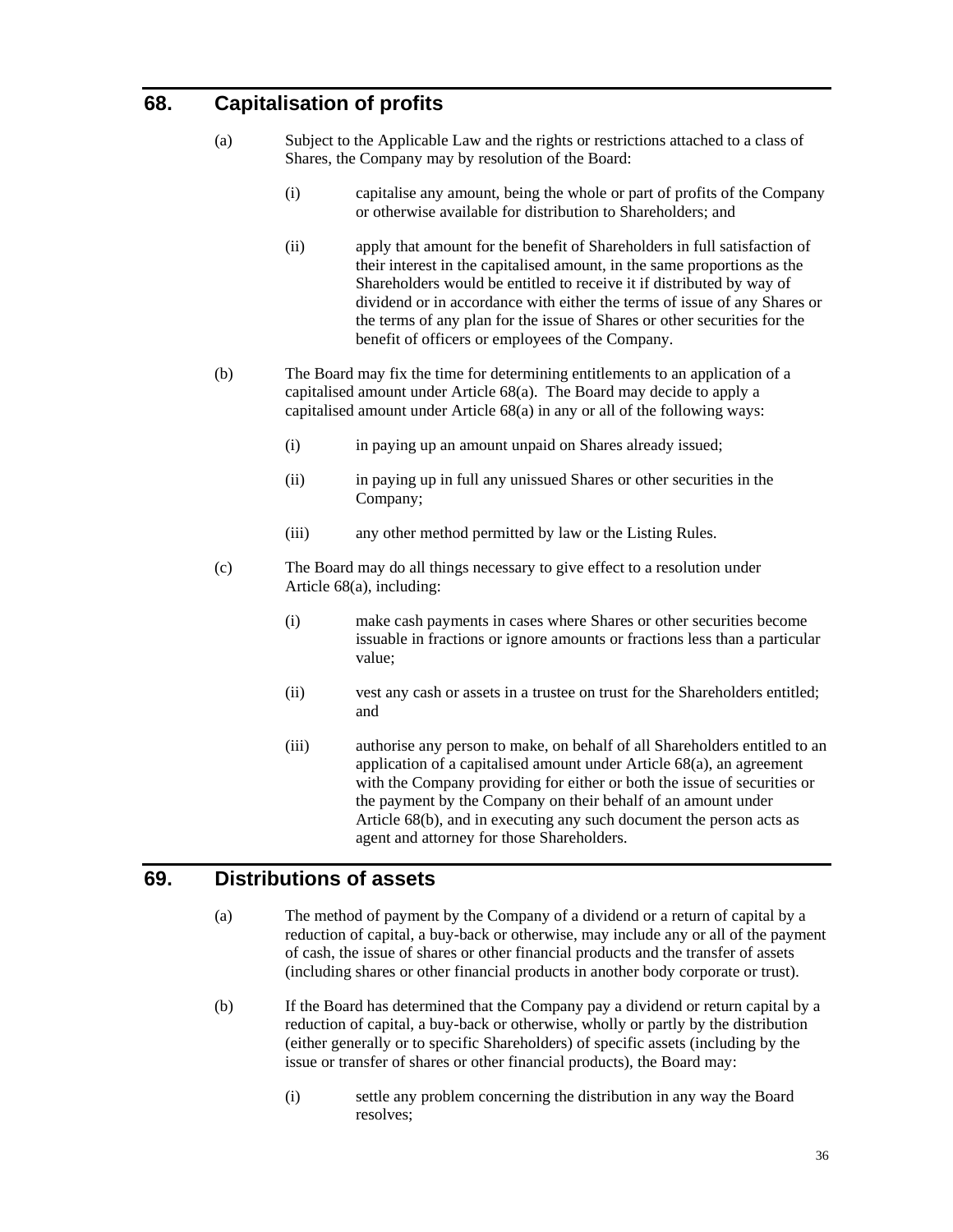- (ii) round amounts up or down to the nearest whole number, or ignore amounts or fractions less than a particular value;
- (iii) value assets for distribution and determine that the Company pay cash to any Shareholder on the basis of that valuation;
- (iv) vest assets in a trustee on trust for the Shareholders entitled; and
- (v) authorise any person to make, on behalf of all Shareholders entitled to any financial products as a result of that distribution, an agreement with the relevant body corporate or trust providing for the issue or transfer to them of those financial products and, in executing any such document, the person acts as agent and attorney for those Shareholders.

# **70. Payments**

- (a) The Company may pay a person entitled to an amount payable in respect of a Share (including a dividend) by any of the following means, in the Board's discretion, at the sole risk of the person so entitled:
	- (i) crediting an account nominated in writing by that person and acceptable to the Board;
	- (ii) cheque made payable to bearer, to the person entitled to the amount or any other person the person entitled directs in writing and who is acceptable to the Board; or
	- (iii) any other manner as the Board resolves.
- (b) If the Company decides to make a payment by crediting accounts and an account is not nominated by a Shareholder in accordance with Article 70(a)(i), the Company may hold the amount payable in a separate account of the Company until the Shareholder nominates an account in accordance with Article 70(a)(i).
- (c) The Company may post a cheque referred to in Article  $70(a)(ii)$  to:
	- (i) the address in the Register of the Shareholder of the Share, or in the case of a Jointly Held Share, the address of the Shareholder whose name appears first in the Register in respect of the Share; or
	- (ii) any other address which that person directs in writing.
- (d) The Company may make a payment of an amount payable in respect of a Share (including a dividend) in Australian dollars or any other currency determined by the Board. The Company may make payments in different currencies to different Shareholders. The Board may determine the appropriate exchange rate and time of calculation of the amount of a payment made in a currency other than Australian dollars. The determination of the Board is final in the absence of manifest error.
- (e) If more than one Shareholder of a Jointly Held Share gives a permitted nomination or direction under Article 70(a), only the nomination or direction by the Shareholder whose name appears first in the Register in respect of that Share is valid.
- (f) Any one of the Shareholders of a Jointly Held Share may give receipt of any payment to those Shareholders in respect of that Share.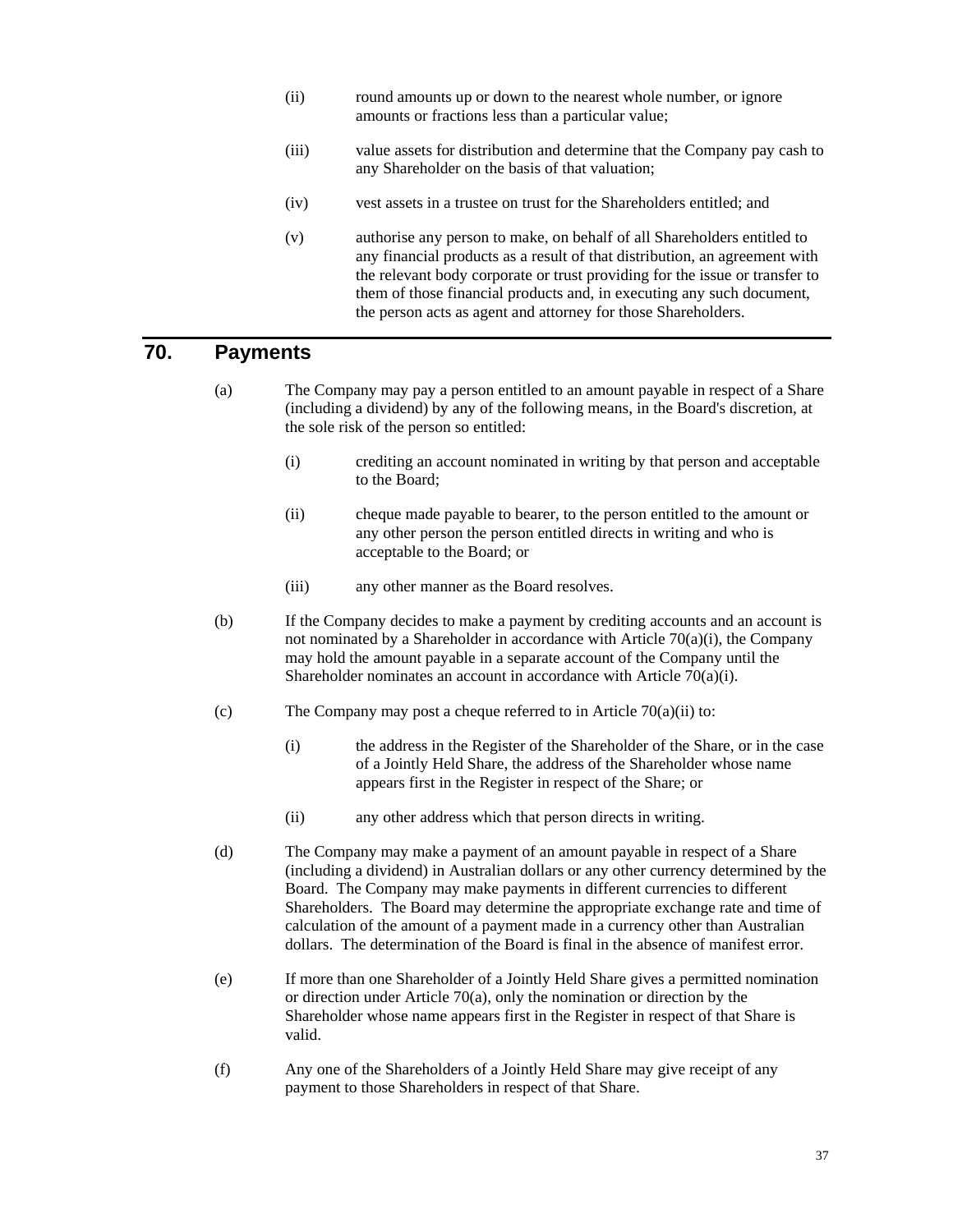# **71. Notices to Shareholders**

- (a) The Company may give Notice to a Shareholder or a person entitled to a Share because of a Transmission Event by any of the following means in the Board's discretion:
	- (i) delivering it to that Shareholder or person;
	- (ii) leaving it at, or sending it by post to, the address of the Shareholder in the Register or the alternative address (if any) nominated by that Shareholder or person for that purpose;
	- (iii) sending it to the fax number or electronic address (if any) nominated by that Shareholder or person for that purpose;
	- (iv) if permitted by the Corporations Act, notifying that Shareholder of the notice's availability by an electronic means nominated by the Shareholder for that purpose; or
	- (v) any other means permitted by the Corporations Act.
- (b) Where a Shareholder does not have an address in the Register or where the Board believes that a Shareholder is not at the address in the Register, the Company may give Notice to that Shareholder by exhibiting the Notice at the registered office of the Company for a period of 48 hours, unless and until the Shareholder gives the Company written notice of an address for the giving of Notices.
- (c) The Company must send all documents to a Shareholder whose address for Notices is not within Australia by air-mail, air courier, fax or electronic transmission.
- (d) Any notice given or document delivered by the Company to the Shareholder whose name appears first in the Register in respect of a Jointly Held Share is notice or delivery to all holders of that Share.
- (e) Notice to a person entitled to a Share because of a Transmission Event is taken to be notice to the Shareholder of that Share.
- (f) Subject to the Corporations Act, a Notice to a Shareholder is sufficient, even if:
	- (i) a Transmission Event occurs in respect of that Shareholder (whether or not a holder of a Jointly Held Share); or
	- (ii) that Shareholder is an externally administered body corporate,

and regardless of whether or not the Company has notice of that event.

- (g) A person entitled to a Share because of a transfer, Transmission Event or otherwise, is bound by every Notice given in respect of that Share.
- (h) Any Notice required or allowed to be given by the Company to one or more Shareholders by advertisement is, unless otherwise stipulated, sufficiently advertised if advertised once in a daily newspaper circulating in the states and territories of Australia.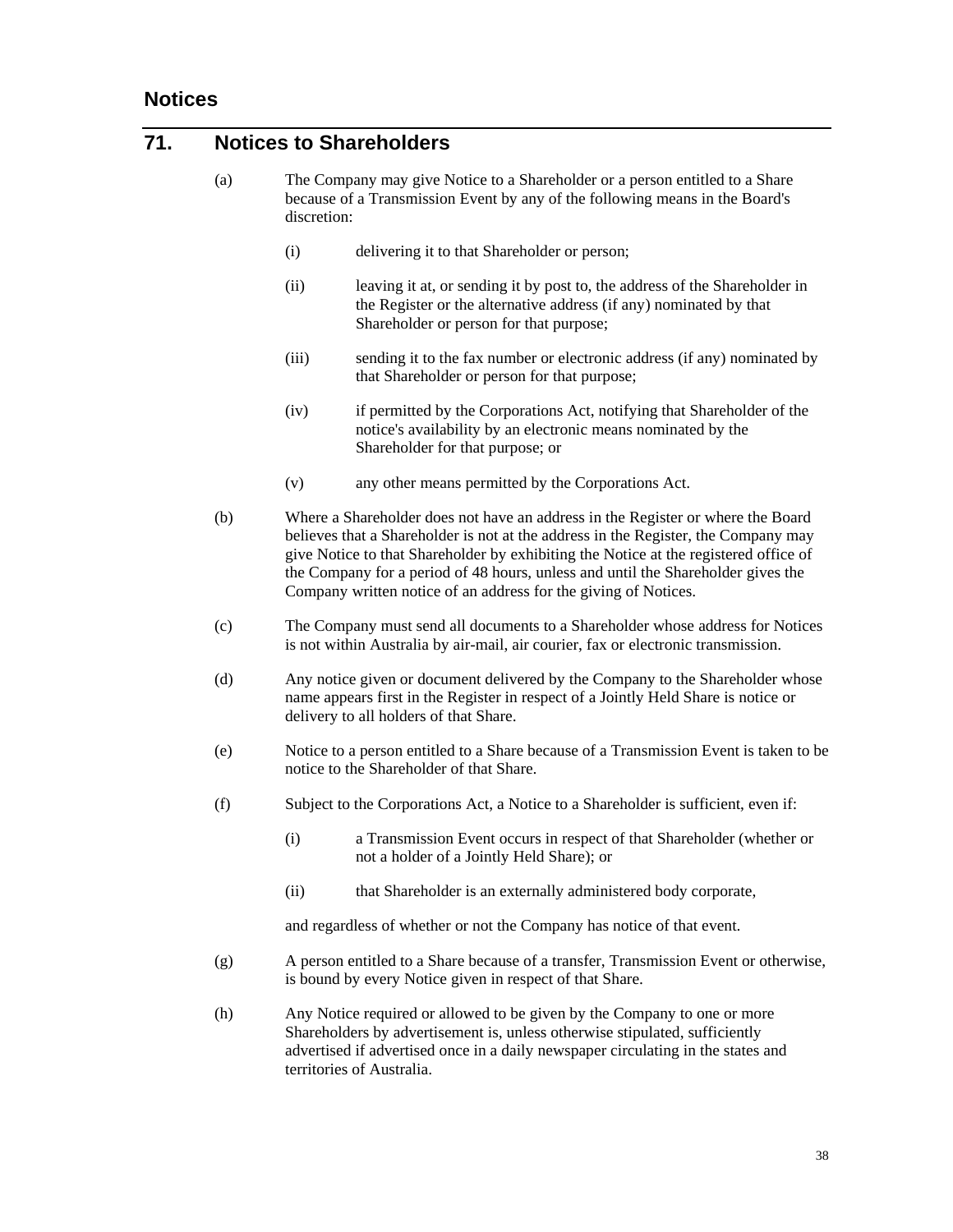# **72. Notice to Directors**

The Company may give Notice to a Director or alternate director by:

- (a) delivering it to that person;
- (b) sending it by post to the usual residential address of that person or the alternative address (if any) nominated by that person for that purpose;
- (c) sending it to the fax number or electronic address (if any) nominated by that person for that purpose; or
- (d) any other means agreed between the Company and that person.

#### **73. Notice to the Company**

A person may give Notice to the Company by:

- (a) leaving it at, or by sending by post to, the registered office of the Company;
- (b) leaving it at, or by sending it by post to, a place nominated by the Company for that purpose;
- (c) sending it to the fax number at the registered office of the Company nominated by the Company for that purpose;
- (d) sending it to the electronic address (if any) nominated by the Company for that purpose; or
- (e) any other means permitted by the Corporations Act.

#### **74. Time of service**

- (a) A Notice sent by post or air-mail is taken to be given on the day after the date it is posted.
- (b) A Notice sent by fax or other electronic transmission is taken to be given when the transmission is sent provided that in the case of notice to the Company or a Director or an alternate director, the sender meets any action required by the recipient to verify the receipt of the document by the recipient.
- (c) A Notice given in accordance with Article  $71(a)(iv)$  is taken to be given on the day after the date on which the Shareholder is notified that the Notice is available.
- (d) A Notice given in accordance with Article 71(b) is taken to be given at the commencement of the 48 hour period referred to in that Article.
- (e) A certificate by a Director or Secretary to the effect that a Notice by the Company has been given in accordance with this Constitution is conclusive evidence of that fact.

# **75. Notice requirements**

The Board may specify, generally or in a particular case, requirements in relation to Notices given by any electronic means, including requirements as to:

(a) the classes of, and circumstances in which, Notices may be sent;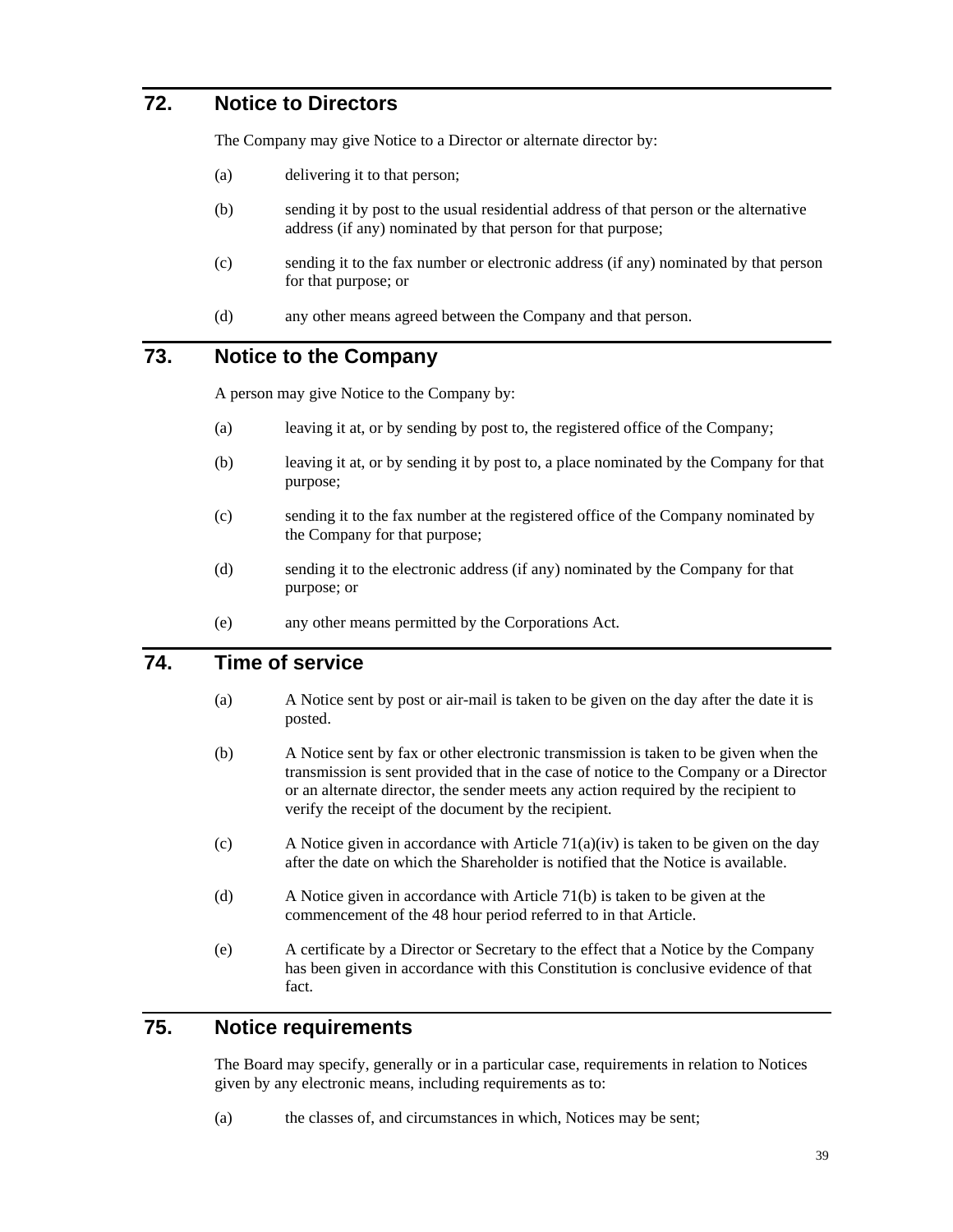- (b) verification (whether by encryption code or otherwise); and
- (c) the circumstances in which, and the time when, the Notice is taken to be given.

# **Winding up**

#### **76. Winding up**

- (a) Subject to any rights or restrictions attached to a class of Shares, on a winding up of the Company, any surplus assets of the Company remaining after the payment of its debts must be divided among the Shareholders in the proportions which the amount paid (including amounts credited) on the Shares of a Shareholder is of the total issue price of the Shares of all Shareholders.
- (b) Subject to any rights or restrictions attached to a class of Shares, on a winding up of the Company, the liquidator may, with the sanction of a special resolution:
	- (i) distribute among the Shareholders the whole or any part of the property of the Company; and
	- (ii) decide how to distribute the property as between the Shareholders or different classes of Shareholders.
- (c) The liquidator of the Company may settle any problem concerning a distribution under Article 76 in any way. This may include:
	- (i) rounding amounts up or down to the nearest whole number or ignoring fractions;
	- (ii) valuing assets for distribution and paying cash to any Shareholder on the basis of that valuation; and
	- (iii) vesting assets in a trustee on trust for the Shareholders entitled.
- (d) A Shareholder need not accept any property, including shares or other securities, in respect of which there is any liability on the part of the holder.

# **Small holdings**

# **77. Existing small holdings**

- (a) Subject to the Applicable Law, the Company may sell the Shares of a Shareholder if:
	- (i) the total number of Shares of a particular class held by that Shareholder is less than a marketable parcel at the date specified in a notice in writing given by the Company to that Shareholder (being not less than 42 days after the date of the Company giving that notice or any lesser period permitted under the Applicable Law);
	- (ii) the notice of the Company states that the Shares are liable to be sold by the Company; and
	- (iii) that Shareholder does not give notice in writing to the Company, by the time and date specified in the notice of the Company (being not less than 42 days after the date of the Company giving that notice or any lesser period permitted under the Applicable Law), stating that all or some of those Shares are not to be sold.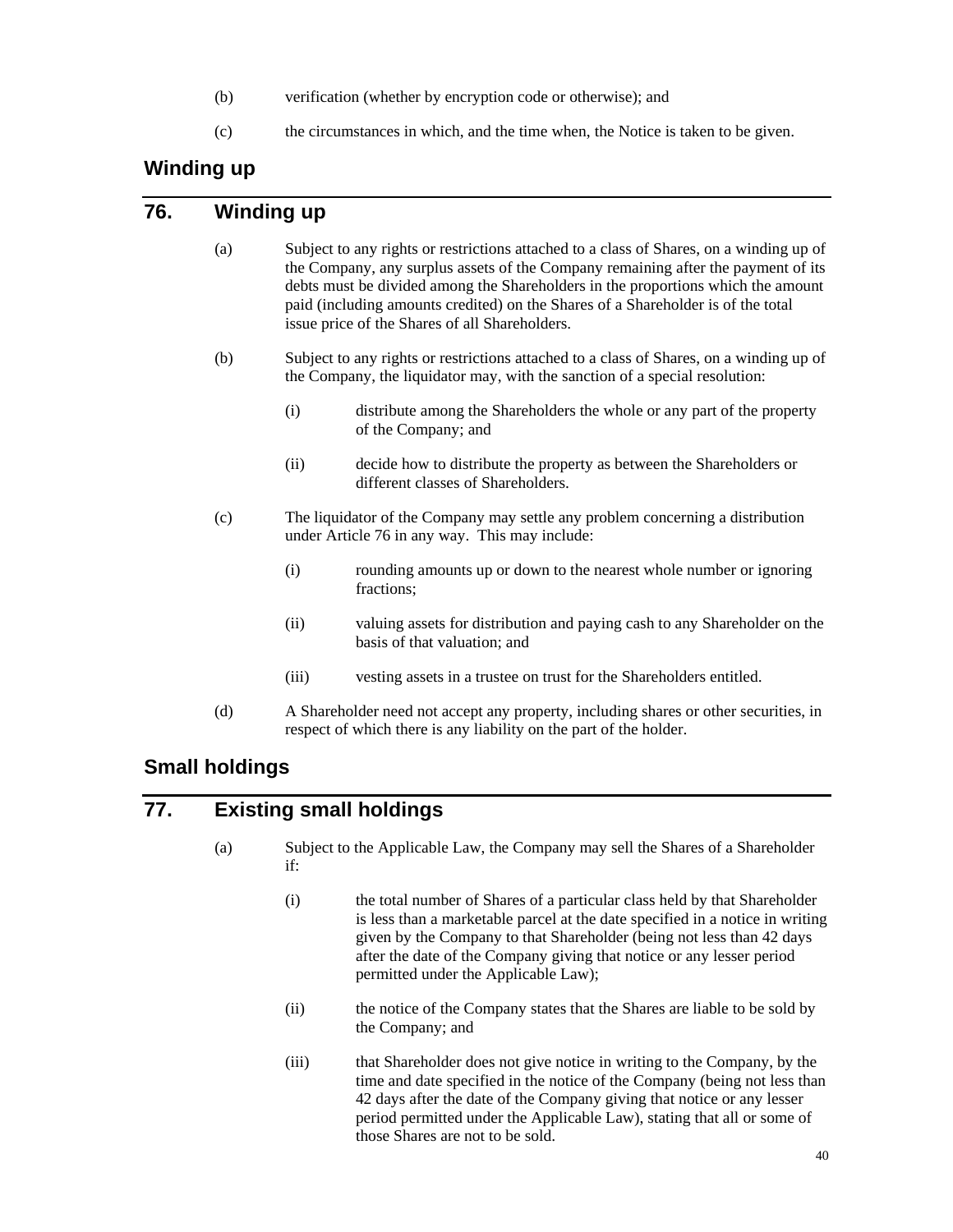- (b) The Company may only give one notice under Article 77(a) to a particular Shareholder in any 12 month period.
- (c) If a takeover bid for the Company is announced after a notice under Article 77(a) is given but before an agreement for sale of the relevant Shares is entered into, the power of the Company under Article 77(a) lapses. After the offer period of the takeover bid closes, the Company may (despite Article 77(b)) give a new notice under Article 77(a).

## **78. New small holdings**

- (a) Subject to the Applicable Law, the Company may sell the Shares of a Shareholder if:
	- (i) the Shares of a particular class held by that Shareholder are in a new holding created by a transfer on or after the date on which this Article was adopted in this Constitution; and
	- (ii) that transfer is of a number of Shares of that class that was less than a marketable parcel at the time the transfer document was initiated, or in the case of a paper based transfer document, was lodged with the Company.
- (b) The Company may give a Shareholder referred to in Article 78(a) notice in writing stating that the Company intends to sell or dispose of the Shares.
- (c) If the Company is entitled to exercise the powers under Article 78(a), the Company may by resolution of the Board remove or change either or both the right to vote and the right to receive dividends of the relevant Shareholder in respect of some or all of the Shares liable to be sold. After the sale of those Shares, the Company must pay to the person entitled any dividends that have been withheld under this Article 78(c).

# **79. Exercise of power of sale**

- (a) Subject to the Applicable Law, the Company may sell any Shares under Article 77 or 78 to any person on any terms and in any manner as the Board resolves.
- (b) The Company may:
	- (i) exercise any powers permitted under the Applicable Law to enable the sale of Shares under Article 77 or 78;
	- (ii) receive the consideration (if any) given for Shares sold under Article 77 or 78;
	- (iii) effect a transfer of Shares sold under Article 77 or 78.
- (c) The validity of the sale of Shares under Article 77 or 78 may not be called into question by any person after the transfer has been registered, and the buyer of the Shares need not enquire as to the validity of the sale or application of the sale proceeds by the Company.
- (d) The title of the buyer of Shares sold under Article 77 or 78 is not affected by any irregularity or invalidity in connection with the sale.
- (e) The sole remedy (if any) of any person aggrieved by a sale of Shares under Article 77 or 78 is in damages only and against the Company exclusively.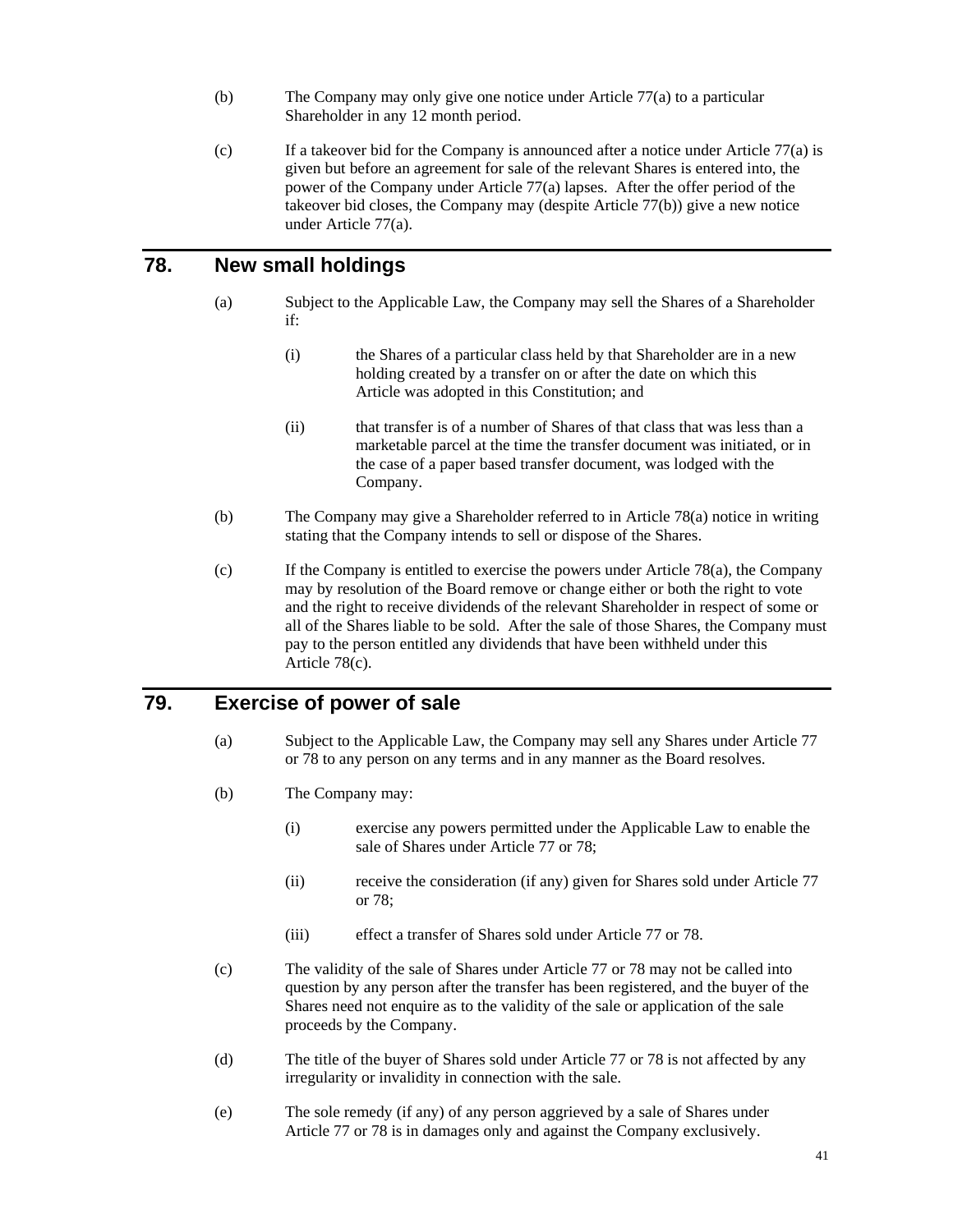- (f) A certificate in writing from the Company signed by a Director or Secretary that a Share was sold in accordance with Article 77 or 78 is sufficient evidence of those matters.
- (g) If the Company exercises the powers under Article 77, the person to whom a Share is sold, or if permitted by the Applicable Law, the Company must pay the expenses of the sale.
- (h) The Company must apply the proceeds of any sale of any Shares sold under Article 77 or 78 in the following order:
	- (i) in the case of an exercise of the powers under Article 78, the expenses of the sale;
	- (ii) the amounts due and unpaid in respect of those Shares; and
	- (iii) the balance (if any) to, or at the direction of, the person entitled to the Shares immediately prior to the sale, on delivery by that person of any evidence of ownership of or entitlement to those Shares prior to the sale as the Board requires.
- (i) Subject to the Listing Rules, the Company may by resolution of the Board revoke a notice given under Article 77 or 78 at any time prior to the sale of the Shares under those Articles.

# **Takeover approval provisions**

#### **80. Refusal to register transfers**

- (a) The Company must refuse to register a transfer of Shares giving effect to a takeover contract resulting from acceptance of an offer made under a proportional takeover bid in respect of a class of Shares unless and until a resolution to approve the takeover bid is passed in accordance with Article 81.
- (b) This Article 80 and Article 81 cease to have effect on the day 3 years after the later of their adoption or last renewal in accordance with the Corporations Act.

## **81. Approval procedure**

- (a) Where offers are made under a proportional takeover bid, the Board must, subject to the Corporations Act, call and arrange to hold a meeting of persons entitled to vote on a resolution to approve the takeover bid.
- (b) Subject to this Constitution, each person (other than the bidder under a proportional takeover bid or an associate of that bidder) who, as at the end of the day on which the first offer under that bid was made, held bid class securities for that bid:
	- (i) is entitled to vote on the resolution referred to in Article  $81(a)$ ; and
	- (ii) has one vote for each Share in the bid class securities that the person holds.
- (c) The provisions of this Constitution concerning meetings of Shareholders apply to a meeting held under Article 81(a) with any modifications that Board resolves are required in the circumstances.